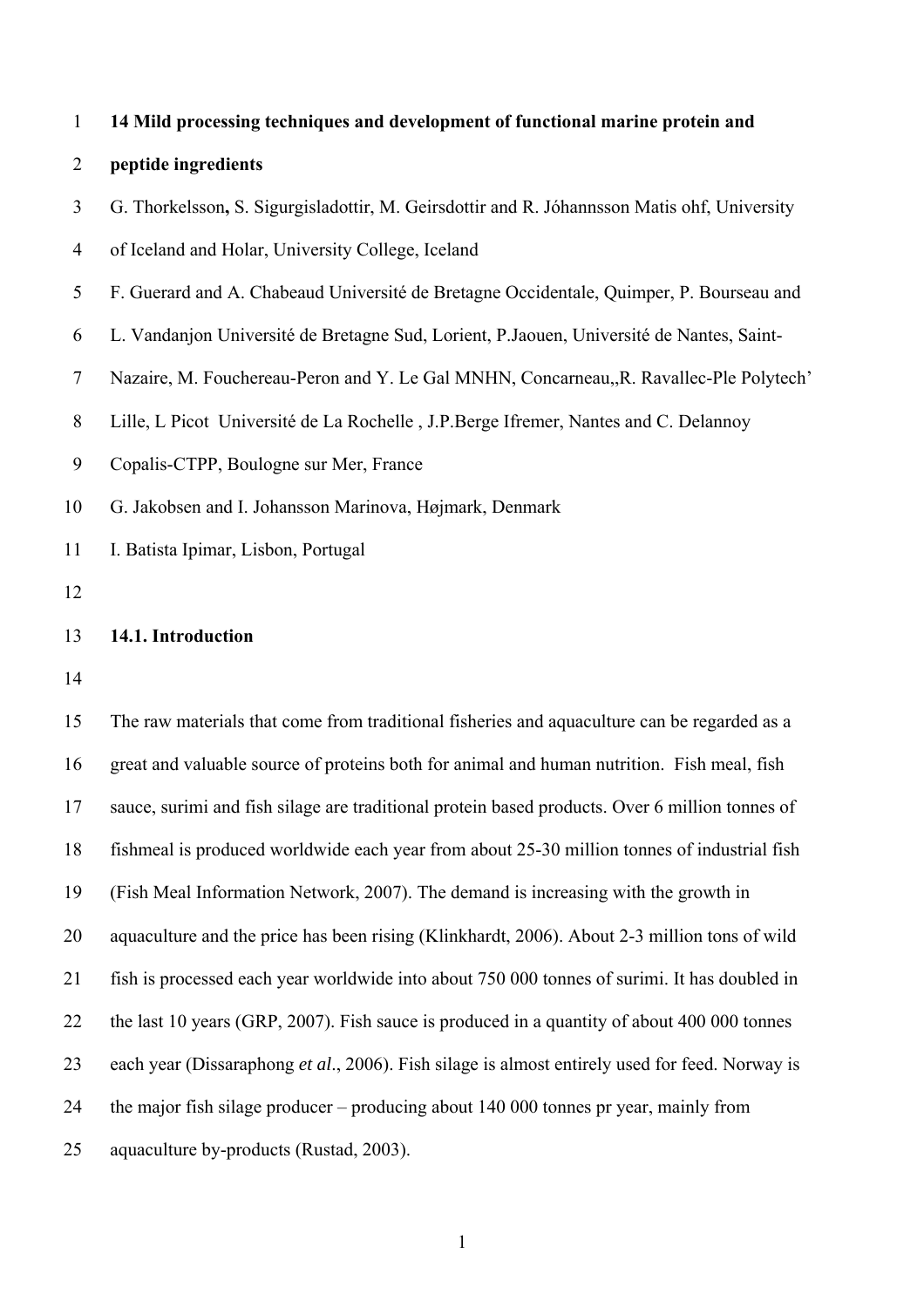| $\overline{2}$ | There are promising opportunities in the upgrading of marine by-products and underutilized       |
|----------------|--------------------------------------------------------------------------------------------------|
| 3              | fish by using mild processing techniques to convert them into protein and peptide ingredients    |
| $\overline{4}$ | both to improve yield in traditional seafood and to be used as nutraceuticals or in functional   |
| 5              | foods. Mild techniques like pH shift, fermentation, enzymatic hydrolysis, filtration,            |
| 6              | centrifugation and spray and freeze drying are used in the processing and production of          |
| $\overline{7}$ | valuable products.                                                                               |
| 8              | The utilisation of protein sources from fisheries and aquaculture can be divided into two        |
| 9              | categories.                                                                                      |
| 10             | Improved yield and utilisation of proteins in traditional fish processing                        |
| 11             | Marine proteins and peptides with functional and bioactive properties                            |
| 12             |                                                                                                  |
| 13             | This chapter is an overview of the latest developments in the use of mild processing             |
| 14             | techniques in the production and use of functional marine protein and peptide ingredients. It is |
| 15             | also written in connection with the PROPEPHEALTH project within SEAFOODplus                      |
| 16             | (www.seafoodplus.org). The aims of PROPEPHEALTH are to screen, map and recover 'new'             |
| 17             | (health) beneficial compounds from seafood by-products by advanced mild refining processes       |
| 18             | and to develop 'new' bioactive (functional) seafood ingredients. And to use the ingredients for  |
| 19             | the development of new functional seafood products, accepted by the target consumers. The        |
| 20             | project is divided into three blocks. The first is on the use of pH-shift methods to produce     |
| 21             | protein isolates from by-products and pelagic fish and the application of the protein isolates   |
| 22             | into fish fillets and ready to eat seafood products. The second is on fish protein hydrolysates  |
| 23             | and bioactive peptides from an industrial point of view. Commercial products of fish protein     |
| 24             | hydrolysates (FPH) from three companies have been screened in vitro for different biological     |
| 25             | activities. The activities of the most promising FPH were subjected to ultra- and nanofiltration |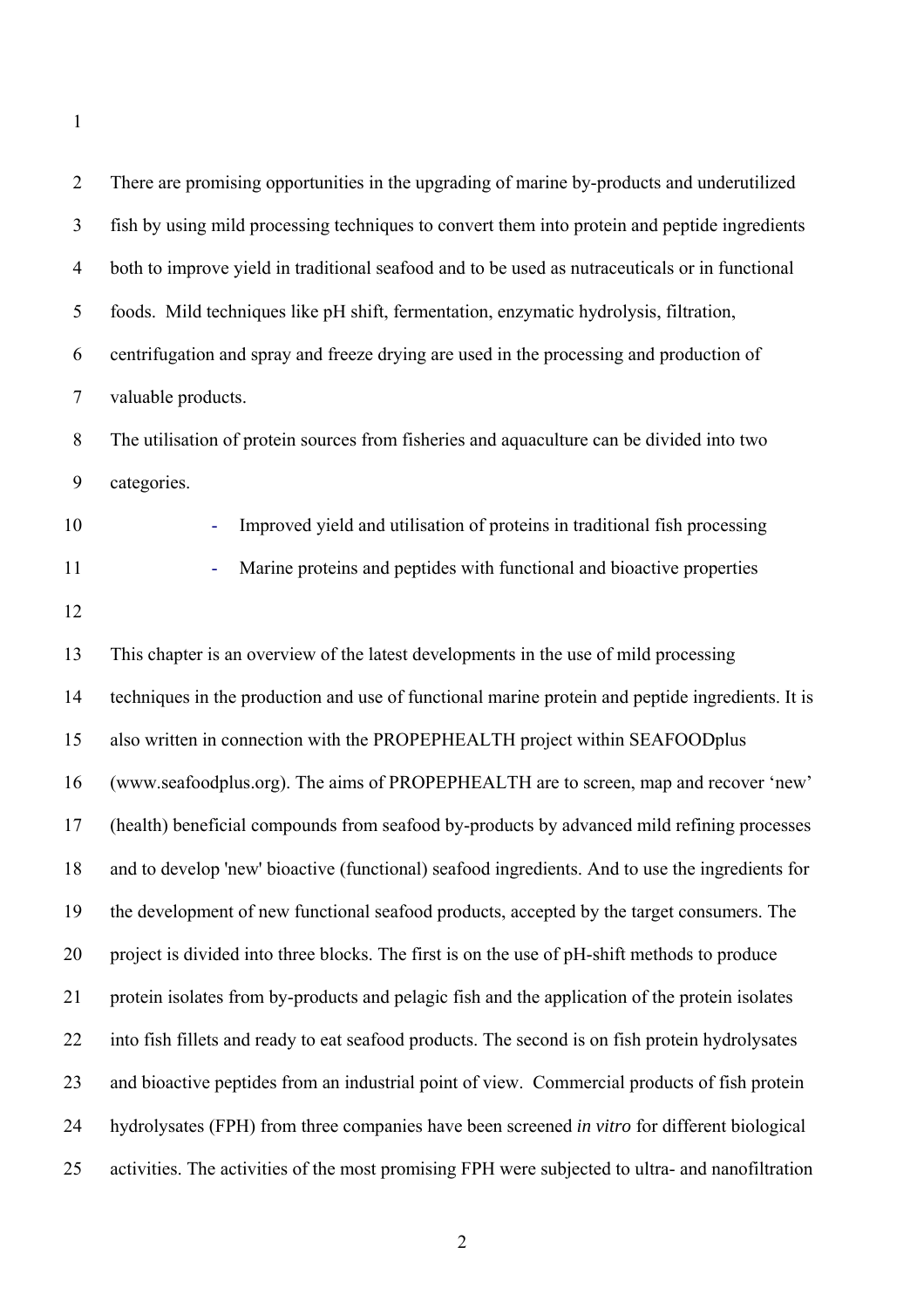1 in order to optimize the amount of the active components. Chromatographic separation is 2 being carried out on few of the FPH in order to isolate and identify the active peptides. In the 3 last part of the project the *in vivo* activity of two selected products will be tested.

4

# 5 **14.2. Improved yield in traditional fish processing**

6

7 About 76% of the global fish supply is used for human consumption in 2002 (FAO, 2004). 8 About 40 million tonnes were used for manufacturing products for direct human 9 consumption. But up to 50-70% of the fish may end up as co-products as the yield in filleting 10 operations is from 30-50 % (Arason, 2003; Kristinsson *et al.,* 2006; Mackie, 1982). About 6 11 million tonnes of trimmings and by-products from food fish processing are processed into fish 12 meal (Fish Meal Information Network, 2007) and the rest is used in fish silage or a an 13 fertilizer or discarded. Great additional economic, nutritional and environmental values can 14 obtained by increasing the yield of raw material in fish filleting operation and in the 15 production of ready to eat seafood products. The meat, poultry and fish industries in USA and 16 other parts of the world are adding up to 12% of brine to modify both fresh retail and further 17 processed products. This is done to improve quality, firmness and juiciness and to meet 18 increasing consumers demand for convenience food items while at the same time increasing 19 yield. The brine is made up of water, salt, phosphates, and sometimes also other functional or 20 flavour ingredients, like sodium lactate, polysaccharide gums, hydrolysed whey and soy 21 proteins and modified starches (Xiong, 2005). 22 Innovative technologies used in improving yield in fish filleting operation are using raw 23 material from co-products like cut offs and backbones of the same species. This applies both

24 to the SuspenTec<sup>®</sup> system (Christensen, 2006; www.suspentec.com) and acid and alkali

25 extraction (pH-shift) of fish proteins (Batista, 1999; Hultin and Kelleher, 1999; Hultin *et al.*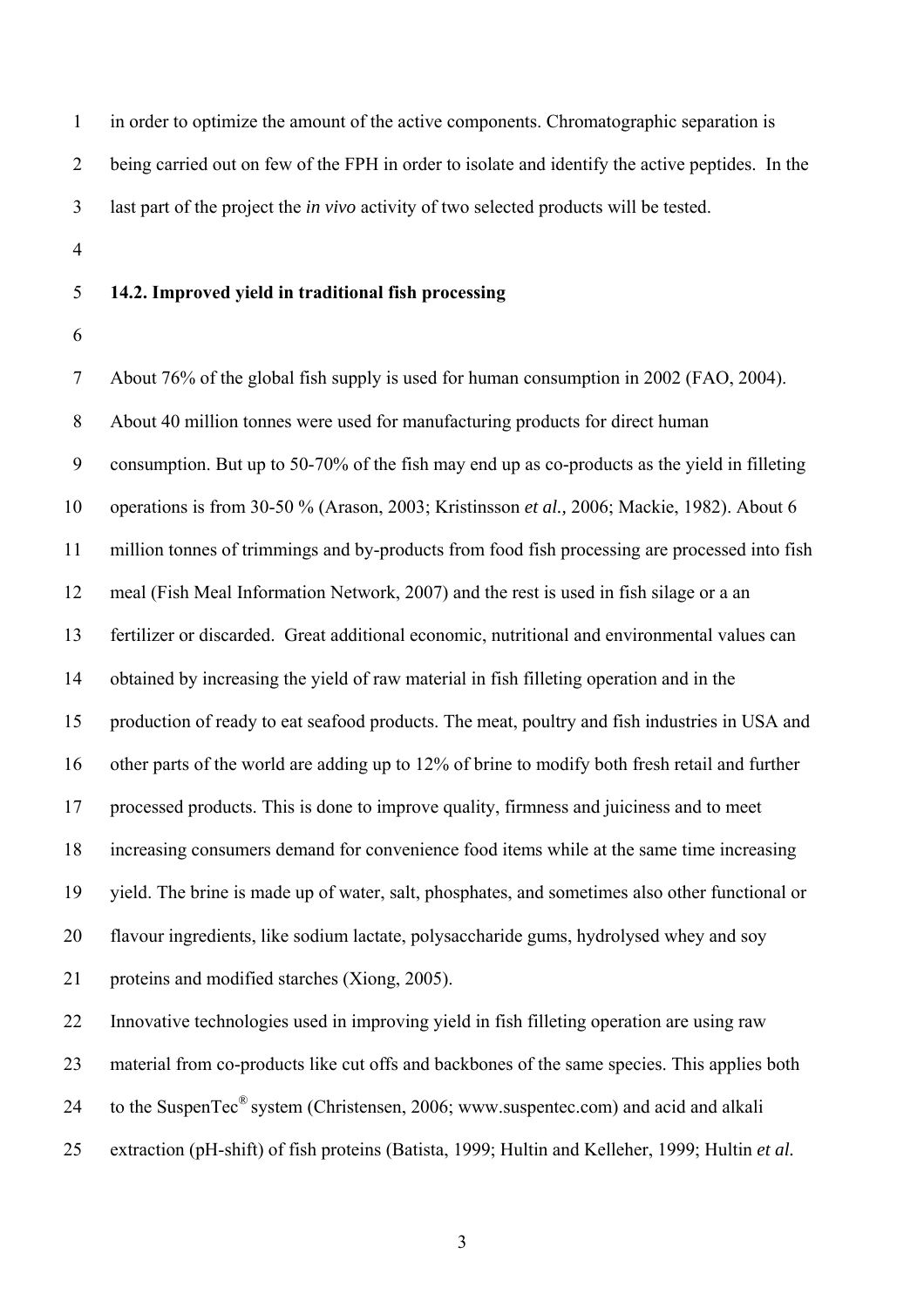1 2004; Nishioka and Shimizu, 1983). Chemical processing methods for protein recovery have 2 been extensively reviewed in two recently published books (Hultin et al., 2005 and Shahidi 3 ed.2006).

4

5 The SuspenTec<sup>®</sup> process is an automated method of reducing fish trimmings at low 6 temperatures (- (4-6) °C) to micron-sized particles and incorporating them into traditional 7 brines to create homogeneous suspensions. The controlled temperature ensures efficient 8 protein binding and dispersal of suspension into the whole-muscle product (Christensen, 9 2006). The pH-shift protein isolate can be added to fresh seafood of the same species by 10 needle injection into fillets, static soaking, or vacuum tumbling. Another interesting aspect is 11 NutraPure® protein processing a technology to reduce fat in deep-fried fish products 12 (Kelleher and Williamson, 2007; www.proteusindustries.com). Acid and alkali extracted fish 13 protein isolates have a GRAS (Generally Regarded as Safe) status in the United States (FDA, 14 2004).

15 The pH shift methods are an alternative to surimi production. They are more suitable than the 16 surimi process for complex raw materials like whole fish and co-products. The process is 17 shown in figure 1. It involves solubilising muscle proteins by subjecting diluted finely 18 homogenized fish meat to either very low pH  $(\sim 2.5-3)$  or a very high pH  $(\sim 10.8-11.2)$  at low 19 temperatures. Solids such as bones, scales, neutral fat and disrupted cellular lipid membranes 20 are then removed by centrifugation. The soluble protein is then precipitated by adjusting the 21 pH to the isoelectric point of the myofibrillar proteins to give a protein isolate (Kristinsson *et*  22 *al.,* 2006).

23 The method gives higher yield of proteins than surimi processing. Sarcoplasmic proteins, that 24 are washed away in surimi processing, are mostly recovered in the pH-shift process (Choi and 25 Park, 2002; Kristinsson and Demir, 2003; Kristinsson *et al.*2005; Undeland *et al*., 2002).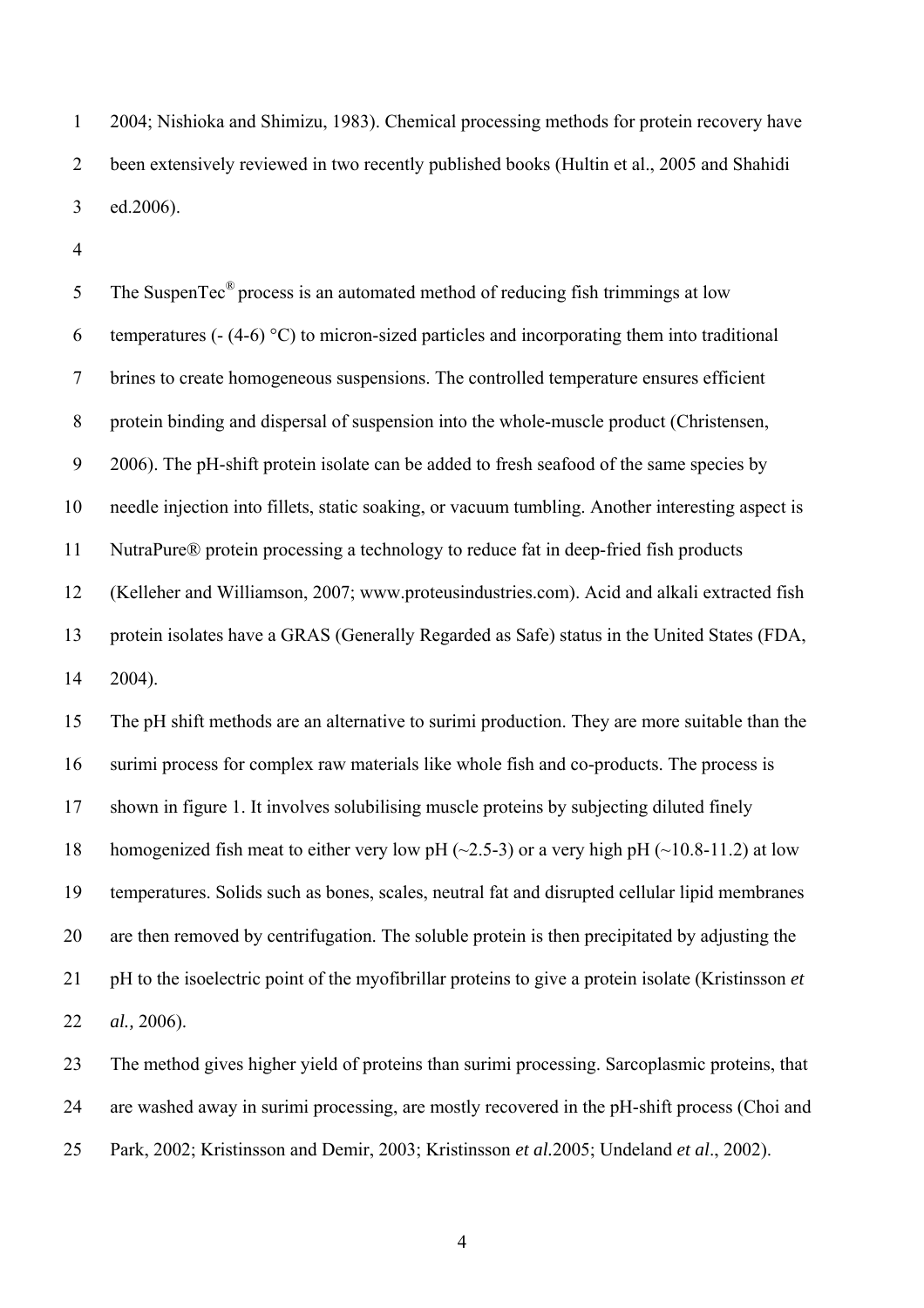1 Microorganisms are also partly removed during the first centrifugation step (Hultin and 2 Kelleher, 1999). Protein isolate had lower number of aerobic bacteria and longer bacterial 3 shelf life than surimi from catfish (Kristinsson *et al.,* 2005).

4 The protein isolate from the pH processes is claimed to have a substantial absence of both 5 neutral and membrane lipids and their removal is expected to greatly improve the oxidative 6 stability of the product. The alkali aided process gives a more oxidative stable isolate than the 7 acid aided process and sometimes more stable than surimi (Kristinsson and Demir, 2003; 8 Petty and Kristinsson, 2004). Haemoglobin, a main catalyst of oxidation in fish muscle, is 9 highly pro-oxidative at low pH but it stabilized at high pH (Kristinsson and Hultin, 2004). 10 Heme proteins are also more actively removed than from surimi, yielding a whiter product 11 and more stable to oxidation if processed with high pH (Kristinsson, 2002).The acid process 12 leads to denaturation and co-precipitation of heme proteins giving a less stable and darker 13 product (Kristinsson and Hultin, 2004; Kristinsson et al., 2005 and Choi and Park, 2002). 14 There are conflicting results on the influence of high and low pH on gel forming and water 15 binding properties of the isolated fish protein. They depend both on species, condition of the 16 raw material and processing conditions. The alkali aided process is claimed to produce gels 17 superior over both the acid-aided process and the surimi process (Davenport and Kristinsson, 18 2004; Kristinsson and Ingadottir, 2006 and Yongsawatdigul and Park, 2001). The lower 19 strength of the acid process gels was explained by proteolysis that can decrease gelation and 20 water binding properties. This has however not been demonstrated in cod (Hultin and 21 Kelleher, 1999; Kristinsson and Hultin, 2003) and catfish (Kristinsson *et al.,* 2005). 22 Sarcoplasmic proteins are removed from surimi because they are believed to interfere with 23 gelation (Park *et al.,* 1997; Shimizu *et al*., 1992). Other studies have on the other hand shown 24 that the presence of sarcoplasmic protein had either no or a positive effects on gel strength.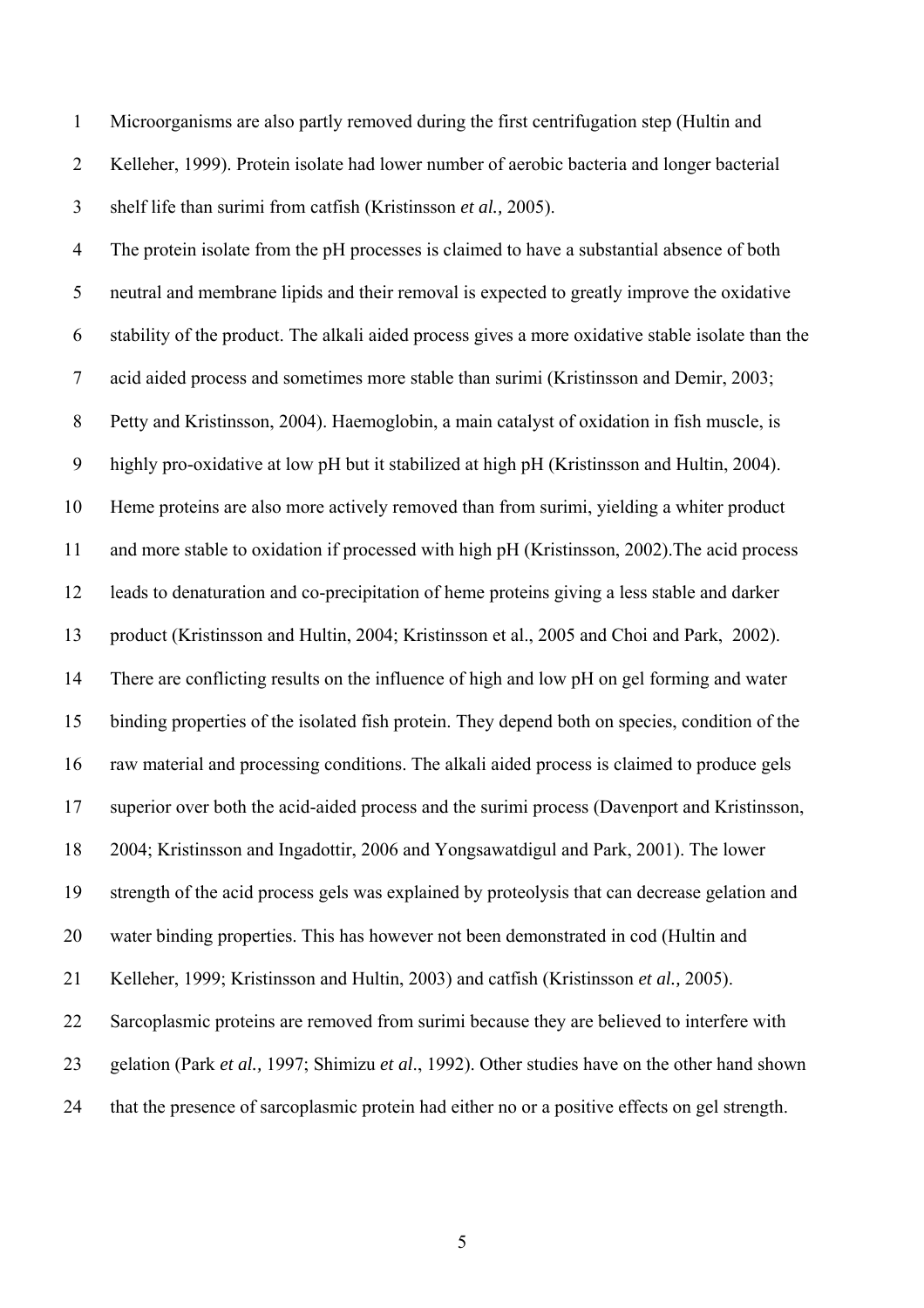1 (Hultin and Kelleher, 1999; Kristinsson and Crynen, 2003; Kristinsson and Liang, 2006; Ko 2 and Hwang, 1995; Morioka and Shimizu, 1990).

3 Usually separations in the pH shift process are performed by centrifugation with relatively 4 expensive equipments that require qualified personnel. Decanter centrifuges are usually used. 5 These require relatively large amounts of material to get steady-state running conditions. 6 Most small- and medium-sized fish processors do not have the necessary amounts of fish 7 material for a processing solution using decanter centrifuges. It has been shown that by 8 replacing the first centrifugation with sieving improves the yield of protein isolate, but 9 worsens the quality of the produced gel. Replacing the second centrifugation with filtration 10 has no influence on the yield or the quality of the protein isolate (Nolsoe et al, 2007).

11

12 The production and application of the pH shift process has been tried on an industrial scale in 13 Iceland in the PROPEPHEALTH project. A pilot plant with a continuous process was set up. 14 There were difficulties in removing fat during protein isolation of herring and there was an 15 extensive lipid oxidation during processing. Trials to reduce the oxidation were unsuccessful 16 (Geirsdottir, 2006). But on a laboratory scale high speed centrifugation (10 000 g) reduced 17 initial TBARS levels about 50% and process induced oxidation was prevented by adding 18 reducing agents (0.2% erythobate) and metal chelator (0.2% EDTA or sodium 19 tripolyphosphate) either during the prewashing step or homogenization. To gain good stability 20 during ice storage ETDA or sodium tripolyphosphate had to be added in the homogenization 21 step (Undeland *et al*., 2005). 22 Injection of brine with fish protein isolates or homogenized muscle have increased weight

23 gain in cod and haddock fillets 5-20% and also increased cooking yield. There are indications

24 that fish protein isolates give higher cooking yield and microbiologically more stable products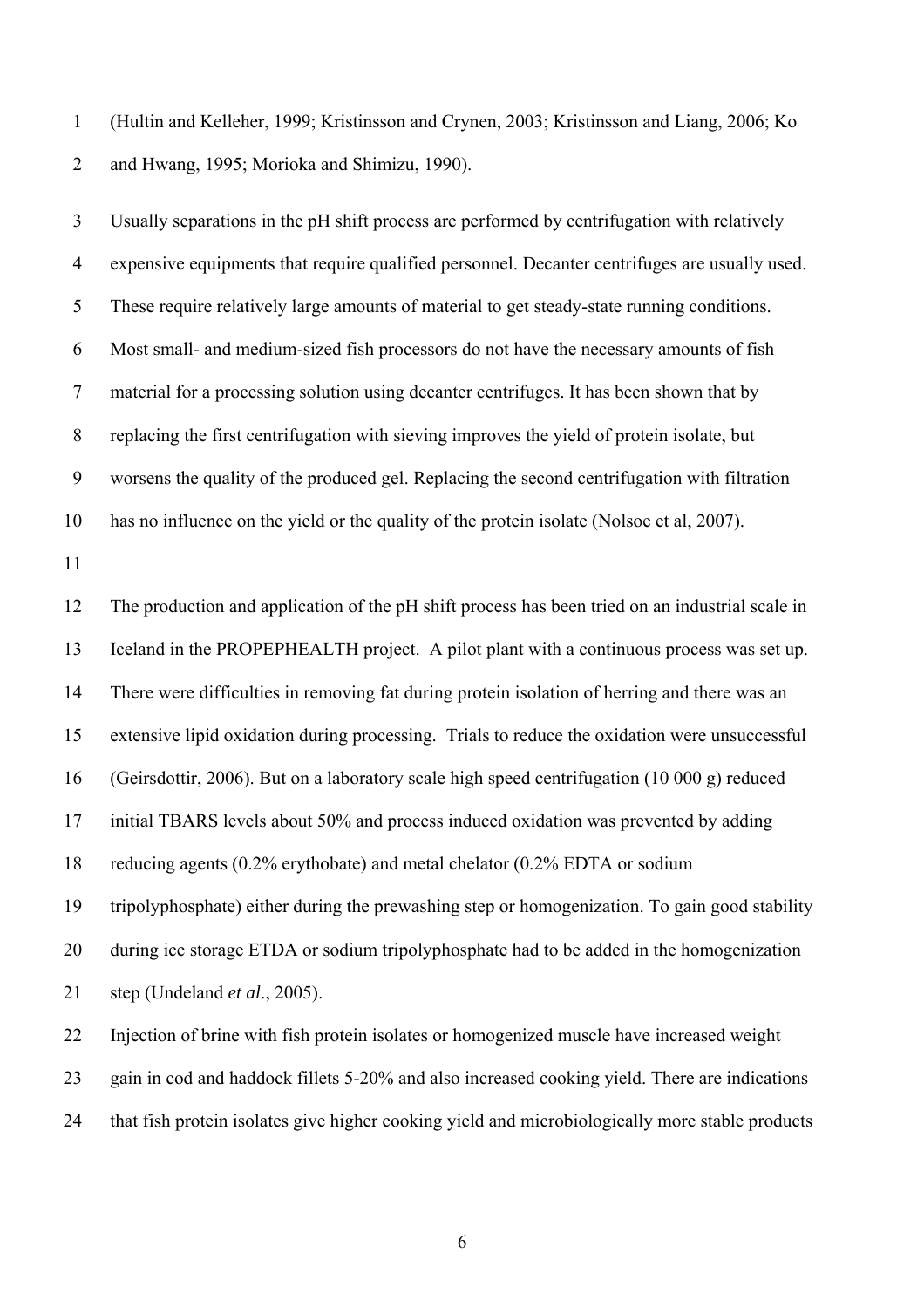1 than products with injected fish mince (Thorarinsdottir *et al.,* 2006; Valsdottir *et al.,* 2006a; 2 Valsdottir et al.., 2006b).

3 The use of fish protein isolates to reduce fat in deep fried fish products has also been tested on 4 a laboratory scale. The effects of frying time, addition of cod protein isolate (5-20%) in fish 5 block by tumbling and coating of 1x10x10 cm cut pieces with 2-6% isolate solution on fat 6 uptake in deep fried battered and breaded cod and saithe were evaluated. The fat uptake 7 increased more than 50% that is from 8% to 12% by increasing the frying time from 60 to 180 8 seconds but the addition of protein isolate in the fish block and having a pre-batter with 9 protein isolate did not change the fat content of the finished product in the set up and 10 conditions used in the tests. (Einarsdottir *et al.,* 2007). 11 The alkali aided process produced better gels than the acid-aided process (Batista *et al.*, 2006) 12 but not as good as those obtained from the fish muscle. The proteins recovered after alkaline 13 solubilisation of unwashed mince showed the best textural properties but the gels obtained 14 were of medium quality according to the results of a folding test score. The protein isolates 15 were used as ingredients in the preparation of Frankfurt-type sausages (Pires *et al.*, 2007). 16 17 18 19 **14.3. Processing of marine proteins and peptides**  20 21 **14.3.1. Enzyme hydrolysis**  22 23 Enzymes are used industrially to produce fish protein hydrolysates. The hydrolysates can be 24 processed further by separating them into fractions using centrifugation, sieving, ultra- and 25 nanofiltration and concentrating them by evaporation and drying. The products can be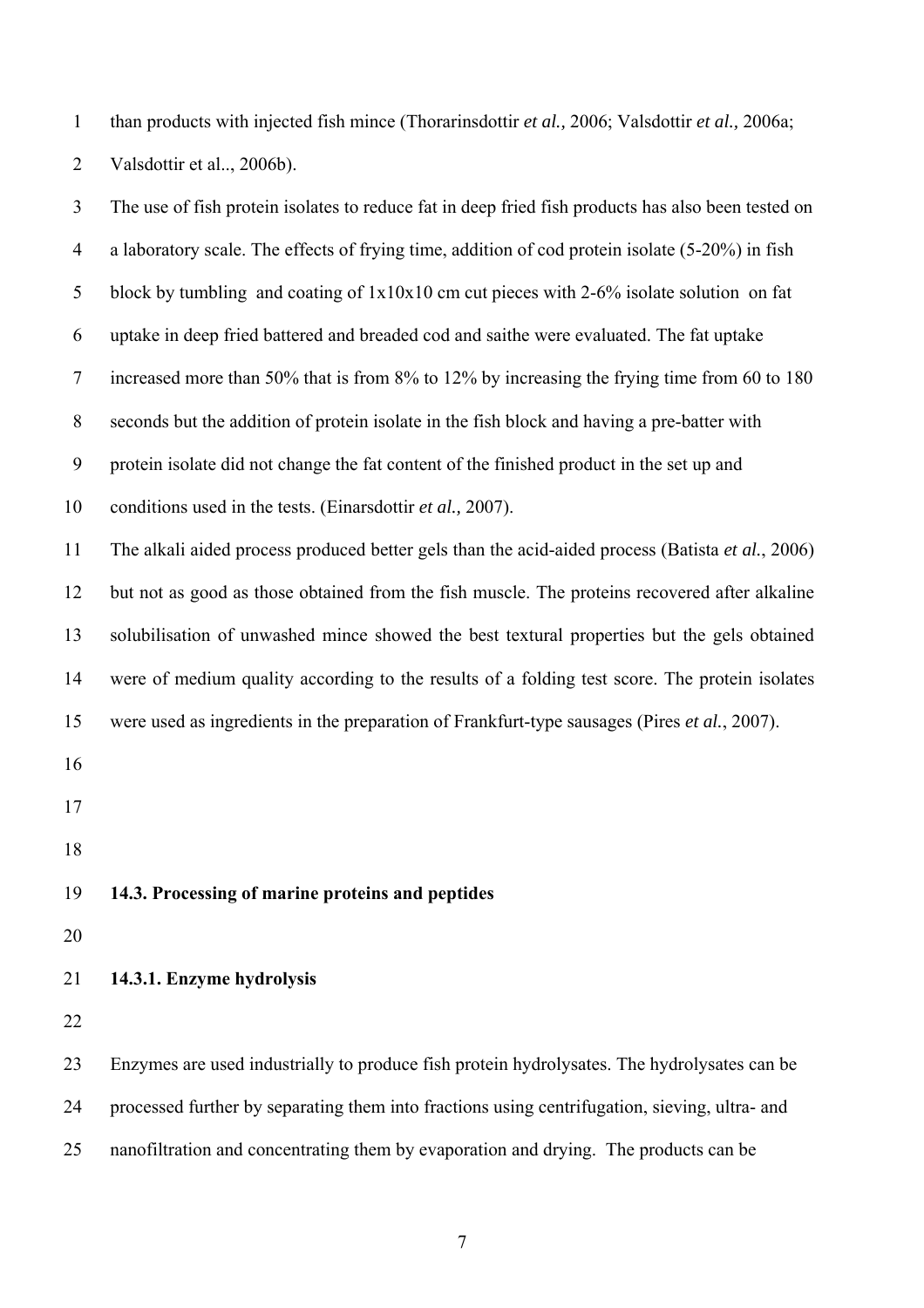1 ingredients in fish and other food formulations, seafood flavours or ingredients for functional 2 foods, nutraceuticals and cosmetics. The most recent reviews are by Kristinsson, 2006 and 3 Guerard, 2006b.

4 The enzymes are active under mild pH conditions and temperatures. The types of enzymes 5 applied depend on the intended final product. The production of wide range of protein 6 ingredients from by-products and underutilized fish using controlled conditions has been 7 documented.

8 A preliminary step in the production of fish protein hydrolysates is the selection, storage and 9 handling of the raw material. It depends both on the needs and demands of end users as well 10 as needs and wishes of the raw material producers. The raw material is either by-products or 11 underutilized fish. The by-products come both from fisheries and aquaculture. The need is to 12 collect, dispose of and/or utilize the by-products in the most cost effective manner. Diversity, 13 unstable and very perishable are the words that best describe the supply and quality. Spoilage 14 and development of off-flavour must be prevented by controlling protein degradation and 15 lipid oxidation both in the raw material and end products. Raw material with amounts of 16 chemical contaminants like PCBs and dioxins exceeding maximum limits and action limits set 17 by authorities must be avoided (Recommendation 2004/705/EC). Development of biogenic 18 amines can limit the use of certain species and care must be taken to using only fresh 19 unspoiled raw material.

20 Cost limits the choice of raw material to underutilised fish and co-products like viscera,

21 backbones, skins, cut-offs, saw dust and washing waters and cooking juices. Collection of raw 22 material to centralised production facilities is difficult due to spoilage and transportation cost. 23 The fish protein supply is very diverse compared to other protein sources. The diversity is an 24 opportunity, but can also create problems and make things difficult. Besides diversity in 25 species, there is diversity in fishing vessels, production and processing sites and operations.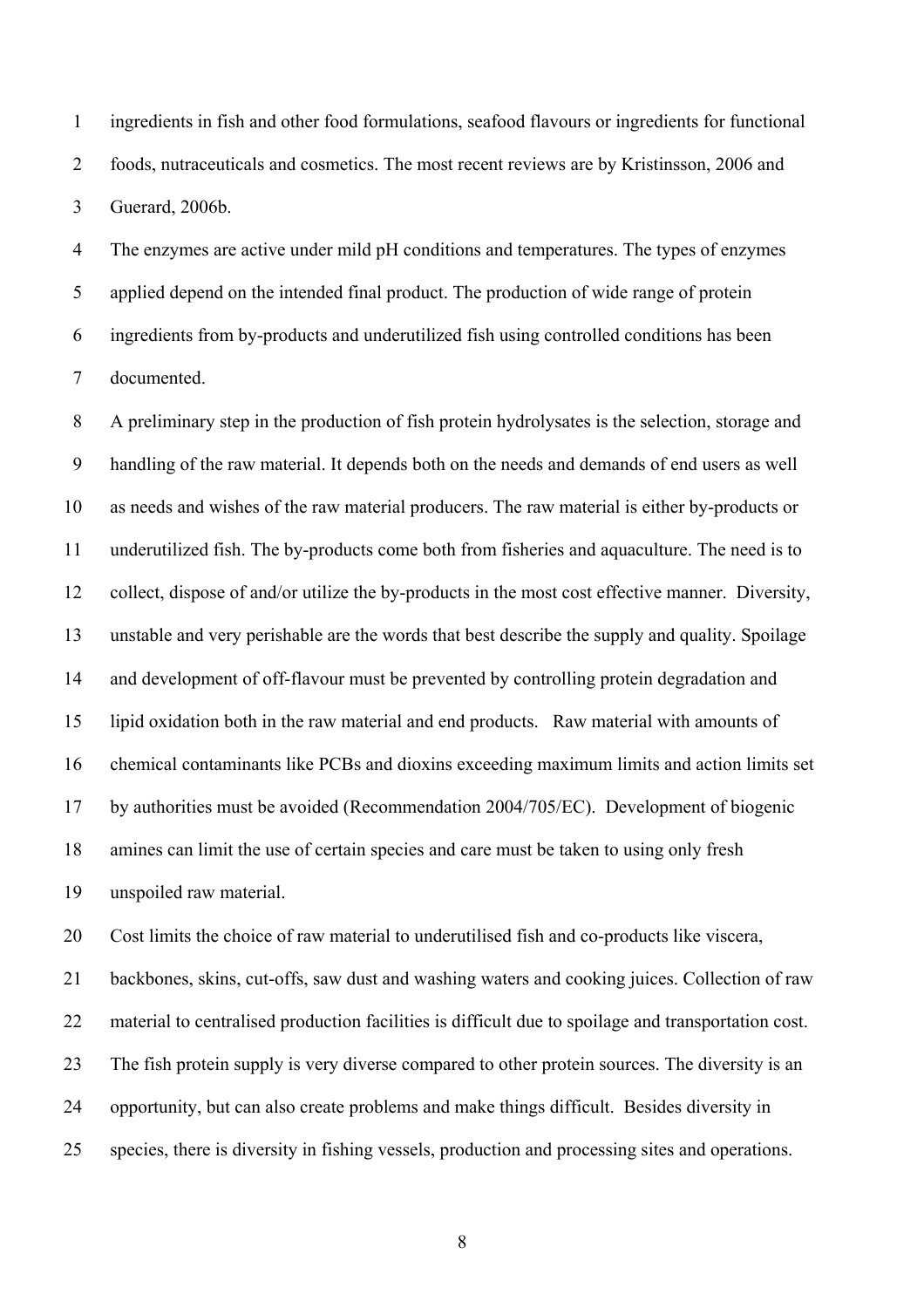1 This can create difficulties in collecting by-products and in the quality and condition of the 2 raw materials so it becomes unfit for processing into high value products. Co-products are not 3 stored under the same conditions as fish fillets and spoil much more rapidly. One of the main 4 criteria for the production of fish proteins is that the underutilized species and co-products 5 receive the same treatment as the raw material, and that they are processed as fresh as 6 possible. A stable and sustainable supply is necessary to start up businesses in fish proteins 7 and peptides. The conditions of the wild fish stocks and the seasonality of the catches must 8 be considered and can be a problem when planning a big scale production of proteins and 9 peptides. Many of the stock are declining while other are in good condition and even 10 increasing. In Iceland for example pelagic fish is about 70% of a total catch. Capelin has been 11 going down, blue whiting has been increasing as well as the herring. The catch is seasonal, 12 capelin is mostly caught during the first months of the year, blue whiting in early spring and 13 summer and herring in the summer and autumn. Groundfish like cod, haddock and saithe are 14 however landed throughout the year and fluctuation in the size of the stocks is much less that 15 for the pelagic fish species.

16

17 Mincing, homogenization and mixing with enough water to ensure good access of the 18 enzymes is the first step in the production of fish protein hydrolysates (Slizyte et al., 2005). 19 The second step is the hydrolysis itself that includes setting the slurry to a right temperature, 20 adjusting the pH and adding the enzyme. The choice of enzymes depends on end product but 21 also on cost. Mixing fish viscera into the slurry is the least expensive method and the fish 22 enzymes are active at very low temperatures which minimize microbiological and quality 23 problems but variations in enzyme level and activity as well as lower yield can be a problem. 24 Commercial enzymes, usually a combination of endo- end exopeptidases are used in 25 controlled hydrolysis (Guerard, 2006), producing FPH with very different properties. Limited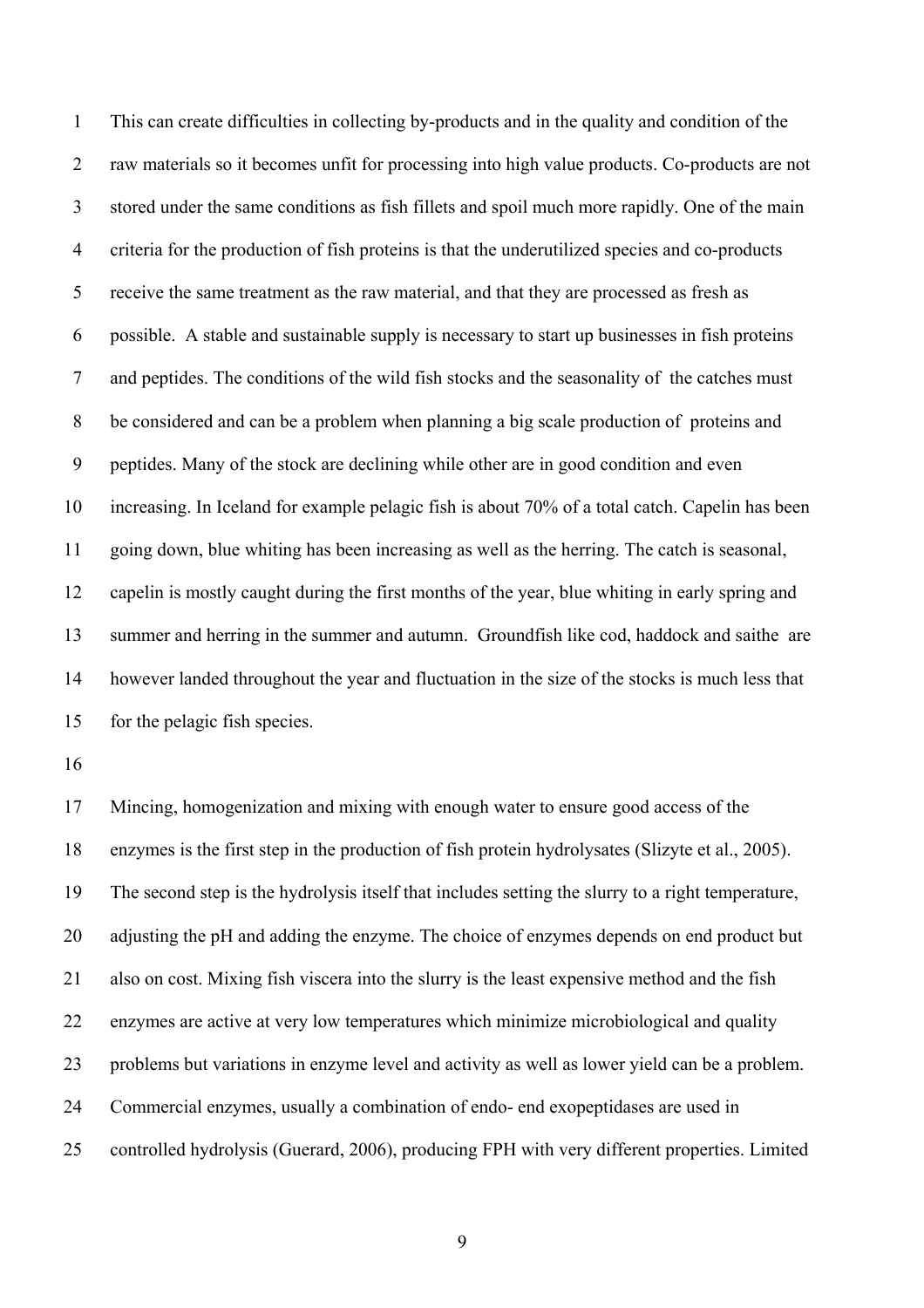| 1  | hydrolysis requires specific enzymes but a mixture of enzymes is used in more extensive  |
|----|------------------------------------------------------------------------------------------|
| 2  | hydrolysis. Several studies have been documented using enzyme preparations from Novo     |
| 3  | Nordisk, Alcalase, Flavourzyme, and Protamex; Neutrase, Kojizyme (Guerard, 2006), but    |
| 4  | other like Newlase from Amana and fungal protease type II from Sigma (Guerard, 2006) and |
| 5  | Colrolase PN-L and 7089 have also been tested with success (Kristinsson, 2006).          |
| 6  |                                                                                          |
|    |                                                                                          |
| 8  | 14.3.2. Membrane filtration                                                              |
| 9  |                                                                                          |
| 10 | Ultrafiltration (UF) using membranes with different molecular weight cut-offs (MWCO) is  |

11 used in the production of ingredients with different biological and physicochemical properties 12 from protein hydrolysates. Peptides can be separated from non-hydrolyzed proteins and 13 proteolytic enzymes with UF membranes with high MWCO, approximately 20 kDa or above. 14 The peptides in the permeate can then be fractionated according to their molecular weight 15 (MW) with UF membranes of intermediate MWCO, approximately 4–8 kDa. Peptide 16 solutions can also be concentrated with nanofiltrtion (NF) membranes of low MWCO, 17 approximately 200–300 Da which will retain almost all the peptides excepted the smallest 18 ones (amino-acids, di- or tri-peptides) (Vandanjon et al 2007). Ultrafiltration and 19 nanofiltration can also be used in a diafiltration mode for refining solutions (e.g. desalination, 20 partial deodorization with a nanofiltration membrane) (Simon *et al*., 2002 and Vandanjon *et*  21 *al.,* 2005).

22 High concentration of pepsin can be obtained by ultrafiltration of the aqueous phase from cod 23 stomach silage preserved with formic acid. And a concentrate of trypsin-like enzymes can be 24 obtained by ultrafiltration of fish sauce produced by salt fermentation of cod intestines. The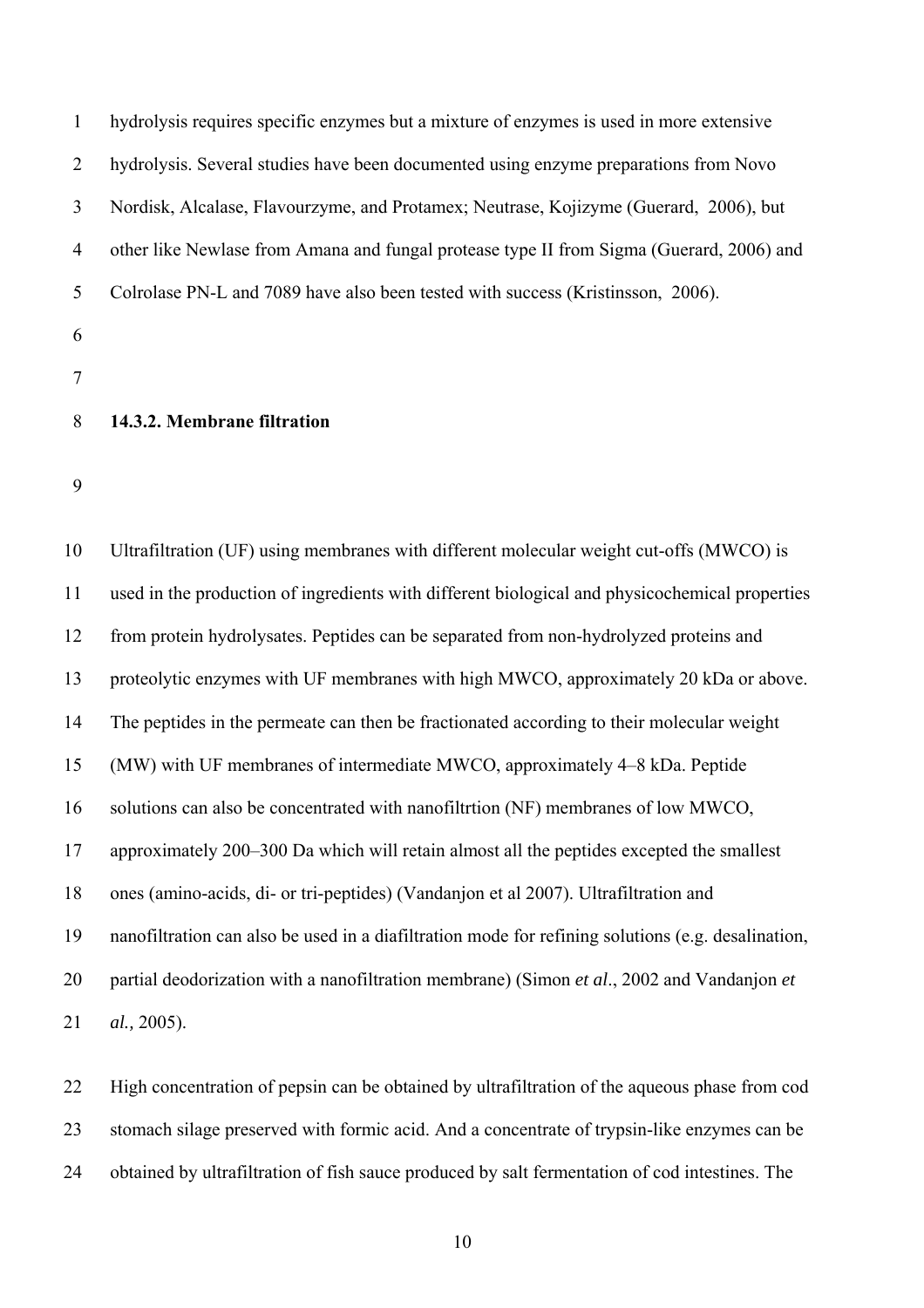1 permeate from the ultrafiltration contained the major part of proteinous material (peptides and 2 amino acids), and had a palatable taste similar to traditional fish sauce (Gildberg , 1992). Cod 3 frame protein hydrolysate can be separated into fractions with different physicochemical and 4 bioactive properties. Permeate from a 10 kDa MWCO showed high antioxidative activity, 5 while a permeate from a 3 kDa membrane had excellent ACE inhibitory activity. A fraction 6 between 10-30 kDa showed excellent emulsion properties and whippability (Jeon *et al.,*  7 1999). Antioxidative properties of ultrafiltrated fraction of yellowfin sole frame protein 8 hydrolysate has been studied and the active peptide from the fraction showing the highest 9 activity was isolated and identified using chromatographic methods to be a 13 kDa peptide 10 molecule with 10 amino acids ( Jun *et al.,* 2004). Ultrafiltration was used to fractionate 11 Alaska pollack frame protein hydrolysate to concentrate and separate peptides with 12 antioxidative properties. The fraction with the smallest MWCO had the highest activity. It 13 was further purified using consecutive chromatographic methods. The sequence of the 14 purified peptide was Leu-Pro-His-Ser-Gly-Tyr (Je *et al.,* 2005).

15 Enzymatic hydrolysis is usually a batch operation. It has been criticized for being costly. The 16 enzymes cannot be reused and the process is labour intensive with low yield and inconsistent 17 quality. An UF membrane reactor for the hydrolysis of proteins has been applied to overcome 18 those problems. Several studies have concluded that production of protein hydrolysates in a 19 continuous membrane reactor results in higher productivities and more uniform products than 20 batch-type reactors(Chiang *et al.*, 2006). Figure 2 shows an outline of a continuous reactor.

21

22

## 23 **14.3.3.Fermentation**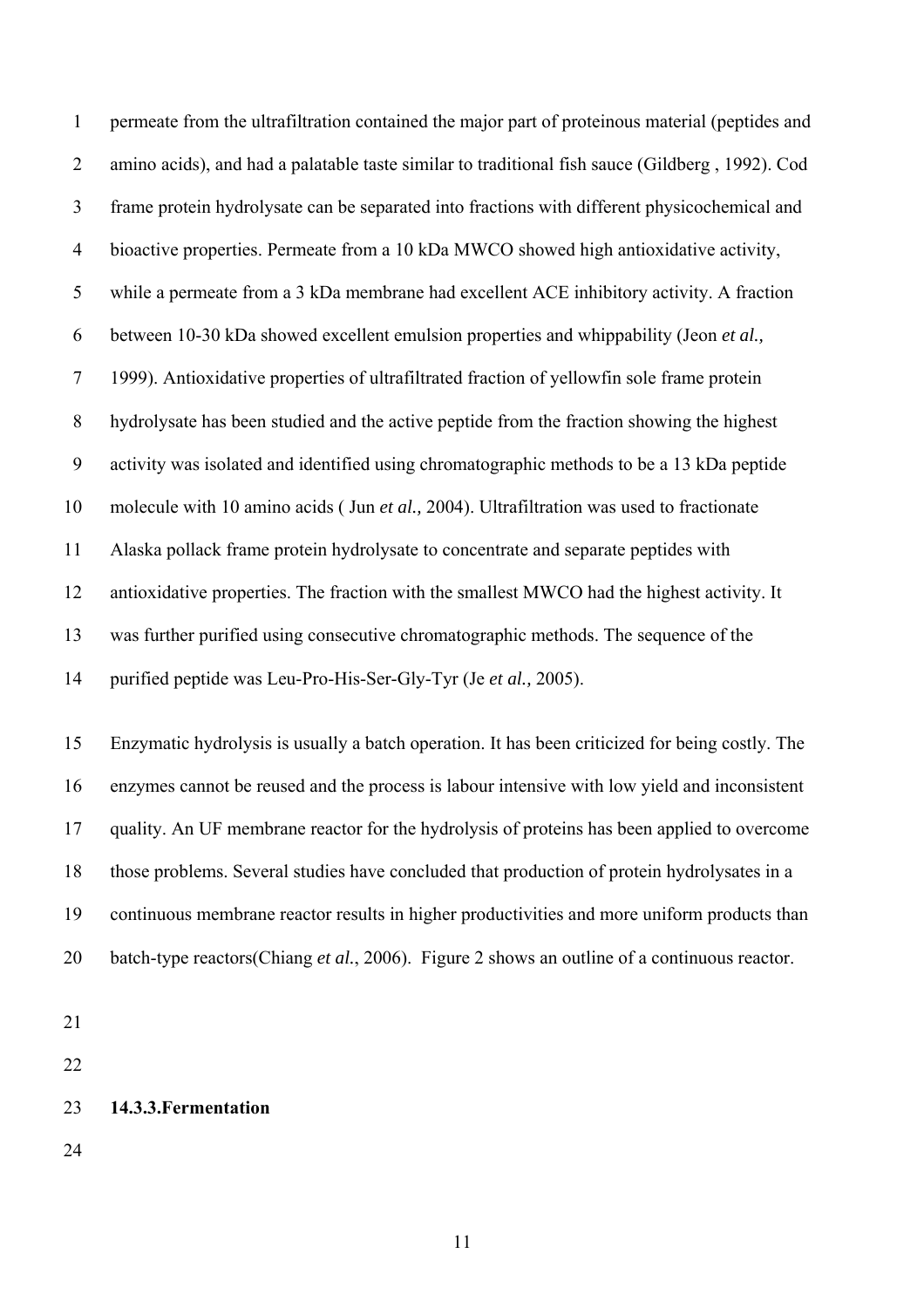1 There are challenges and opportunities in studying and adapting and changing traditional 2 foods made by methods like fermentation . Fish sauce and dry cured fermented meat products 3 are good examples. Fermentation is a traditional food processing and food preservation 4 method. Many traditional food products are fermented. Starter cultures of lactic acid bacteria 5 and other microorganism are used in the production of fermented beverages, dairy, meat and 6 vegetable products. Fermented products have extended shelf life, with distinct flavour profiles 7 and texture. The preservation is due to the production of lactic acid and other organic acids, 8 which reduce the pH and inhibit growth of pathogenic and spoilage organisms. Fermentation 9 is also used to produce functional dairy products with ACE inhibitory peptides that may exert 10 an antihypertensive effect (Chen *et al.,* 2007; Gobbetti *et al.,* 2000;Nakamura *et al.,* 1995; 11 Yakamoto *et al.,*1999).

12

13 Lactic acid bacteria have not been used commercially to any large extent for the production of 14 seafood for human consumption. Fermentation of surimi with lactic acid bacteria to obtain a 15 product with Angiotensin I-converting enzyme (ACE) inhibitory activity that can facilitate 16 improvement in surimi fish sausage has been reported (Shan *et al,.* 2007). Hydrolysed and 17 fermented minced mackerel showed an antioxidative activity (Yin *et al.,* 2005).

18

19 In Norway traditional northern European dry-cured meat sausages technology was used to 20 develop a new kind of fermented, smoked, and dried fish product resembling a firm and 21 sliceable dry-cured meat sausage but with a high content of polyunsaturated (PUFA) omega-3 22 fatty acids (Nordvi *et al.,* 2007). It is made from salmon and saithe, fish oil with whey 23 protein-based ingredients and fermented with *Lactobacillus sakei*. The fish oil is 24 microencapsulated simultaneously with the microparticulation of the protein. This product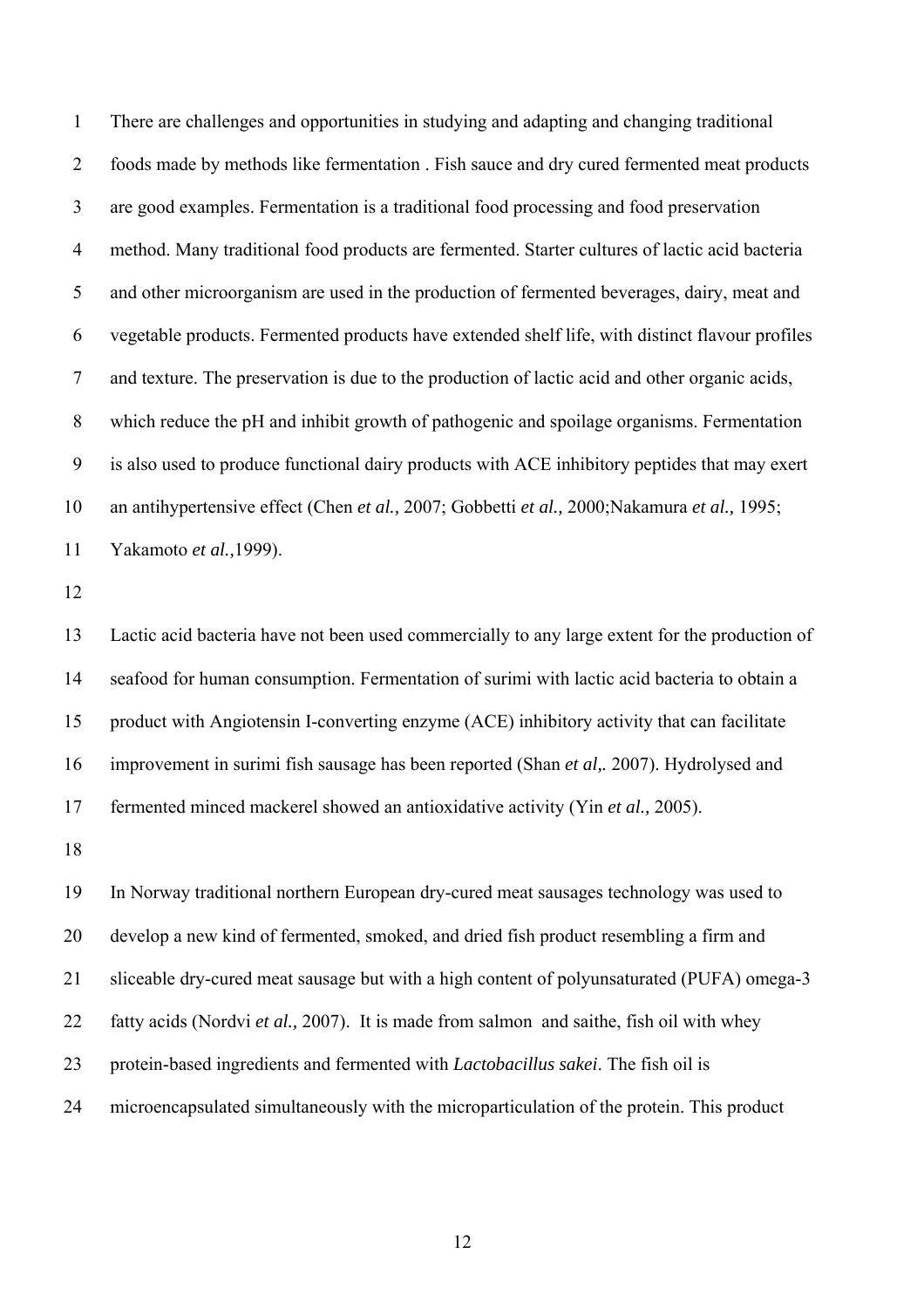1 can be in liquid, powder or emulsion form and is suitable for enrichment of variety of food 2 articles and beverages or it may be consumed as such (Bakkene et al., 2007).

3 Resent results from research on dry cured ham indicate that dipeptides with strong ACE

4 inhibitory activity can be produced during meat ageing.(Sentandreu and Toldra, 2007).

5

6 Processing of fermented sauce is a traditional way of preserving fish in South-East Asia. Fish 7 sauce is mainly produced from anchovies, mackerel and herring. Heavily salted fish with two 8 to three parts water in closed tanks is used for producing fish sauce. The fish is fermented at 9 30-40°C for 6-12 months or longer. The fermentation process normally takes a long time to 10 ensure the solubilisation as well as the flavour and colour development (Dissaraphong, 2006). 11 Biochemically, fish sauce is salt-soluble protein in the form of amino acids and peptides. It is 12 developed micriologically with halophilic bacteria, which produce proteases that along with 13 proteases from the fish muscle and viscera hydrolyse the fish and are principally responsible 14 for flavour and aroma (Lopetcharat *et al.,* 2001; Gildberg and Thongthai, 2001 ; Fukami *et*  15 *al.,* 2004).

16

17 There is a great interest in producing low salt fish sauce. The high salt content inhibits the 18 action of the enzymes in the fish which makes the processing time very long and the great 19 amount of salt in the product makes it difficult to market it as a health product. The 20 processing time can be shortened by the addition of fish viscera or proteases (Kim *et al.,* 1997 21 and Morioka *et al.,* 1999) or the reduction of salt concentration under 20% (Gildberg and 22 Thongthai, 2001; Morioka *et al.,* 1999). It has also been documented that high pressure 23 treatment under 60 MPa at 50°C for 48 hours can be used to produce autolytate such as fish 24 sauce without any addition of salt (Okasaki et al., 2003). Fish sauce can also contain bioactive 25 peptides. A peptide with antioxidative properties has been isolated from fermented blue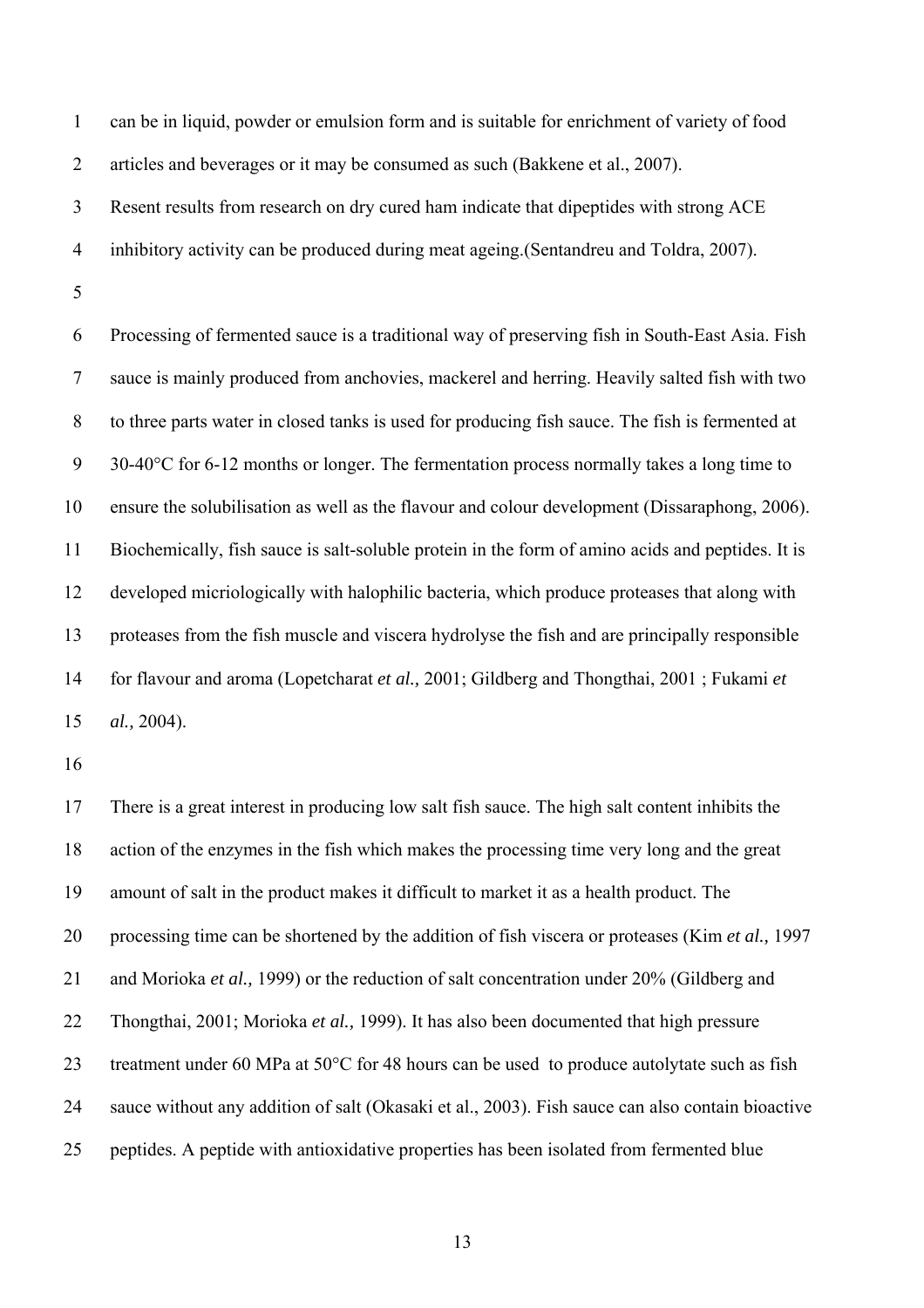| $\mathbf{1}$   | mussel sauce (Jung et al., 2005) and ACE inhibitory dipeptides have been isolated from             |
|----------------|----------------------------------------------------------------------------------------------------|
| $\overline{2}$ | fermented anchovy sauce and it also stimulated insulin secretion by cultured insulinoma cells      |
| $\mathfrak{Z}$ | (Ichimura et al., 2003). Fish sauce is mostly produced in South East Asia but successful           |
| $\overline{4}$ | production from Arctic species of pelagic fish like capelin has been reported (Gildberg 2001;      |
| 5              | Hjalmarsson et al., 2007).                                                                         |
| 6              |                                                                                                    |
| $\overline{7}$ |                                                                                                    |
| 8              | 14.4. Bioactive properties of fish protein hydrolysates and peptides                               |
| 9              |                                                                                                    |
| 10             | Various fish protein hydrolysates and peptides have shown different types of in vitro              |
| 11             | bioactivities such as antioxidative, immunomodulatory, antihypertensive, anticancer and            |
| 12             | antitrombotic activities (Kim and Mendis, 2006). The peptides are usually 2-14 amino acids         |
| 13             | long and usually have hydrophobic amino acid residues in addition to proline, lysine or            |
| 14             | arginine groups. Bioactive peptides are also resistant to the action of digestion peptidases       |
| 15             | (Kitt and Weiler, 2003; Seki et al., 1996; Yamamoto et al., 2003). Tables 1 and 2 show             |
| 16             | published examples of FPH with biological effects, the raw material they are produced from,        |
| 17             | the enzymes used and the amino acid sequence of the active peptides. Most of the                   |
| 18             | publications are on hypotensive or inhibition of angiotensin converting enzyme (Anti-ACE)          |
| 19             | and antioxidative effects.                                                                         |
| 20             |                                                                                                    |
| 21             | 14.4.1. ACE inhibition                                                                             |
| 22             |                                                                                                    |
| 23             | Inhibitory peptides for angiotensin I-converting enzyme having anti-hypertensive effect have       |
| 24             | been isolated from enzymatic digests of various food proteins. Many of them show in vitro          |
| 25             | ACE inhibitory activity but also <i>in vivo</i> activity in spontaneously hypertensive rats (SHR). |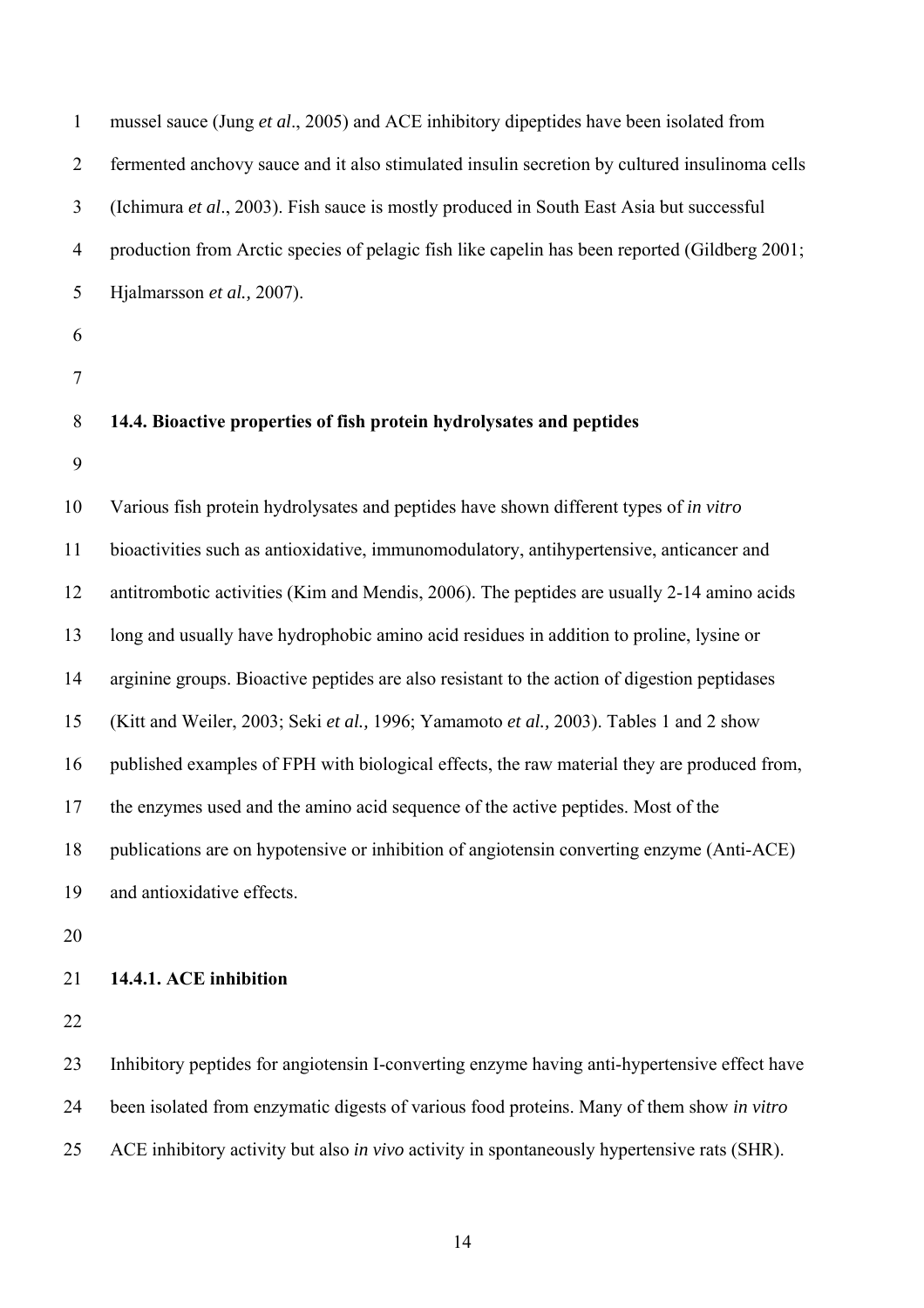1 And few of them have been tested in humans (Vercruysse *et al.,* 2005). To exert an 2 antihypertensive effect after oral ingestion, ACE inhibitory peptides have to reach the 3 cardiovascular system in an active form. Therefore, they need to remain active during 4 digestion by human proteases and be transported through the intestinal wall into the blood 5 stream. The bioavailability of some ACE inhibitory peptides has been studied. For example 6 (hydroxy)proline-containing peptides are generally resistant to degradation by digestive 7 enzymes. Peptides can be absorbed intact through the intestine by paracellular and 8 transcellular routes, but the potency of the bioactivity after absorption is inversely correlated 9 to chain length (Vermeirssen *et al.,* 2004).

10 Peptides from chicken muscle and ovalbumin failed to show antihypertensive activity in SHR 11 rats (Fujita *et al*, , 2000). The authors classified the peptides into 3 groups: (1) inhibitor type 12 that is not affected after preincubation with ACE. (2) Substrate type peptides that are 13 hydrolyzed by ACE to give peptides with weaker activity; and (3) prodrug-type peptides that 14 are converted to true inhibitors by ACE or gastrointestinal proteases. Peptides belonging to 15 the 1st and the 3rd groups exert antihypertensive activities even after oral administration in 16 SHR.

17 Dried bonito bowel ('Katsuobusi'), is a seasoning used in Japan made from thin slices off 18 boiled dried bonito. Thermolysin hydrolysate of bonito bowels has shown *in vitro* ACE 19 inhibitory activities (Yokoyama *et al.,* 1992) that was increased 16 fold by treating it with 20 ultrafiltration and chromatography (Fujii *et al*., 1993). The hydrolysate reduced systolic blood 21 pressure in SHR rats and humans (Fujita *et al.* 1995). The active peptides were isolated and 22 the effects confirmed in an *in vivo* test on SHR rats (Karaki *et al.,* 1993). LKPNM peptide, 23 which was isolated from the thermolysin digest of dried bonito is a pro-drug ACE-inhibitor 24 that was activated 8-fold by ACE itself and showed a prolonged effect after oral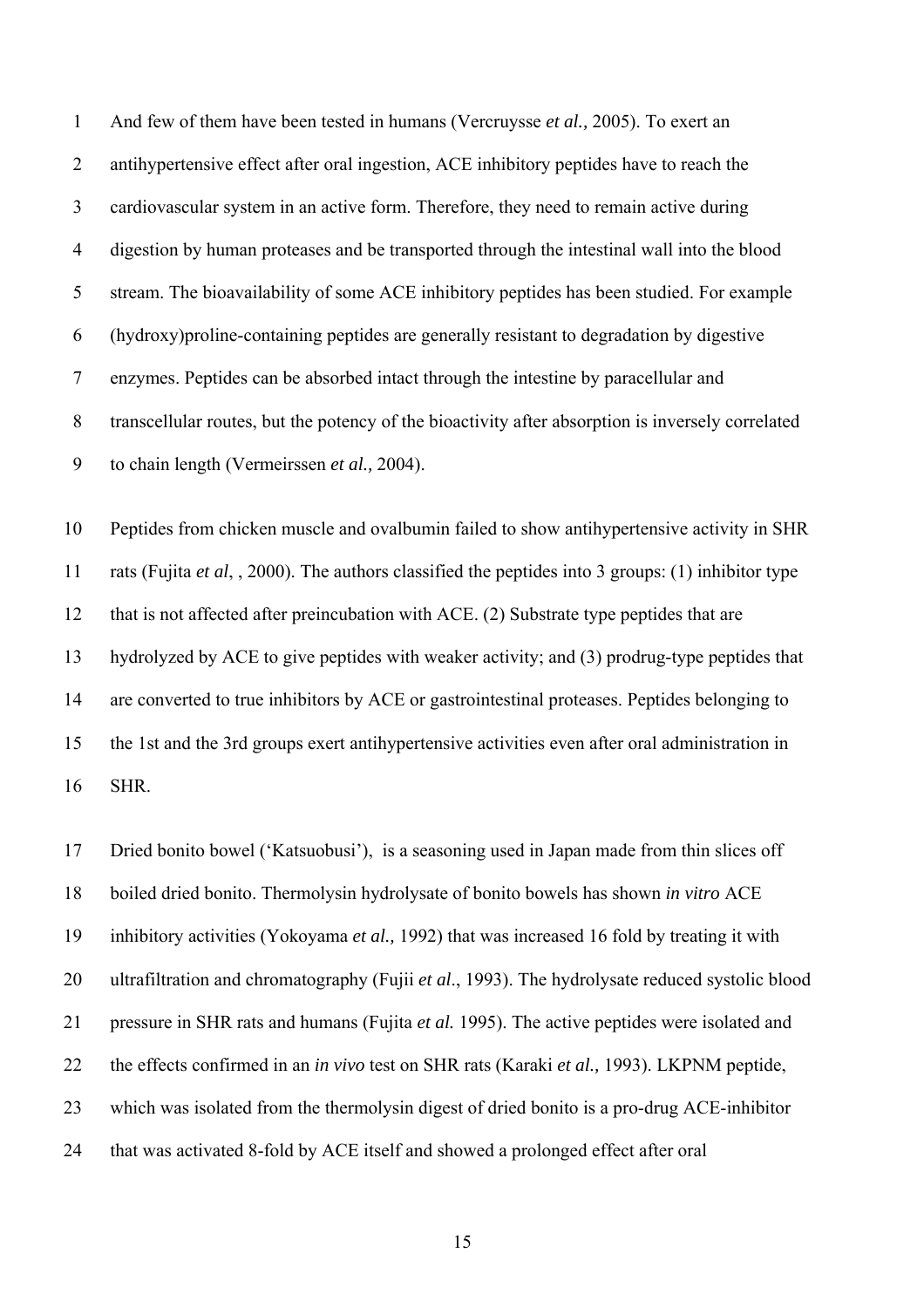| $\mathbf{1}$        | administration (Fujita et al., 1999; Yoshikawa et al., 2000). Recent results suggest that      |
|---------------------|------------------------------------------------------------------------------------------------|
| $\overline{2}$      | antihypertensive mechanism of the effect induced by dried bonito peptides involves direct      |
| $\mathfrak{Z}$      | action on vascular smooth muscle in addition to ACE-inhibitory activity (Kouna et al., 2005).  |
| $\overline{4}$<br>5 | Sardine protein hydrolysate produced by Bacillus licheniformis alkaline protease showed        |
| 6                   | inhibitory effects both in vitro and in vivo tests with SHR rats before and after in virto     |
| $\overline{7}$      | digestion. When FPH was orally administered at a dosage of 2.0 g protein/kg to SHR rats,       |
| 8                   | blood pressure was reduced and the reduction continued for 6 hours after administration. Diet  |
| 9                   | containing FPH as the sole protein source had a stronger hypotensive effect and a higher       |
| 10                  | survival ratio in stroke-prone SHR rats than commercial diet (Sugiyama et al., 1991; Matsui et |
| 11                  | al., 1993). The most active peptide is a dipeptide, VY that has a significant antihypertensive |
| 12                  | effect on mild hypertensive people via angiotensin- I-converting enzyme inhibition, as well as |
| 13                  | SHR rats (Kawasaki et al., 2000).                                                              |
| 14                  | Other raw materials that have been converted into hydrolysates and active peptides with ACE    |
| 15                  | inhibitory effects include Alaska pollack frames (Je et al., 2004) and skin (Byun and Kim,     |
| 16                  | 2001); cod frames (Jeon et al., 1999) and heads (Bordenave et al., 2002); skipjack tuna        |
| 17                  | (Astwan et al., 1995 and tuna broth (Hwang and Ko, 2004); shrimp (Bordenave et.al., 2002)      |
| 18                  | and Hai-Lu et al., 2006); salmon and chum salmon (Bordenave et al., 2002 and Ono et al.,       |
| 19                  | 2003); fermented sauce of pearl oysters (Katano et al., 2003); fermented mackerel (Itou and    |
| 20                  | Akahane, 2004); sea bream scales (Fahmi et al., 2004), yellowfin sole (Jung et al., 2006) and  |
| 21                  | finally fermented surimi (Shan et al., 2007) and hydrolysed kamaboko (Nagai et al., 2006).     |
| 22                  |                                                                                                |
| 23                  | Commercial samples of FPH from the companies Copalis (France), Marinova (Denmark) and          |
| 24                  | Primex (Iceland) partners in the PROPEPHEALTH project were screened for ACE                    |
| 25                  | inhibititory effects.In vitro ACE inhibitory activities of some of the fish hydrolysates in    |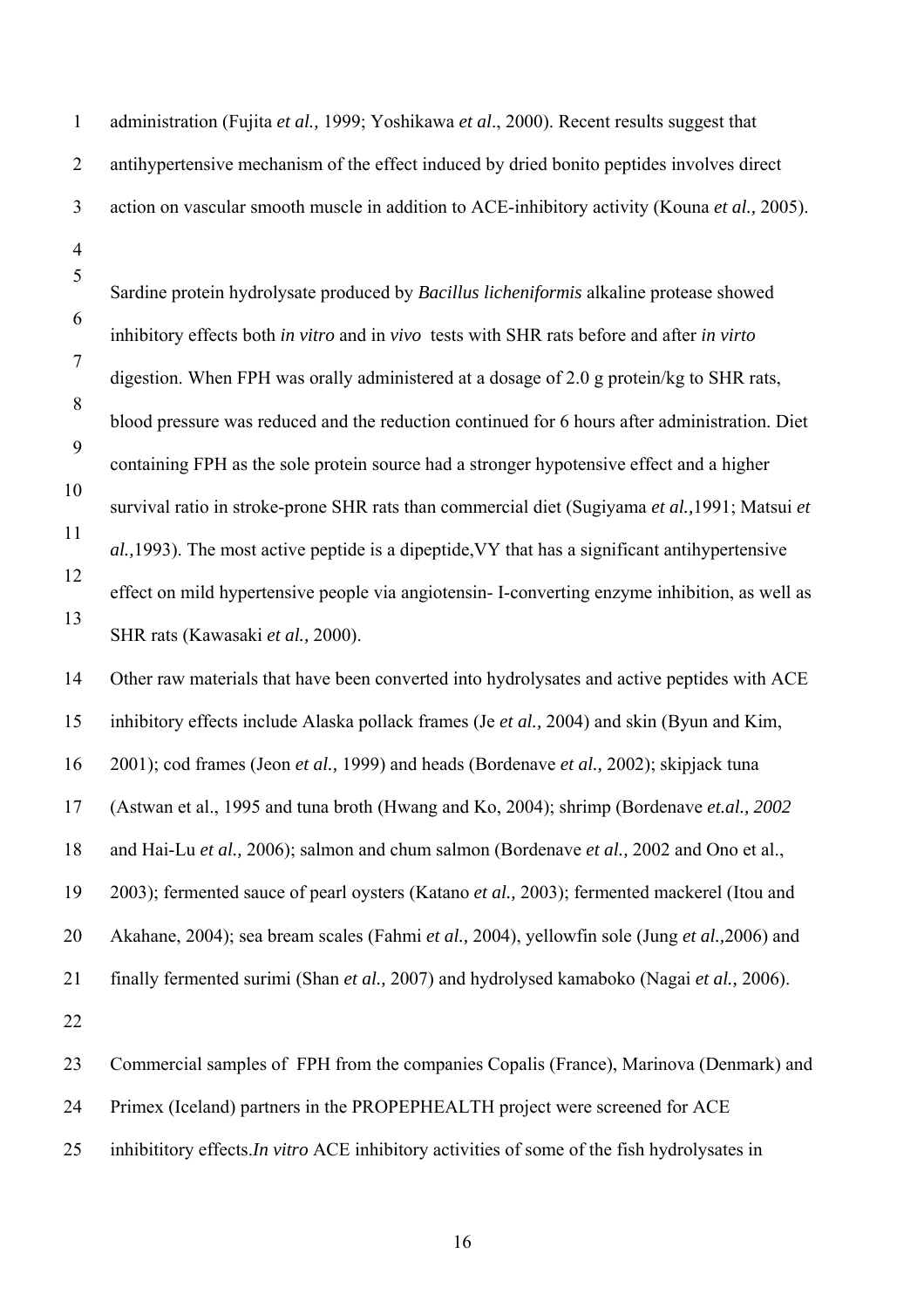| $\mathbf{1}$   | PROPEPHEALTH is summarized in Table 3. Most them exhibited a moderate ACE                                    |
|----------------|--------------------------------------------------------------------------------------------------------------|
| $\overline{2}$ | inhibitory activity with IC <sub>50</sub> ranging from 4 to 1350 µg.mL-1 of hydrolysate. The highest         |
| 3              | activity was measured for plaice hydrolysates ( $IC_{50} = 4 \mu g.mL^{-1}$ ) was still 836 fold less active |
| 4              | than captopril, the most potent synthetic inhibitor of ACE. These results are in agreement                   |
| 5              | with previous data indicating that fish protein hydrolysates constitute a good source of                     |
| 6              | peptides exerting a moderate activity on ACE. LKPNM the prodrug peptide isolated from                        |
| 7              | hydrolysed dried bonito had $IC_{50} = 2.4 \mu g.mL^{-1}$ that increased 8-fold in activity whwn             |
| 8              | hydrolysed by ACE. (Fujita and Yoshikawa, 1999).                                                             |

- 9
- 10

# 11 **14.4.2. Antioxidant properties**

12 There is a growing interest in finding safe and natural antioxidants that enhance the body's 13 antioxidant defences through dietary supplementation, and inhibit lipid oxidation in foods. 14 Under normal conditions, reactive oxidative species (ROS) are effectively eliminated by the 15 antioxidant defence system, such as antioxidant enzymes and nonenzymatic factors. However, 16 under pathological conditions, the balance between the generation and the elimination of ROS 17 is broken and biomacromolecules, including DNA are damaged by ROS-mediated oxidative 18 stress. Lipid peroxidation in foods affects the nutritive value and may cause disease 19 conditions following consumption of potentially toxic reaction products (Je *et al.,* 2007; Jung 20 *et al,* 2007).

21 Ultrafiltrated fraction of 10-30 kDa with a high antioxidant activity was isolated from cod 22 frames hydrolysed with crude protease extracted from tuna pyloric caeca (Jeon *et al.,* 1999).. 23 Antioxidative peptide was isolate from tuna cooking juice hydrolysed by Protease XXIII, 24 from Aspergillus oryzae (Jao and Ko, 2002). The antioxidant activity of fish enzyme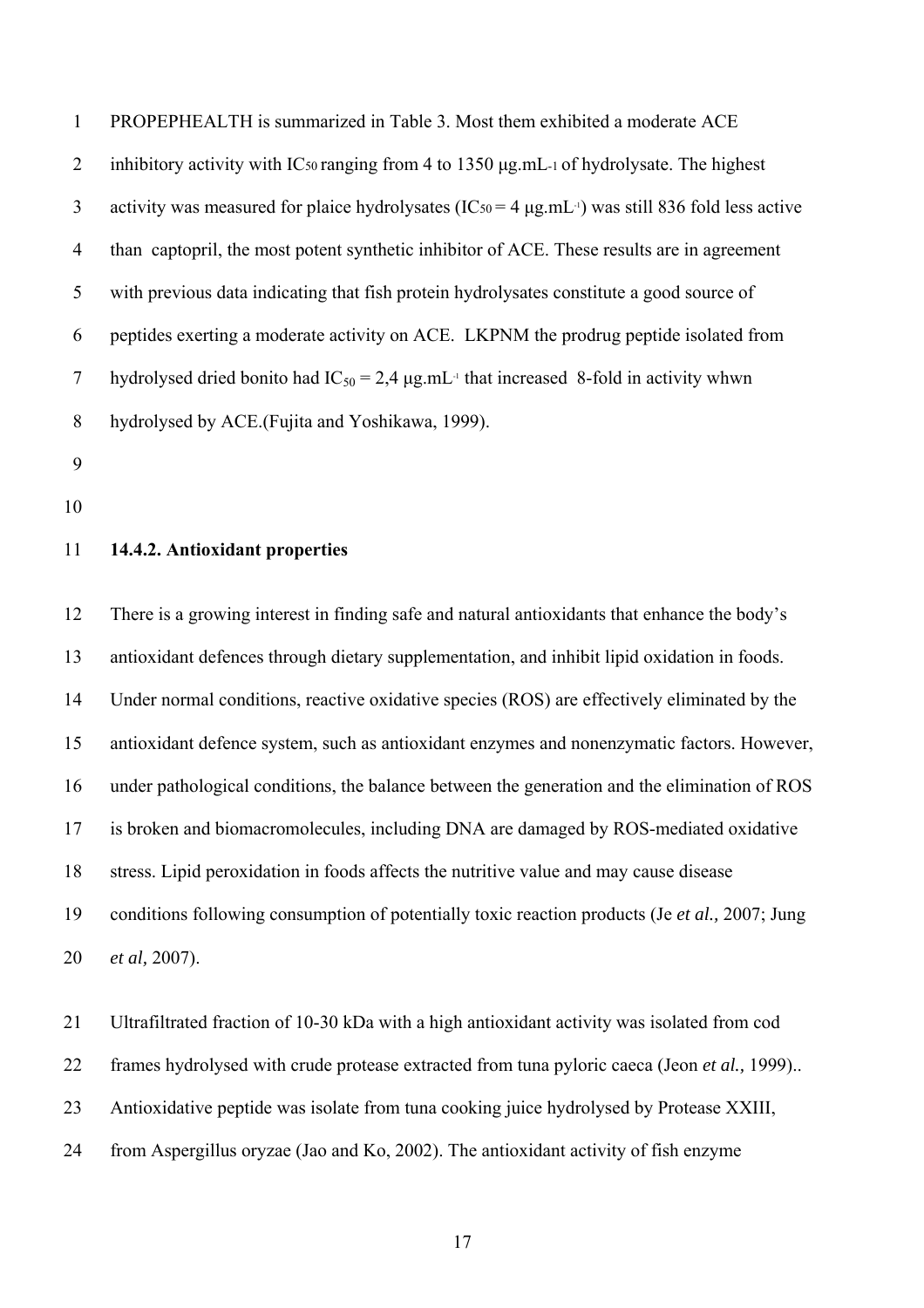1 hydrolysates could by improved 20-30% by reacting them with glucose (Guerard and 2 Sumaya-Martinez, 2003). An antioxidative peptide of 10 amino acids was isolated from 3 yellowfin sole frame proteins (Jun *et al.,* 2004). The same group of scientists also tested 4 Alaska pollack frames hydrolysed with mackerel intestine crude enzyme. They isolated a six 5 amino acid peptide after fractionation with ultrafiltration and further purification using 6 chromatographic methods (Je *et al.,* 2005). The most active peptide from tuna backbones had 7 14 amino acid residues. It significantly inhibited lipid peroxidation in linoleic acid emulsion 8 system and also quenched free radicals (DPPH, hydroxyl and superoxide) in a dose-dependent 9 manner (Je *et al.,* 2007). Antioxidant peptides were also isolates from giant squid muscle and 10 skin (Mendis *et al.,* 2005b; Rajapake *et al.,* 2005). A seven amino acid peptide was isolated 11 from hoki skin gelatine after hydrolysis with trypsin (Mendis *et al.,* 2005a).

12 Another group has recently published result on the antioxidative properties of round scad and 13 yellow stripe trevally.. The results revealed that antioxidative activity of protein hydrolysates 14 from yellow stripe trevally meat were determined by degree of hydrolysis and the enzyme 15 type used (Klompong *et al.,* 2007; Thiansilakul *et al.,* 2007a and b).

16 Antioxidative peptides can also be found in processed seafood. Antioxidative peptide with 17 five amino acids was isolated from blue mussel sauce after 6 and 12 months fermentation 18 (Jung *et al.,* 2005). Kamaboko, a surimi based ready to eat product, also showed higher 19 oxidative activities after hydrolysis using three gastrointestinal proteases and protein 20 proteases (Nagai *et al.,* 2006). These results were confirmed on walleye pollack hydrolysates. 21 The authors conclude that Kamaboko products are of benefit not only for health food diets 22 with high amount of essential amino acids, but also to patients undergoing various diseases, 23 such as cancer, cardiovascular diseases and diabetes (Nagai *et al.,* 2007).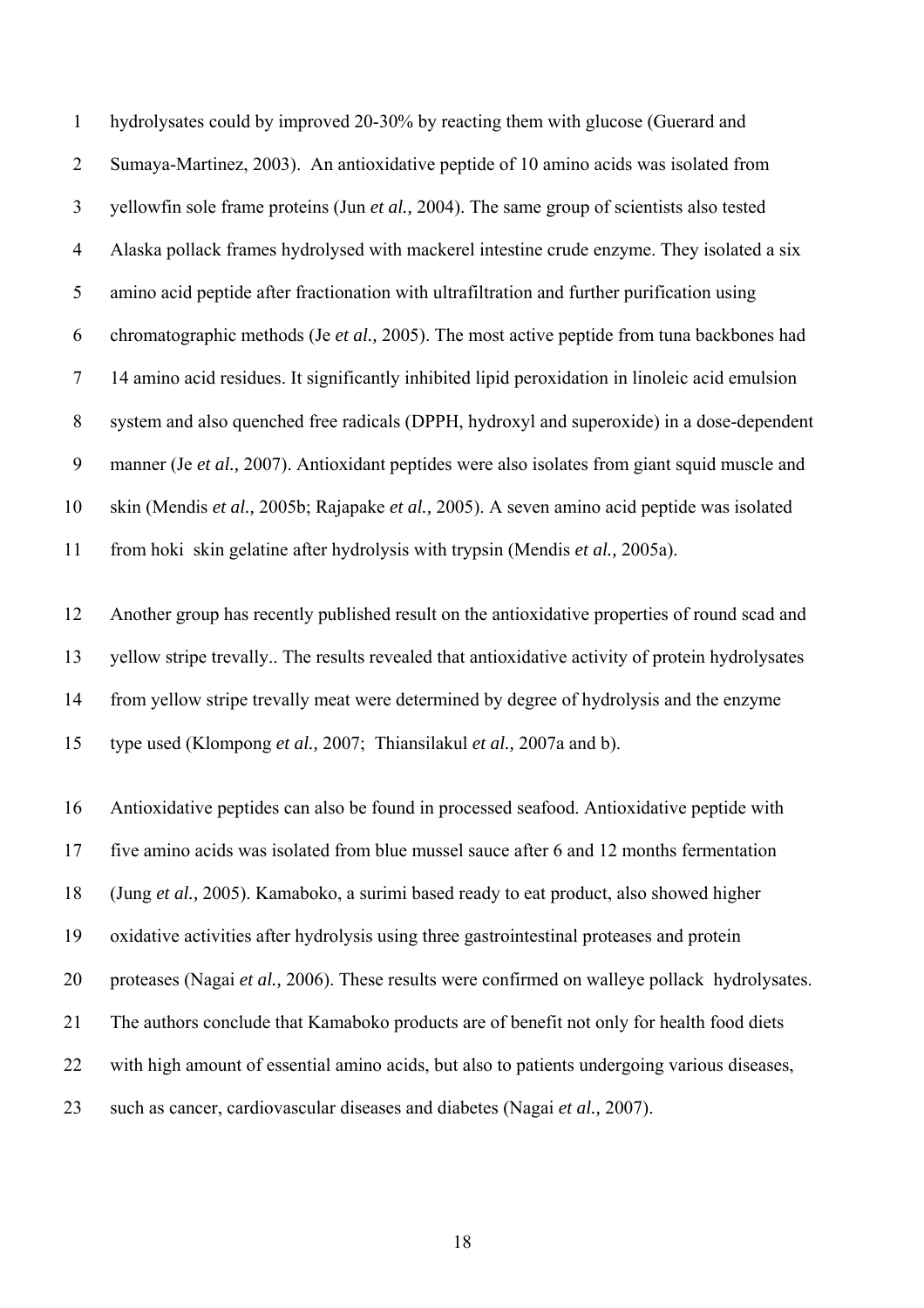1 Antioxidant and free radical scavenging activities were demonstrated in many FPHs in 2 PROPEPHEALTH project of the SEAFOODplus (Chabeaud *et al*., 2006a). More active 3 fractions of saithe and shrimp processing waste hydrolysates could be isolated using ultra-4 and nanofiltration (Chabeaud *et al.,* 2006b; Guerard *et al*., 2007). Table 4 summarizes the 5 results of the antioxidant assays in the PROPEPHEALTH project(Guerard, 2006a).

6

# 7 **14.4.3. Immunostimulation**

8 There is an increasing interest to identify new immunomodulators to enhance non-specific 9 host defence mechanisms for improvement of stress-induced immunosupression, general 10 well-being and as a way to reduce treatment costs. Immunostimulants are used in aquaculture, 11 enhancing the resistance of cultured fish to disease and stress. Acid peptide fractions from 12 Atlantic cod stomach hydrolysate stimulated superoxide production in Atlantic salmon 13 macrophages (Gildberg *et al.,*1996) and supplementation of cod milt cationic proteins to the 14 feed of juvenile fish improves their resistance to this bacterial infection (Pedersen *et al.,*  15 2004).

16 Seacure<sup>®</sup> is a protein supplement derived from the fermentation of fish protein by a 17 proprietary yeast strain. Its effects on the mucosal immune response in an *in vivo* model were 18 evaluated and the conclusion was that the product is an immunomodulating food with a 19 demonstrated capacity to enhance non-specific host defence mechanisms (Duarte *et al*., 20 2006).

21

# 22 **14.4.4.. Secretagogue and calciotropic activities**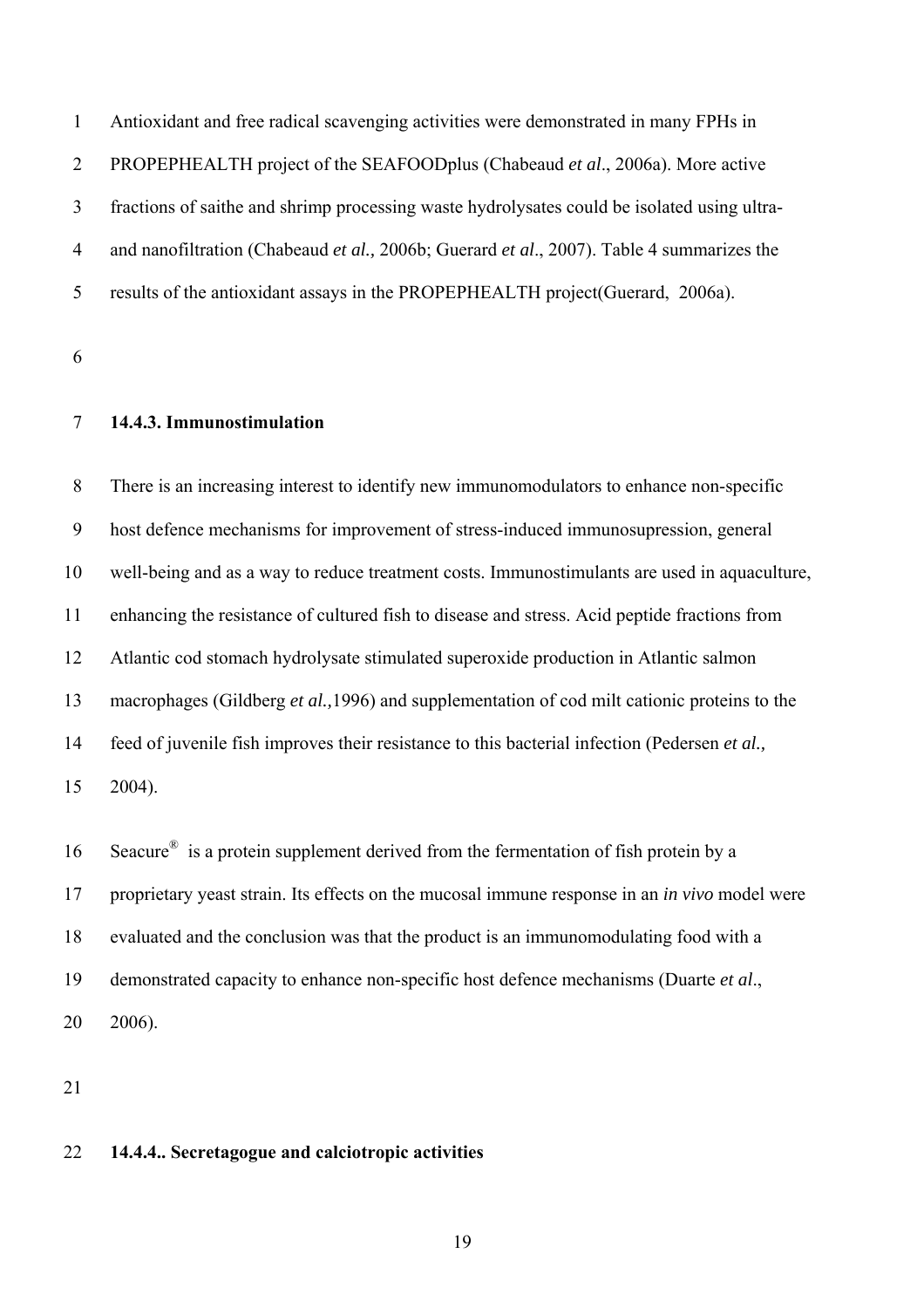1

| $\overline{2}$ | Gastrin and cholecystokinin (CCK) are small intestinal hormones belonging to the                 |
|----------------|--------------------------------------------------------------------------------------------------|
| 3              | secretagogue family. Cholecystokinin is a peptide hormone that reduces gastic acid secretion     |
| 4              | and stimulates the intestinal digestion and absorption of fat and protein and controls           |
| 5              | satiety/appetite. CCK mediates satiety by acting on the CCK receptors (CCK1 and CCK2)            |
| 6              | distributed widely throughout the central nervous system. In humans, CCK administration          |
| $\tau$         | causes nausea and anxiety and weakly decreases the desire to eat.(Fink et.al.1998).Calcitonin    |
| 8              | gene-related peptide (CGRP) is a 37 amino acid neuropeptide derived from the calcitonin          |
| 9              | gene with widespread expression such as in the heart, blood vessels, pituitary, thyroid, lung,   |
| 10             | gastrointestinal tract where it decreases food intake by expressing gastric acid secretion and a |
| 11             | wide array of biological effects including neuromodulation, vasodilatation, cardiac              |
| 12             | contractility and bone growth (Wimalawansa, 1996). The presence of a biologically related        |
| 13             | CGRP molecule in sardine hydrolysates has been reported (Fouchereau-Peron etal., 1999).          |
| 14             | CCK-like peptides and calcitonin gene-related peptide (CGRP) respectively were detected in       |
| 15             | Alcalase(R) hydrolysates of cooked wastes of sardine (Ravallec-Ple et al., 2001, Rousseau et     |
| 16             | al., 2001) and measured in cod muscle and shrimp heads extracts and alcalase hydrolysates        |
| 17             | Fouchereau-Peron et al., 1999, Ravallec-Ple and Wormhoudt, 2003.                                 |
| 18             |                                                                                                  |

19 The FPH in the PROPEPHEALTH project were screened for Gastrin/Cholecystokinin(CCK) 20 and calcitonin gene related peptide like molecules. The highest activities were detected in 21 Portuguese dogfish or siki. Ultrafiltration had no effects on yield of gastrin/CCK like 22 molecules but improved yield of CGRP in a siki protein hydrolysate. Molecular exclusion 23 chromatography was used to purify and isolate a 1500 Da fraction that could stimulate 24 adenylate cyclase activity. (Martinez-Alvarez *et al*, 2007). 25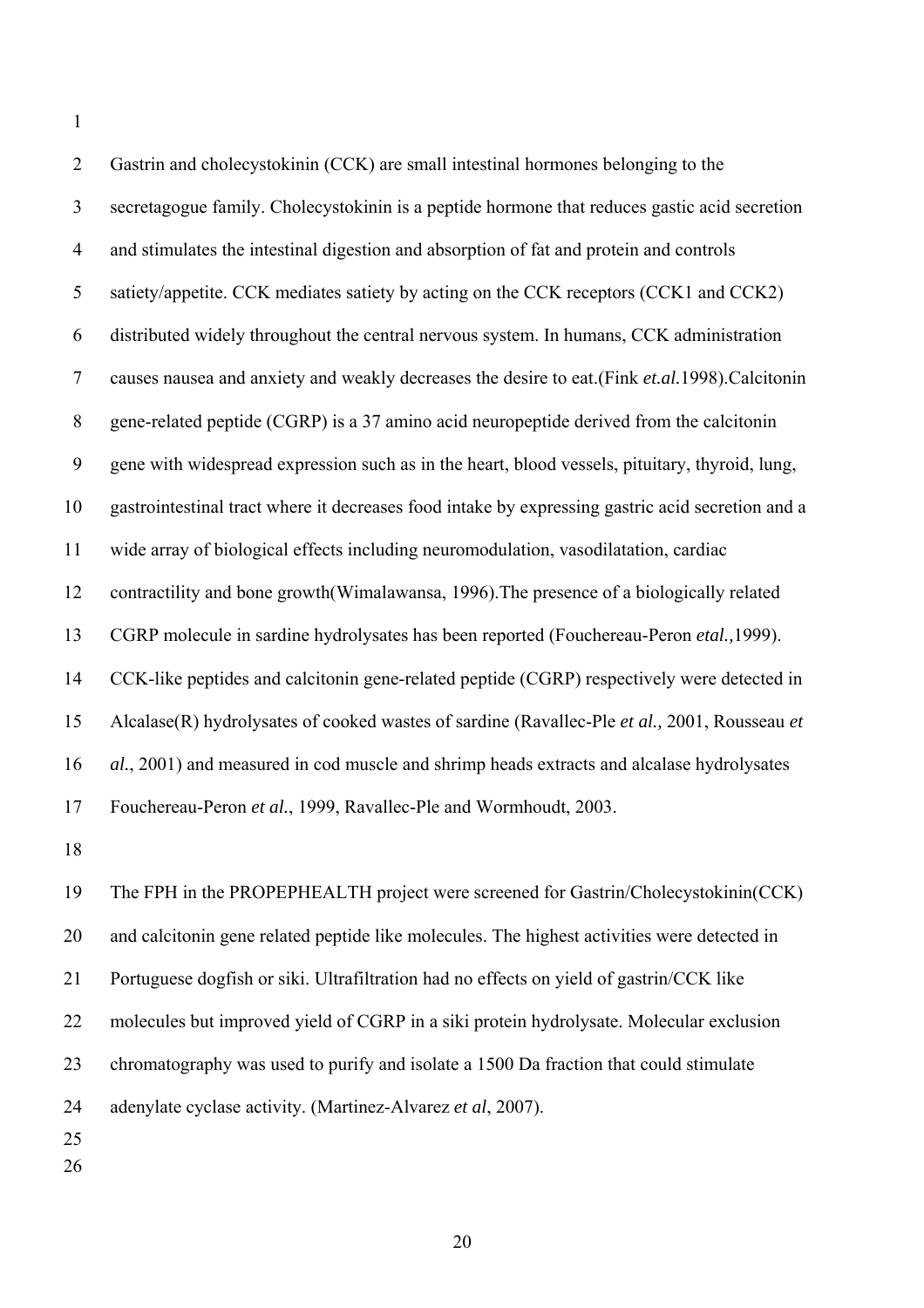1

#### **14.4.5. Other properties**

2 Diazepam-like effects of cod protein hydrolysate on stress responsiveness in rats has been 3 reported (Bernet *et al.,* 2002 ) and the authors concluded that these effects of the hydrolysate 4 (Gabolysat PC60) agree with anxiolytic properties of this nutritional supplement, previously 5 reported in both rats and humans.

6 High-fat feeding led to severe whole body and skeletal muscle insulin resistance in casein or 7 soy protein fed rats, but feeding cod protein fully prevented the development of insulin 8 resistance. It was demonstrated that feeding cod protein prevents obesity-induced muscle 9 insulin resistance in high fat-fed obese rats at least in part through a direct action of amino 10 acids on insulin-stimulated glucose uptake in skeletal muscle cells (Lavigne *et al.,* 2001; 11 Tremblay *et al.,* 2003).

12 Antiproliferative activity of FPH from the companies Copalis (France), Marinova (Denmark) 13 and Primex (Iceland) was measured in the PROPEPHEALTH project of SEAFOODplus on 14 two human breast cancer cell lines grown *in vitro*. Samples of blue whiting, cod, plaice and 15 salmon hydrolysates were identified as significant growth inhibitors on the two cancer cell 16 lines (Picot et al., 2006).

17

## 18 **14.5. Functional properties of dried marine proteins and peptides**

19

20 Food proteins especially soy and dairy proteins are used in many food applications because of 21 their good functional properties, that is water-binding capacity, oil holding capacity, viscosity, 22 foaming properties, emulsifying properties, gelation, and solubility. Functional properties are 23 influenced by protein source, production and environmental parameters. Production 24 parameters are isolation, precipitation, drying or dehydration, concentration, modification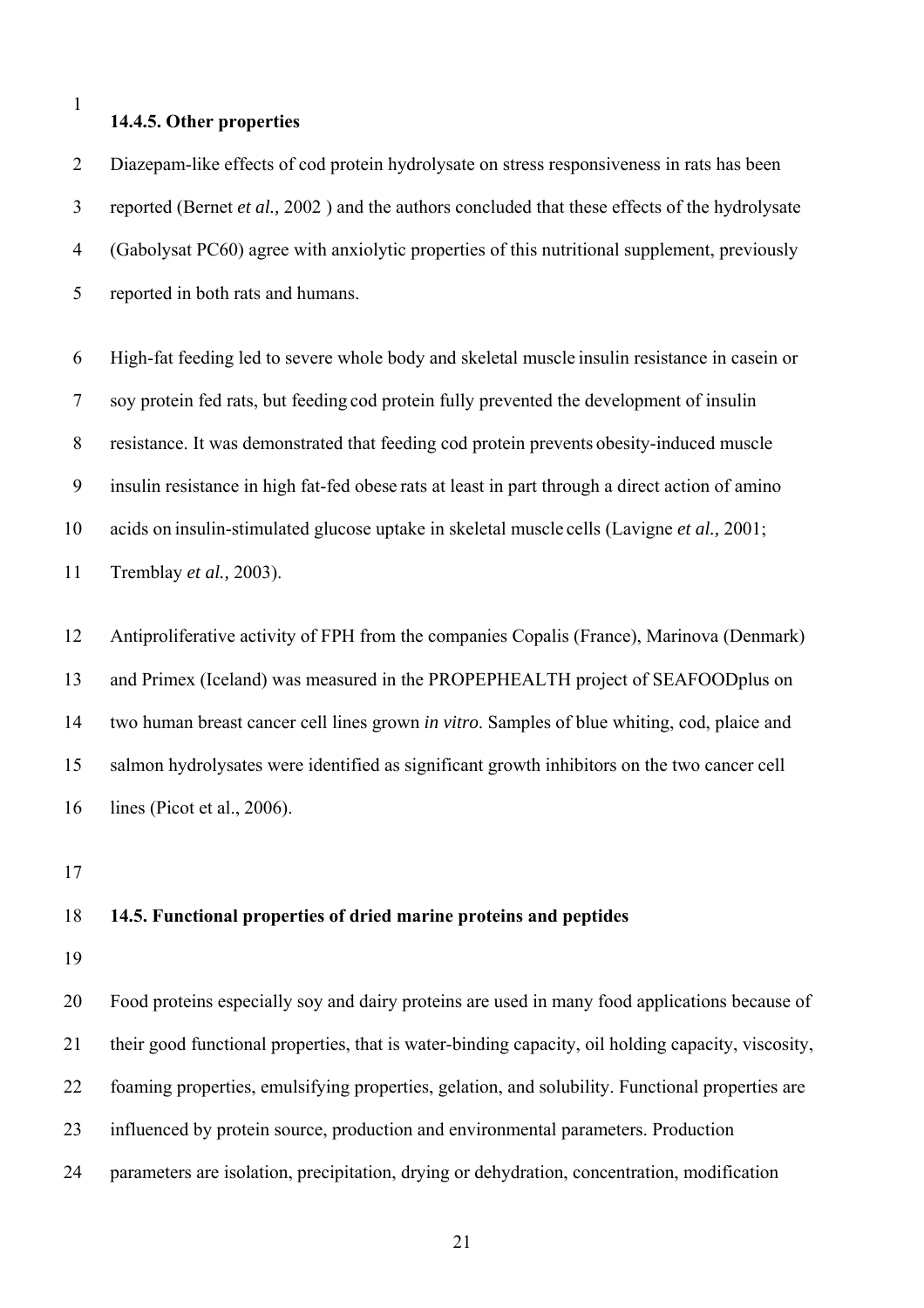1 (enzymatic, alkaline, acid hydrolysis, chemical) and environmental parameters include 2 temperature, pH and ionic strength. Each protein has a different isoelectric point based on its 3 source and thus the functionality of proteins differs when measured at different pH values 4 (Kinsella, 1976).

5 Enzymatic hydrolysis of changes the functional properties of fish proteins. Heating is used to 6 stop enzyme reaction and in drying of FPH. It may have a deleterious effect on the functional 7 properties and on nutritional and quality factors because of denaturation of proteins (Kinsella, 8 1976). Spray drying is considered a gentle form of drying and gives a product where some 9 retention of functional properties is observed. Drum drying can on the other hand cause losses 10 in solubility.

11

# 12 **14.5.1. Water holding capacity**

13

14 Good water-holding capacity of fish is important as it affects both economic and sensory 15 attributes of the products. There is about 80% water in lean fish muscle. Most of it is held 16 within the myofibrils mainly by capillary forces. The water in fish muscle is divided into 17 bound water, immobilized water and free water. Bound water is less than 10% of the total 18 water. It forms layers of water molecules around the myofibrillar proteins. This water has 19 reduced mobility and is very resistant to freezing and being evaporated by heat. Immobilised 20 water is held within the structure of the muscle but is not bound to proteins. Factors that can 21 influence the retention of immobilized water include manipulation of the net charge on the 22 myofibrillar proteins and the structure of the muscle cell and its components, as well as the 23 amount of extracellular space within the muscle itself. Free water flows from fish during 24 pressing or centrifugation (Kolczak *et al,* 2007). Free water can be lost from fish muscle 25 during handling, transport, storage and processing. Maintaining as much water as possible is 26 the goal of many fish processors. Shrinkage during cooking causes water to be expelled by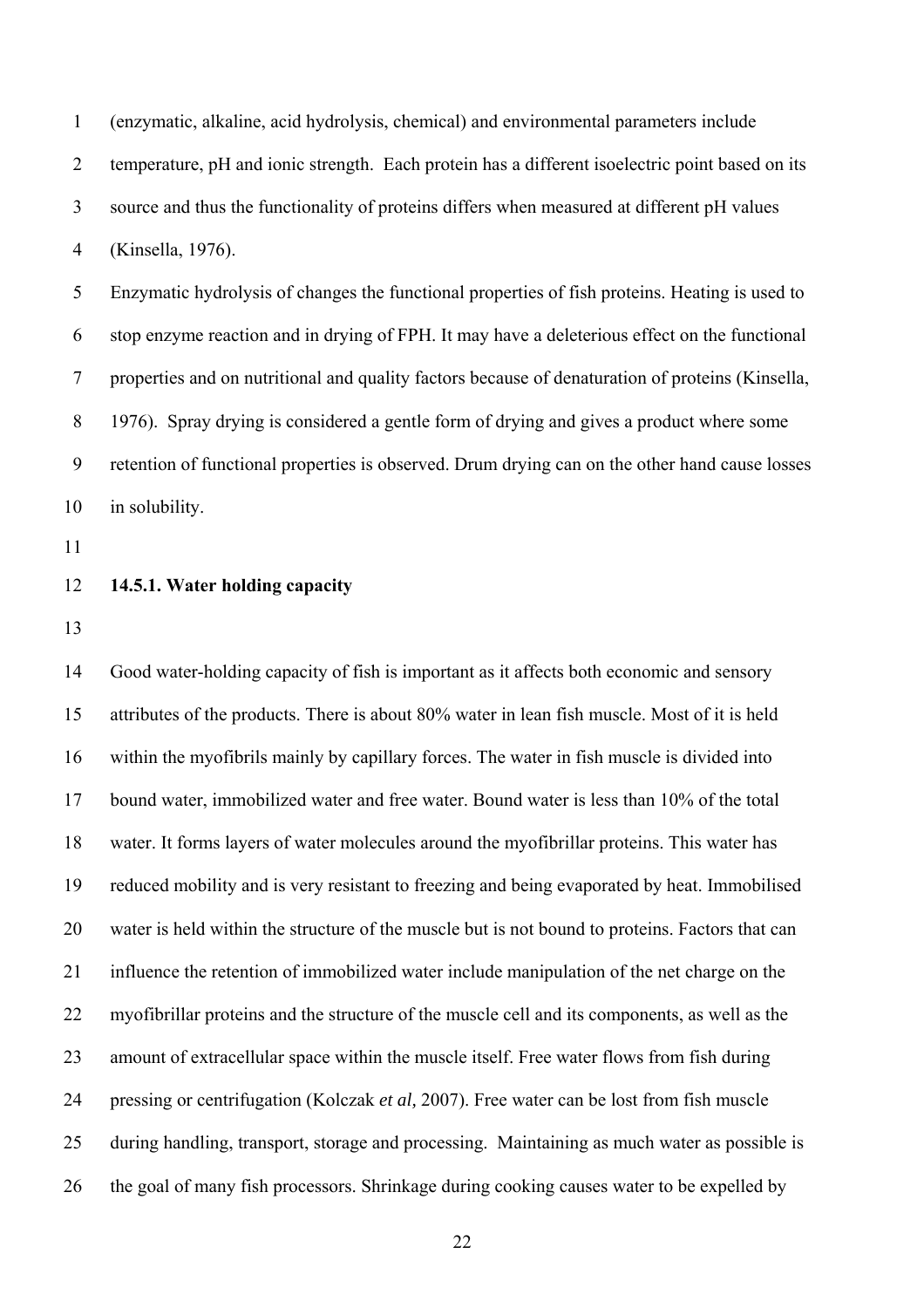1 pressure out of the fish. This shrinkage causes the great water loss that occurs on heating. The 2 water losses depend on the method of heating. Too much shrinkage influences the quality and 3 sensory properties of the cooked fish. Maintaining low cooking loss is therefore both the goal 4 of the processors as well as the buyers and users of the fish. The latest trend is to add water to 5 processed fish by adding brine to modify both fresh retail and further processed products. 6 This is done to improve quality, firmness and juiciness and to meet increasing demand for 7 convenience food items while at the same time increasing yield (Xiong, 2005). Homogenized 8 fish mince, protein isolates and hydrolysed fish proteins have been tested in the brines. 9 Factors that affect water-binding capacity of proteins are for example, protein concentration, 10 pH, ionic strength, temperature, other food components like polysaccharides, lipids and salts, 11 rate and length of heat treatment (Zayas, 1997). 12 Very little has been documented about the use of dried hydrolysed fish protein in injected or

13 tumbled products. It has been reported that dried cod protein hydrolysates had better water 14 holding capacity than soy proteins but that the soy protein resulted in lower drip and higher 15 cooking yield (Thorarinsdottir *et al.,* 2004).

16

## 17 **14.5.2. Solubility**

18 Intact fish myofibrillar proteins are quite insoluble in water over a wide pH range. 19 Smaller peptides produced by hydrolysis have more of the hydrophilic polar amino acid side 20 groups exposed and can bind more readily to water than the intact protein can (Kristinsson 21 and Rasco, 2000). High solubility over a wide range of pH is important for many food 22 applications as it influences other functional properties, such as emulsifying and foaming 23 properties. Good solubility of fish protein hydrolysates over a wide range of pH that increased 24 with degree of hydrolysis has been reported several times (Gbogouri *et al*., 2004; Geirsdottir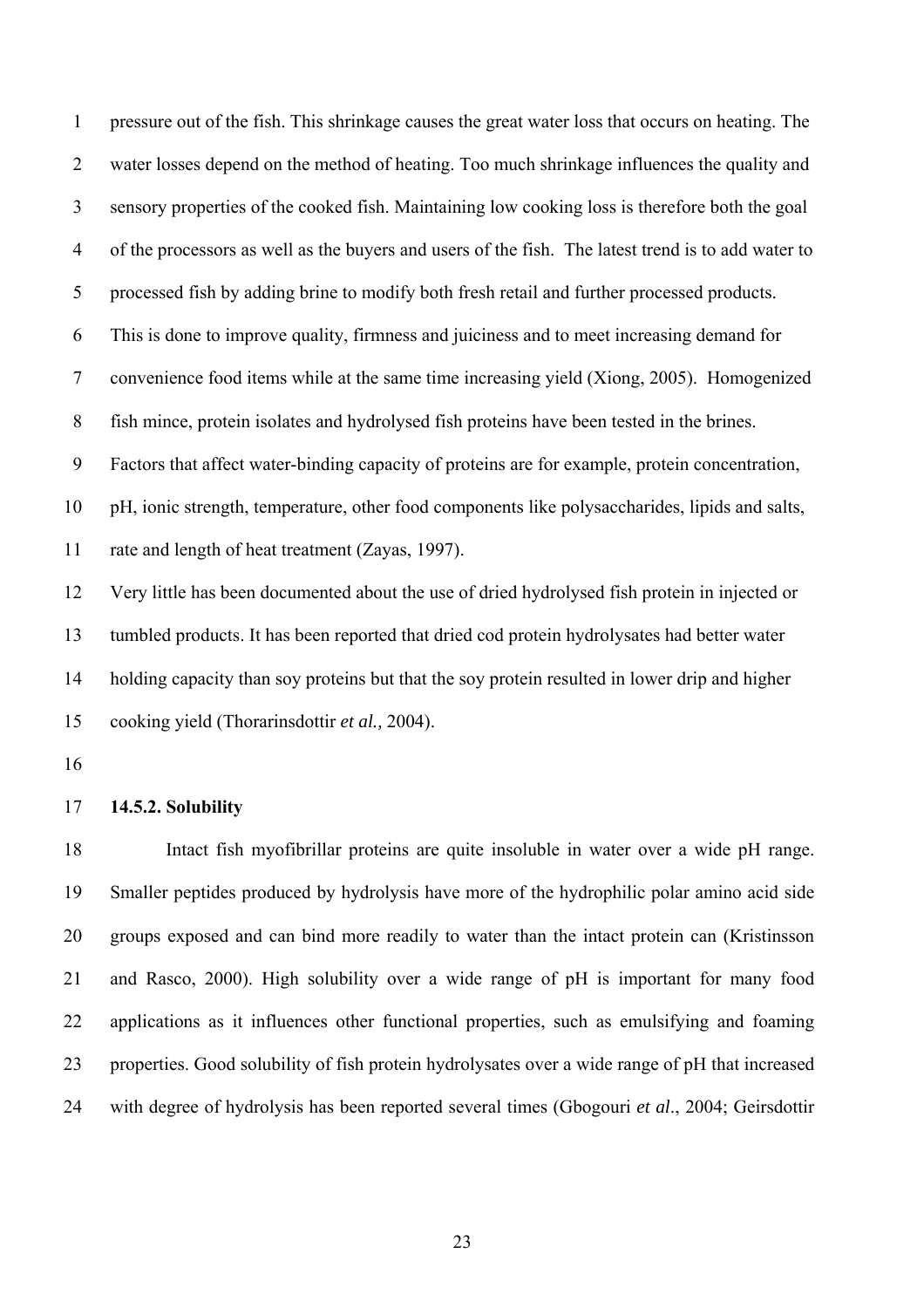1 *et al*., 2007; Klompong *et al.,* 2007; Sathivel and Bechtel, 2006; Sathvivel *et al.,* 2005; 2 Shahidi *e.al.,*1995; Thiansilakul *et al.,* 2007).

3

#### 4 **14.5.3. Emulsifying properties**

5 There is a growing trend within the food industry to replace synthetic emulsifiers with more 6 natural ones. Proteins can be used as emulsifiers in foods because of their ability to facilitate 7 the formation, improve the stability, and produce desirable physicochemical properties in oil-8 in-water emulsions. The protein emulsifiers have the advantage to protect polyunsaturated 9 lipids from iron-catalyzed oxidation (Hu *et al.,* 2003). At pH values below their isoelectric 10 point proteins form positively charged interfacial membranes around oil droplets that 11 electrostatically repel any  $Fe^{2+}$  and  $Fe^{3+}$  ions present in the aqueous phase. Thus, iron is 12 prevented from catalyzing oxidation of the polyunsaturated lipids contained within the 13 droplets.

14

15 Emulsifying properties of many fish proteins and fish protein hydrolysates have been 16 reported. Interfacial activities (emulsion activity index, emulsion stability index, foaming 17 capacity, foam stability) increase with limited hydrolysis but increased hydrolysis decreases 18 them (Thiansilakul *et al.,* 2007; Klompong *et al.,* 2007; Sathivel and Bechtel, 2006; Sathvivel 19 *et al.,* 2005; Gbogouri *et al.,* 2004; Shahidi *et al.,* 1995). Good solubility, emulsifying 20 activity, and cooking stability of purified fish collagen has been reported (Kim and Park 21 2005). Initial heating of raw material before hydrolysis decreased emulsifying properties of 22 FPH (Slizyte *et al.,* 2005).

23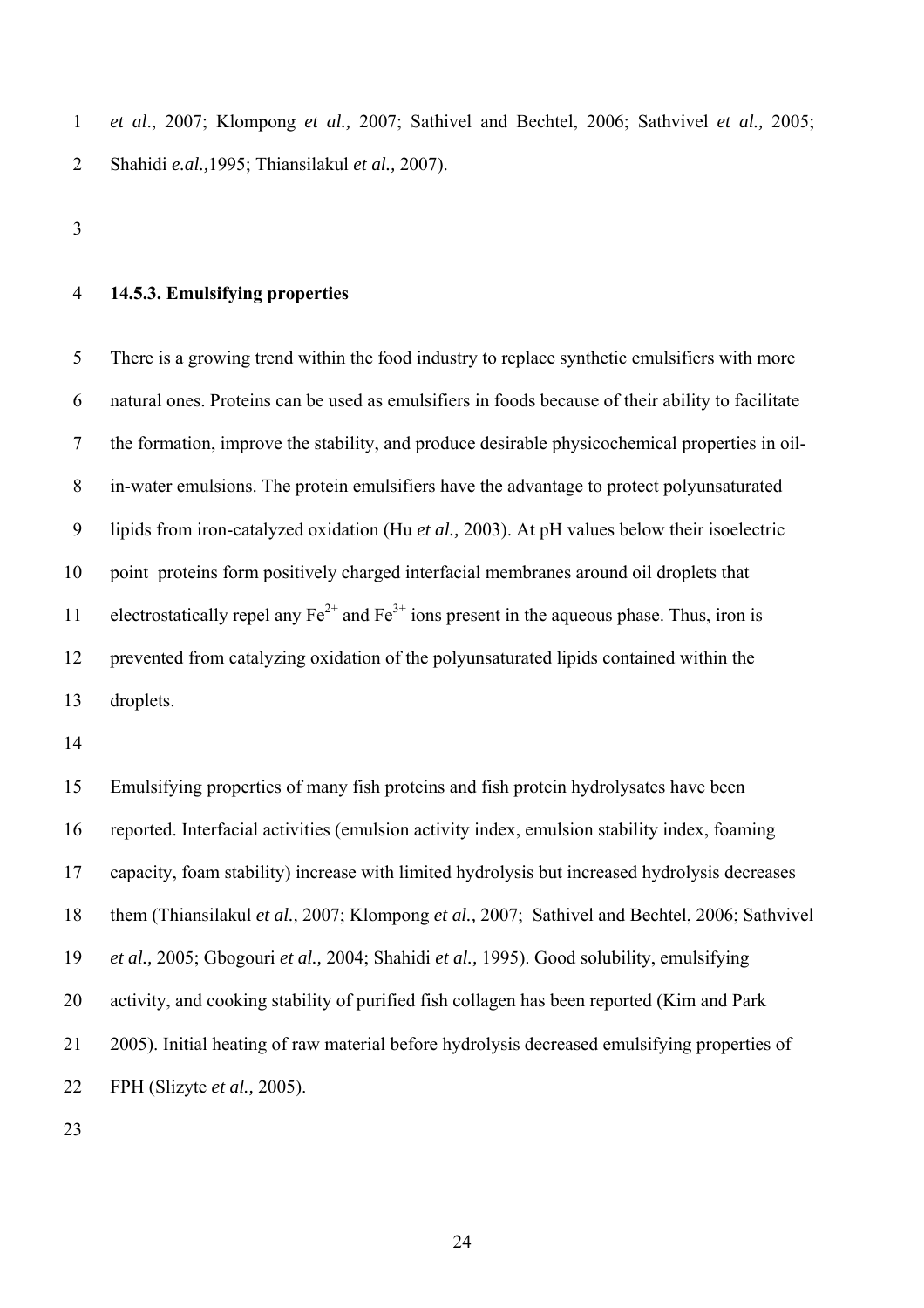| $\mathbf 1$    | FPH often show poorer emulsifying properties than dairy and soy proteins. Emulsifying           |
|----------------|-------------------------------------------------------------------------------------------------|
| $\overline{2}$ | capacity and stability was lower in hydrolysed herring and herring by-products than in egg      |
| 3              | and soy proteins (Sathivel et al., 2003). Fish gelatin had much lower oil-in-water              |
| $\overline{4}$ | emulsification capacity than beta-lactoglobulin (Suhr et al., 2006). Superior emulsifying       |
| 5              | properties of sodium caseinate, the susceptibility of whey protein emulsions to increasing      |
| 6              | flocculation on storage, and the coalescence of fish gelatin emulsions following centrifugation |
| 7              | has been demonstrated (Dickinson and Lopez, 2001). Freeze dried salmon protein                  |
| 8              | hydrolysates had comparable solubility to that of egg albumin and water holding capacity was    |
| 9              | better than for egg albumin and soy protein but emulsifying properties similar or lower         |
| 10             | (Kristinsson and Rasco, 2002).                                                                  |
| 11             | Soluble fraction of ca.12kDa of sardine sarcoplasmic proteins heated over 60°C showed           |
| 12             | however excellent emulsifying activity (Kawai et al., 1995).                                    |
| 13             | There are surprisingly few reports on emulsifying properties of purified fraction or component  |
| 14             | of FPH. Two protein fractions extracted from cod were able to form and stabilize oil-in-water   |
| 15             | emulsions (Pétursson et al.2004). Fraction between 10-30 kDa of cod frame protein               |
| 16<br>17       | hydrolysates showed excellent emulsion properties and whippability (Jeon et al., 1999).         |
| 18             |                                                                                                 |
| 19             | 14.5.4. Sensory challenges                                                                      |
| 20             |                                                                                                 |
| 21             | The flavour of a protein hydrolysate depends both on the raw material, the kind of protease     |
| 22             | applied and the hydrolytic conditions. Bitter flavour is a major problem with most fish protein |
| 23             | hydrolysates (Kristinsson and Rasco, 2002). The bitterness is normally caused by a number of    |
| 24             | medium size peptides with hydrophobic amino acid residues. Principally this problem may be      |
| 25             | solved either by performing mild hydrolysis to reduce production of medium size peptides or     |

26 by running extensive hydrolysis to digest the troublesome peptides to free amino acids.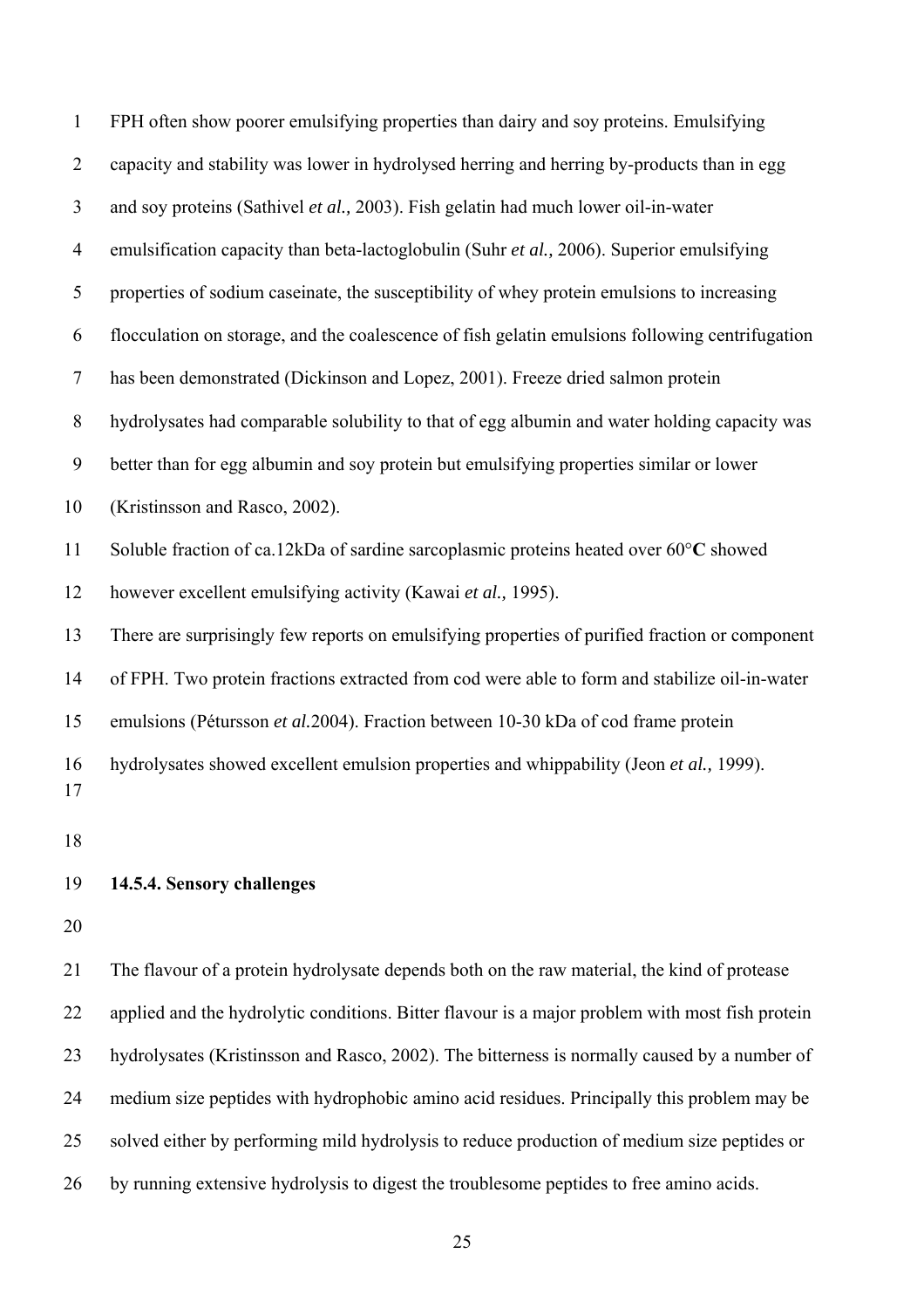1 Although mild hydrolysis may both improve flavour and nutritional properties, it will 2 normally reduce the yield significantly. The latter is a big problem if maximal utilisation of 3 the raw material is a major option. Extensive digestion is probably more convenient although 4 it may reduce nutritional quality. Producers of commercial enzymes claim that the problem of 5 bitterness may be solved by applying certain enzyme products with specific "non-bitter" 6 properties. However, this does not always hold true (Gildberg *et al.*, 2002).

7

8 Lipid oxidation is a problem in dried fish proteins and fish protein hydrolysates. Kristinsson 9 and Rasco, 2002 suggested producing powder form lean fish by enzymatic hydrolysis and 10 spray drying since the problems of lipid oxidation can be reduced by mild processing 11 conditions. Lipid oxidation is influenced by storage time and temperature. The prospects of 12 fish powder as a food ingredient depends on the possibilities of stabilizing the residual lipid 13 by suitable processing techniques. All means must be ensured to prevent oxidation during all 14 processing steps. Oxidation problems could be controlled by washing the raw material of 15 lipids and heme proteins, by adding antioxidant before hydrolysis and by selecting enzymes 16 that do not operate at low pH and high temperatures (Kristinsson, 2006). There are very few 17 publications on the oxidative stability of dried fish powders. Bragadottir *et al.,* 2007 reported 18 advanced lipid oxidation in fresh spray dried enzyme hydrolysed saithe powder. They 19 recommend optimisation of processing parameters that would include reducing access to 20 prooxidants and oxygen, preservation on endogenous antioxidants in the raw material by mild 21 processing techniques and using added antioxidants. Drying of pH-shift processed protein can 22 even increase the problem (Geirsdottir, 2006).

23

24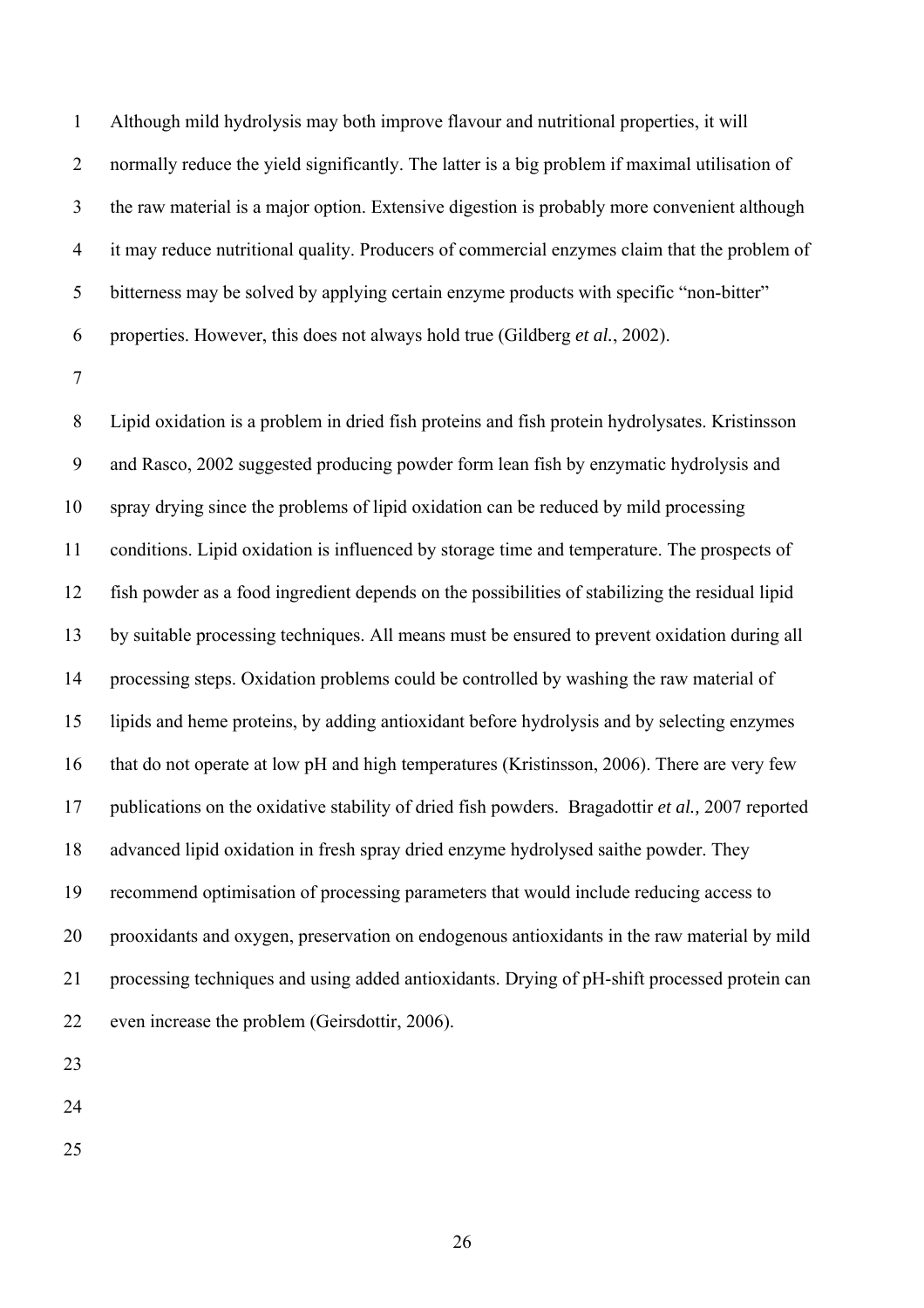# 1 **14.6. Market for functional marine proteins and peptide products**

2

3 The market for extracted, hydrolysed, isolated and dried functional protein and peptide 4 products is not very great compared with dairy and plant proteins and peptides. The 5 traditional and most significant market is in seafood flavours and extracts with several small 6 companies with products in liquid form, as pastes, dried flakes or powders. Markets for them 7 are primarily in Europe and Asia. The annual production of collagen/gelatine is about 300 8 thousand tonnes. Fish gelatines account for only 1-2% of the production. It is both sold for its 9 physical and bioactive properties.

10 The market for functional foods and food supplements is the fastest growing part of the food 11 market. In Japan it grew from 3.8 in 1990 to17 billion dollars in 2006. FOSHU (Food for 12 Specified Health Use) accounts for 30% of that market. There are many products with 13 proteins and peptides mainly soy and dairy based. The number of collagen based products is 14 growing very fast. The number of collagen health foods and supplement products is 15 remarkable (Functional Foods Japan, 2006). In Europe and the United States they are mostly 16 sold as food supplements and to the cosmetic industry. Fish collagen peptides have a variety 17 of functions, the most representative ones being improving skin quality and preventing 18 increases in blood pressure. In particular, it has been found to improve skin dryness and 19 roughness, and is therefore already being used widely in health and beauty applications.

20 Fish protein and peptide products with approved health claims are much fewer than similar 21 soy and dairy products. They don't exist in Europe and North America. They are mostly sold 22 as food supplements. In table 5 there are examples of some of them. Only two products have 23 been approved by authorities. They are both from Japan and have reached FOSHU status. 24 Both are claimed to reduce blood pressure. One is the Katsuobushi oligopeptide made by 25 hydrolysis of dried bonito with the enzyme thermolysin. It is marketed as PEPIDE ACE 3000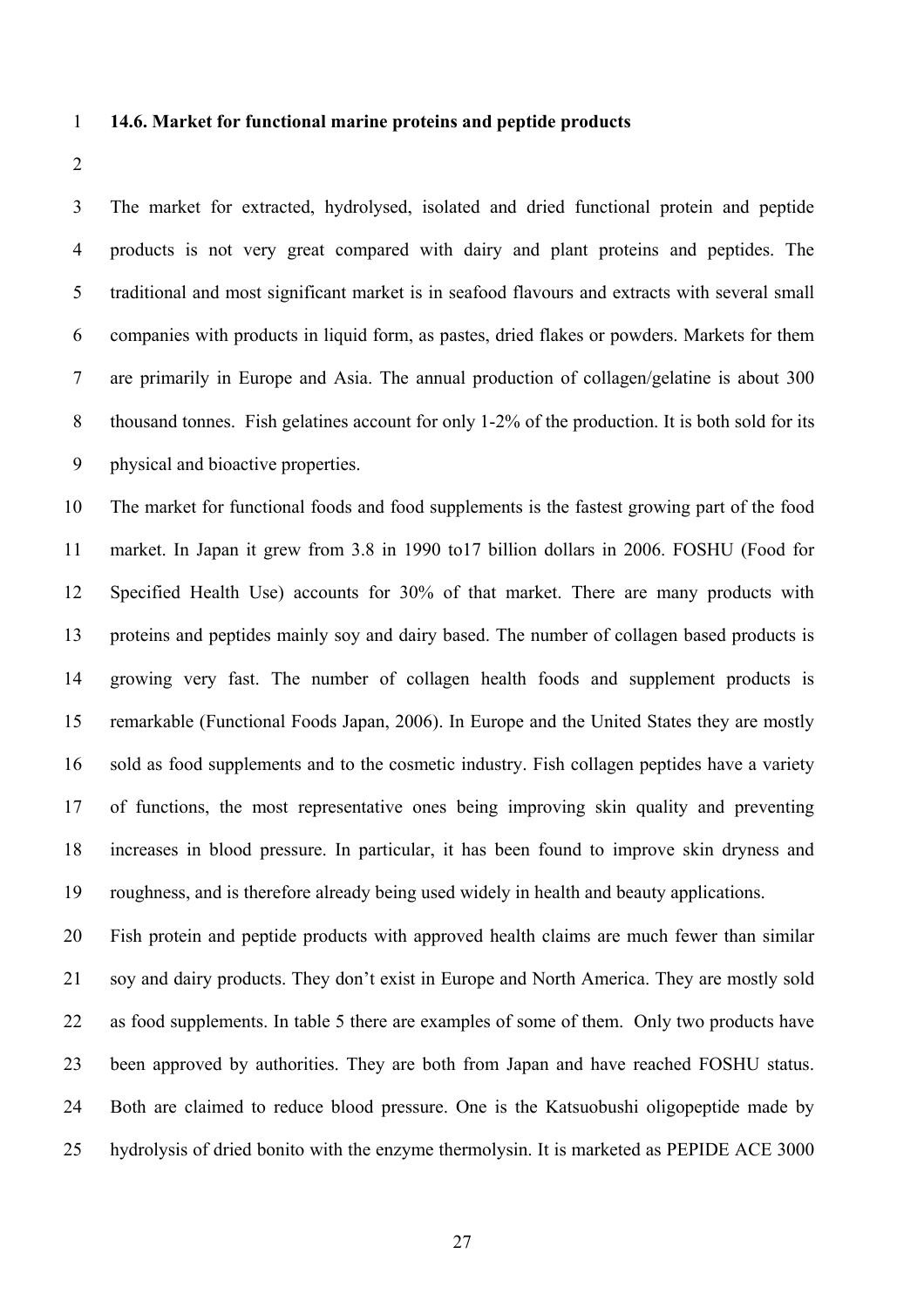1 in Japan and was the first dietary supplement that was approved as FOSHU. Sales of it in 2 2005 were 3.5 million dollars (Functional Foods Japan 2006). It is also marketed in the 3 United States as Vasotensin<sup>®</sup> and PeptACE<sup>TM</sup> and Levenorm<sup>™</sup> in Canada. The other is the 4 Sardine peptide SP100N a hydrolysed extract from sardine muscle and is among other 5 products sold as a drink, LAPIS SUPPORT in Japan for 1.5 million dollars in 2005. SECURE<sup>®</sup> 6 a white fish protein hydrolysate concentrate has been on the market since 1994 in the United 7 States. It is claimed to support the cells in your gastrointestinal tract and regulate bowel 8 functions. Nutripeptin® is a peptide powder from codfish from France/Norway for reducing 9 blood sugar. It can be added to several different types of food, such as bread, chocolate, ice 10 cream, hamburger, and beverages.

11

# 12 **14.7. Future trends**

13

14 This chapter is an overview of the latest developments in the use of mild processing 15 techniques in the production and use of functional marine protein and peptide ingredients. The 16 pH shift methods hold a great promise in better utilisation and upgrading of by-products and 17 underutilised species. (Kristinsson et al., 2006). Applying protein isolates as water binders in 18 injected and tumbled products will result in great additional economic, nutritional and 19 environmental values by increasing the yield of raw material in fish filleting operation and the 20 production of ready to eat seafood products. An even greater economic advantage would be if 21 pH-shift methods could be used to produce high quality isolates from raw material that today 22 is unfit for traditional processing. There are oxidation and technological problems that must 23 be solved and much more research and development is needed into applying the isolates as 24 commercial food ingredients or food products.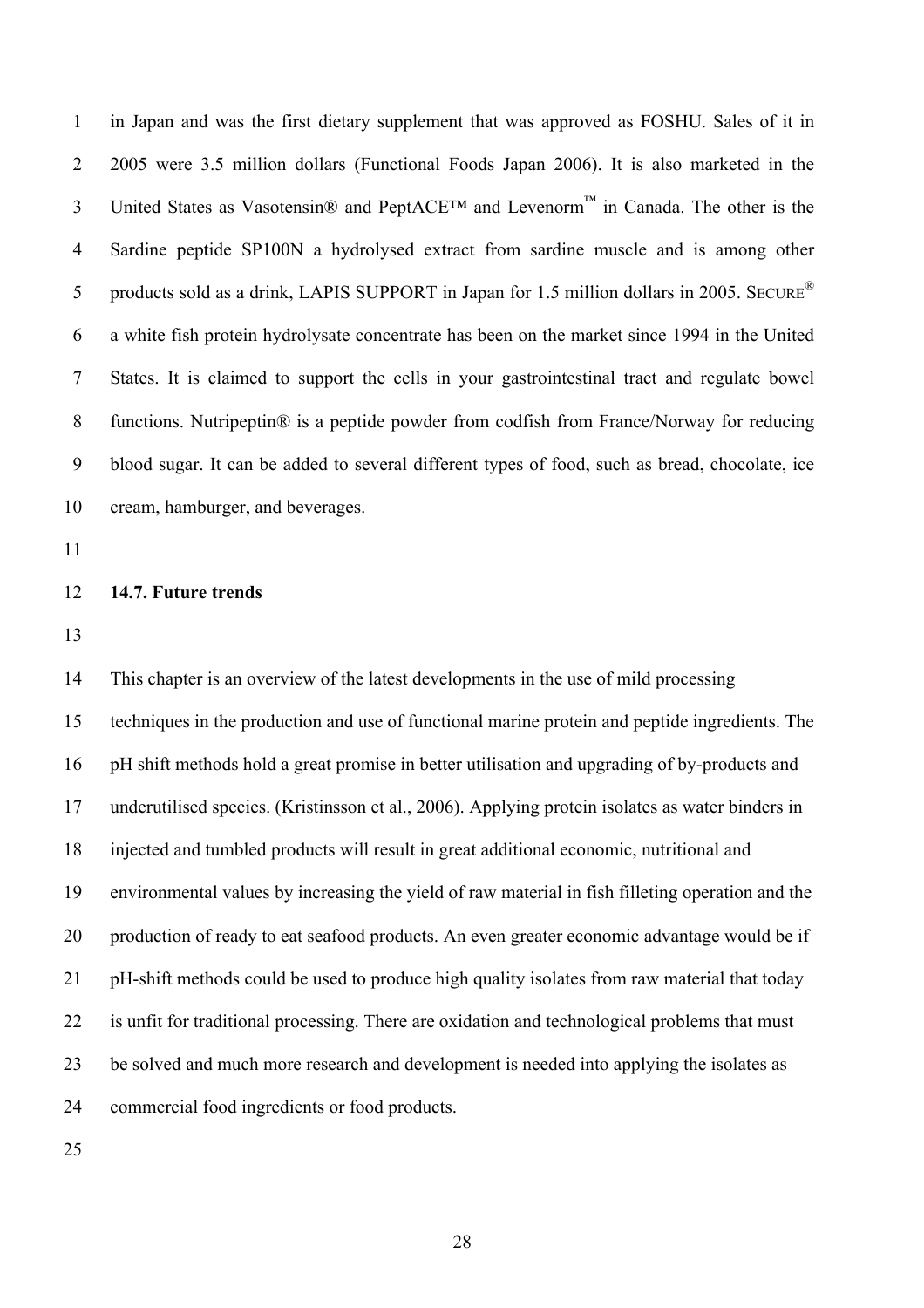1 Fish protein hydrolysates cannot compete in price, size and quality with plant and dairy 2 proteins on the functionality ingredient market. Plant and dairy ingredients will continue to be 3 a part of formulating ready to eat convenience seafood product and the marine ingredients 4 will be used for culinary and nutritional reasons and for their special bioactive properties. But 5 we still have a long way to go. More research is needed into process optimization and how to 6 scale up the hydrolysis, separation and concentration processes and how to solve problems 7 with lipid oxidation. There is a long way from molecules to megatonnes. There are no big 8 scale factories in specific marine proteins and peptides like we have for the manufacturing of 9 fish meal and for protein ingredients from other sources.

10 Ten years ago it was concluded in a review article that biotechnology within the fish industry 11 was still in its extreme infancy compared with other areas of food production and processing. 12 The main reason was said to be the small size and number and diversity of utilized species 13 and processing methods of the industry compared with agricultural production. And it was 14 forecasted that the gestation period for a biotechnological fish processing industry would be 15 long (Vilhelmsson 1997). Since then the production and utilisation of FPH has come a long 16 way as has been described in this chapter. Future priorities of research for healthy, safe and 17 nutritious seafood based on results from SEAFOODplus were presented at the  $2<sup>nd</sup>$  Joint Trans-18 Atlantic Fisheries Technology Conference in Québec City 2006 (Børresen, 2006). Among the 19 priorities was to develop lean, nutrious, tasty and convenient seafood products to control 20 weight and reduce obesity in Western populations. But there are other needs that must also be 21 addressed. Some of them have been mentioned in this chapter and in some cases there are 22 already products on the market to meet those needs.

23

24 Many seafood products are deep-fried. One solution to a healthy diet would be to reduce the 25 fat uptake during deep-frying by coating them with a barrier made of isolated fish proteins.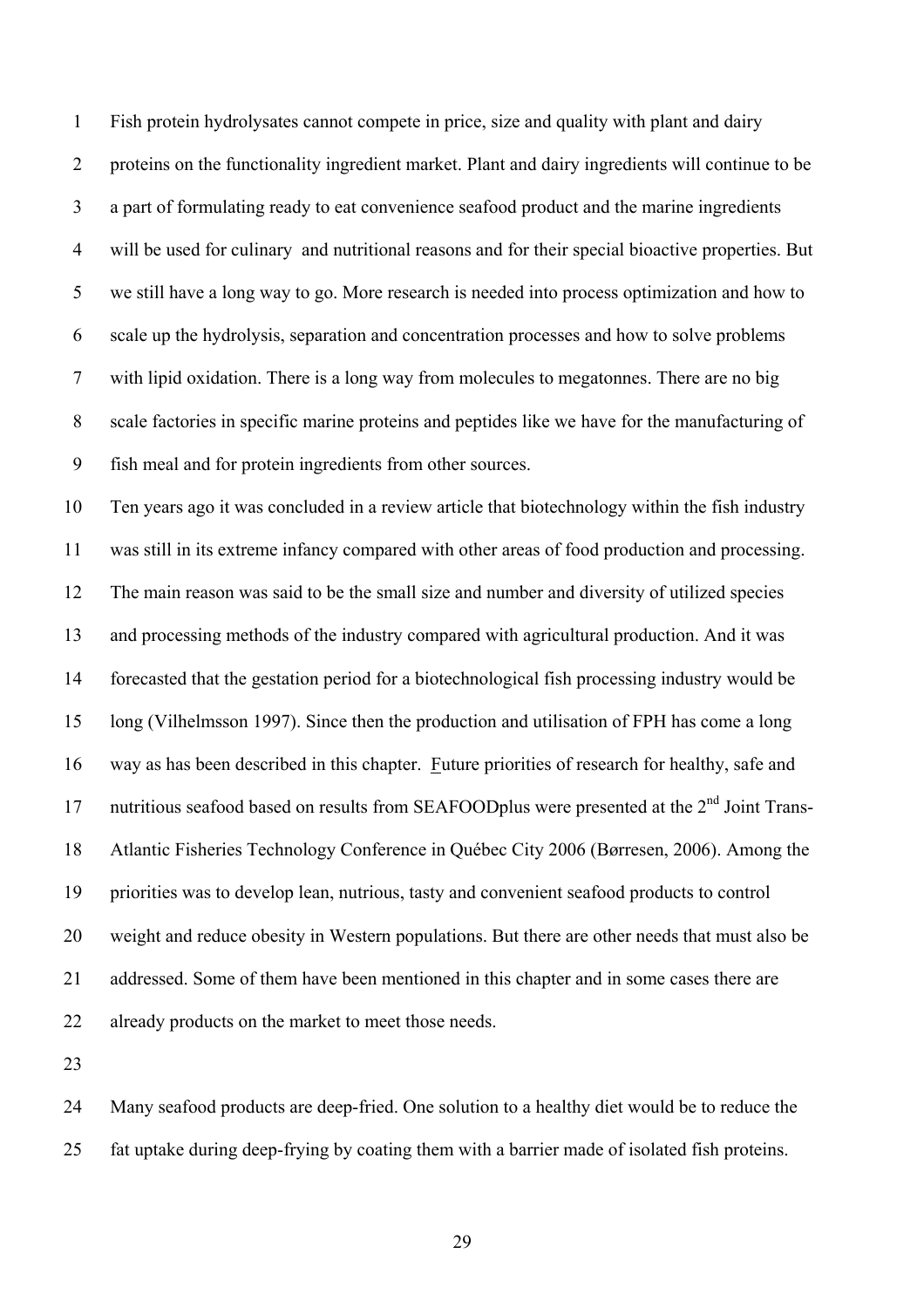1 More supplements from FPH can be developed to reduce high blood pressure but they will 2 face heavy competition from other protein sources. Antioxidant properties of FPH can be 3 employed in supplements and food products to enhance the antioxidant defences of the body 4 against oxidative stress. They can also be used as immunomodulators to enhance non-specific 5 host defence mechanism. Specific protein products can even be made to control food intake 6 in the fight against obesity. And there are also products on the market and future possibilities 7 in developing FPH to lower glychemic index. The market for such products from fish proteins 8 is not big but it will grow and there are also opportunities in adapting traditional food 9 processes like fermentation to enhance the bioactive properties of FPH and to employ them 10 into product that consumers already know. Low salt fish sauce and fish flavours with tailor 11 made bioactive properties are likely the future.

12

13 Bioactive properties and functional seafood bring us straight to the complicated situation 14 around the scientific documentation and official acceptance of health claims. Sufficient 15 scientific evidence must be produced if companies are to produce and sell products with 16 health claims. It means providing evidence that the active ingredient is present in a quantity 17 and in a form needed to exert a specific function and also providing evidence from human 18 studies, having a scientific valid design that the effect of the food or food component and 19 finally evaluating and excluding the risk that the consumption of the products could pose to 20 public health, including allergic potential.

21 Much research and legal work needed to get a health claim accepted. Private companies, 22 universities and other research organisations will work together on special hydrolysates or 23 peptides but the cost may be too high for small companies so a global collaboration may be 24 need for the interests of fisheries, fish processing industries and consumers worldwide.

25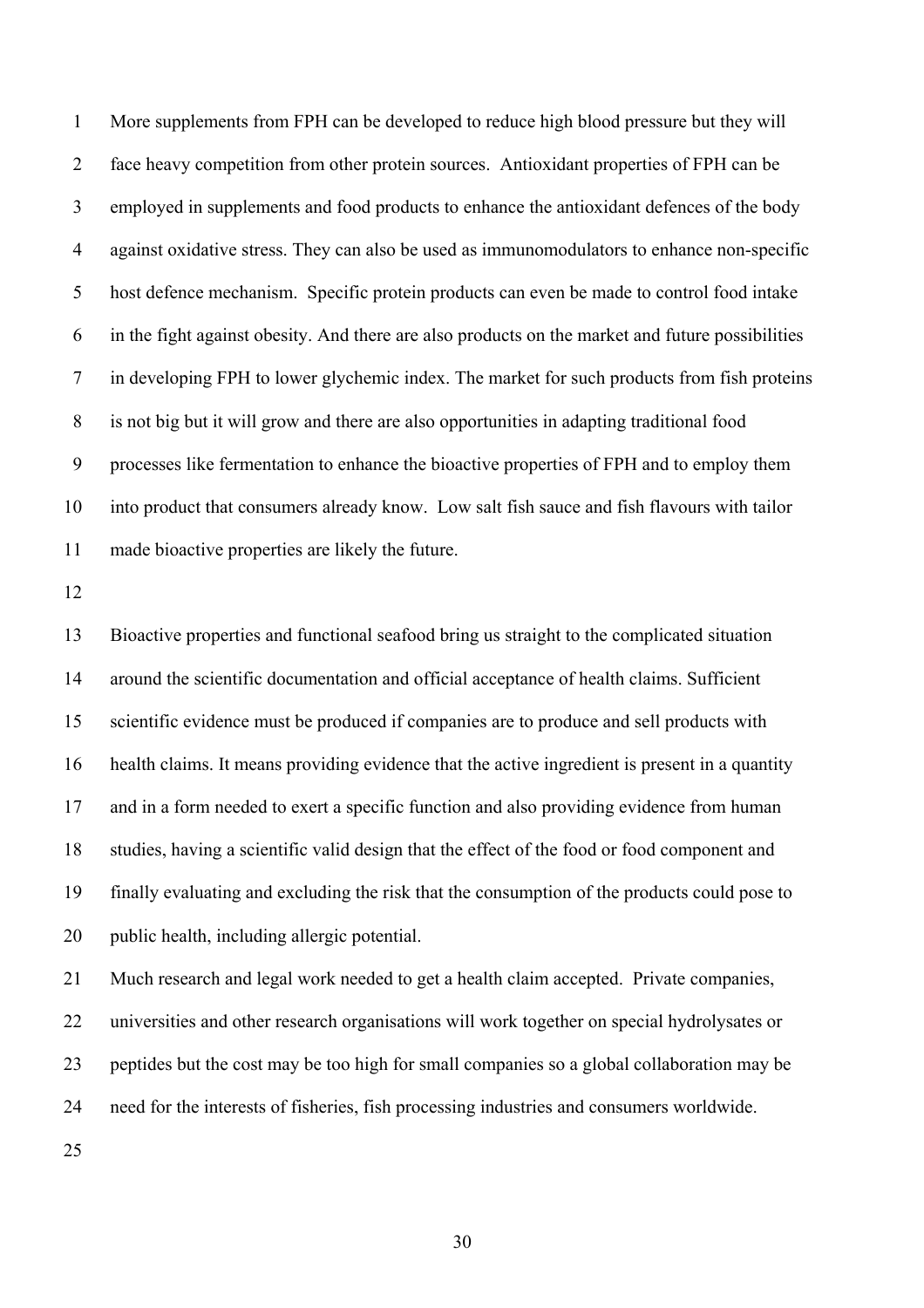1 **14.8. Sources of further information and advice (300 words)** 2 3 The following books are recommended for further information as they are of special relevance 4 to fish proteins and peptides and upgrading of co-products and underutilized species 5 6 2004. M.Sakagushi (ed.). More Efficient Utilization of Fish and Fisheries Products. Elsevier 7 Science Publishing Company, London, England, 464 pp. 8 2005. Park J.W. (ed.).Surimi and Surimi Seafood.2<sup>nd</sup> ed.CRC Press.Boca Raton, Florida, 9 USA, 960 pp. 10 2006. Y.Le Gal and R.Ulber(eds.),Marine Biotechnology I. Advances in Biochemical 11 Engineering/Biotechnology.Vol.96.Springer Verlag, Berlin, Germany, 288 pp 12 2006 Shahidi. (Ed.) Maximizing the Value of Marine By-Products. Woodhead Publishing 13 Limited, Cambridge, England.560 pp. 14 15 16 The following websites are suggested: 17 http://www.functionalfoodnet.eu/, is a network and an information centre for companies and 18 contains many outputs and contains many outputs from functional foods research funded by 19 the EU Commission under its framework programs 20 21 http://www.nordicinnovation.net/. The homepage of the Nordic Innovation center. It supports 22 five Nordic projects on functional foods with a common goal to support the Nordic food 23 industry in becoming more innovative and competitive in the functional food market, 24 targeting health claims for marine functional foods ,consumer acceptance of marine functional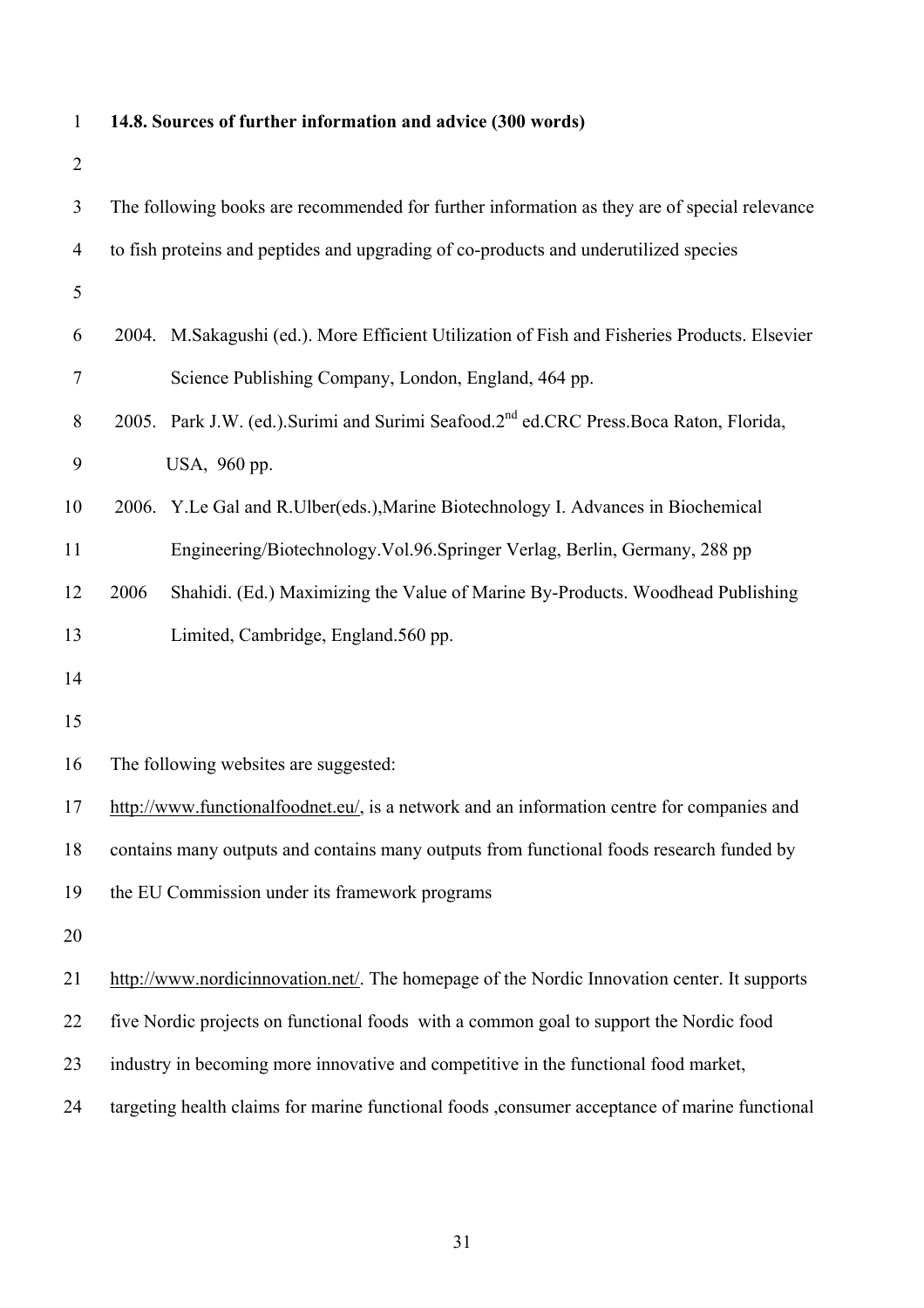| $\mathbf{1}$   | foods, innovative consumer driven marine functional foods product and ingredients                |
|----------------|--------------------------------------------------------------------------------------------------|
| $\overline{2}$ | development .Networking, cooperation and international positioning                               |
| 3              |                                                                                                  |
| 4              | http://www.marifunc.org/ is one of the Nordic projects and it focuses on the use of fish,        |
| 5              | nutrients and other bioactive substances isolated from fish, as ingredients in functional foods. |
| 6              |                                                                                                  |
| 7              | 14.9. Acknowledgements.                                                                          |
| 8              |                                                                                                  |
| 9              | The contribution of all participants PROPEPHEALTH in SEAFOODplus is gratefully                   |
| 10             | acknowledged. Also the financial support from the Nordic Functional Food program of the          |
| 11             | Nordic Innovation Center and the Fund for Added Value of Seafood and the Technology              |
| 12             | Development Fund is also gratefully acknowledged.                                                |
| 13             |                                                                                                  |
| 14             |                                                                                                  |
| 15             | 14.10. References                                                                                |
| 16             |                                                                                                  |
| 17             | Arason S (2002), 'Utilization of Fish By-products in Iceland', in Bechtel <i>Advances in</i>     |
| 18             | Seafood By-products, 2002 Conference Proceedings, Alaska, University of Alaska, 43-62.           |
| 19             | Astwan M, Wahyuni M, Yasuhara T, Yamada K, Tadokoro T and Maekawa A (1995),                      |
| 20             | 'Effects of angiotensin I-converting enzyme inhibitory substances derived from Indonesian        |
| 21             | dried-salted fish on blood pressure of rats' Biosci Biotechnol Biochem, 59 (3), 425-429.         |
| 22             | Bakkene G, Nordvi B, Johansen A G and Gutierraz M A (2007), 'Compositions comprising             |
| 23             | whey proteins and lipids and processes of their preparation', Patent application,                |
| 24             | WO/2007/064225.                                                                                  |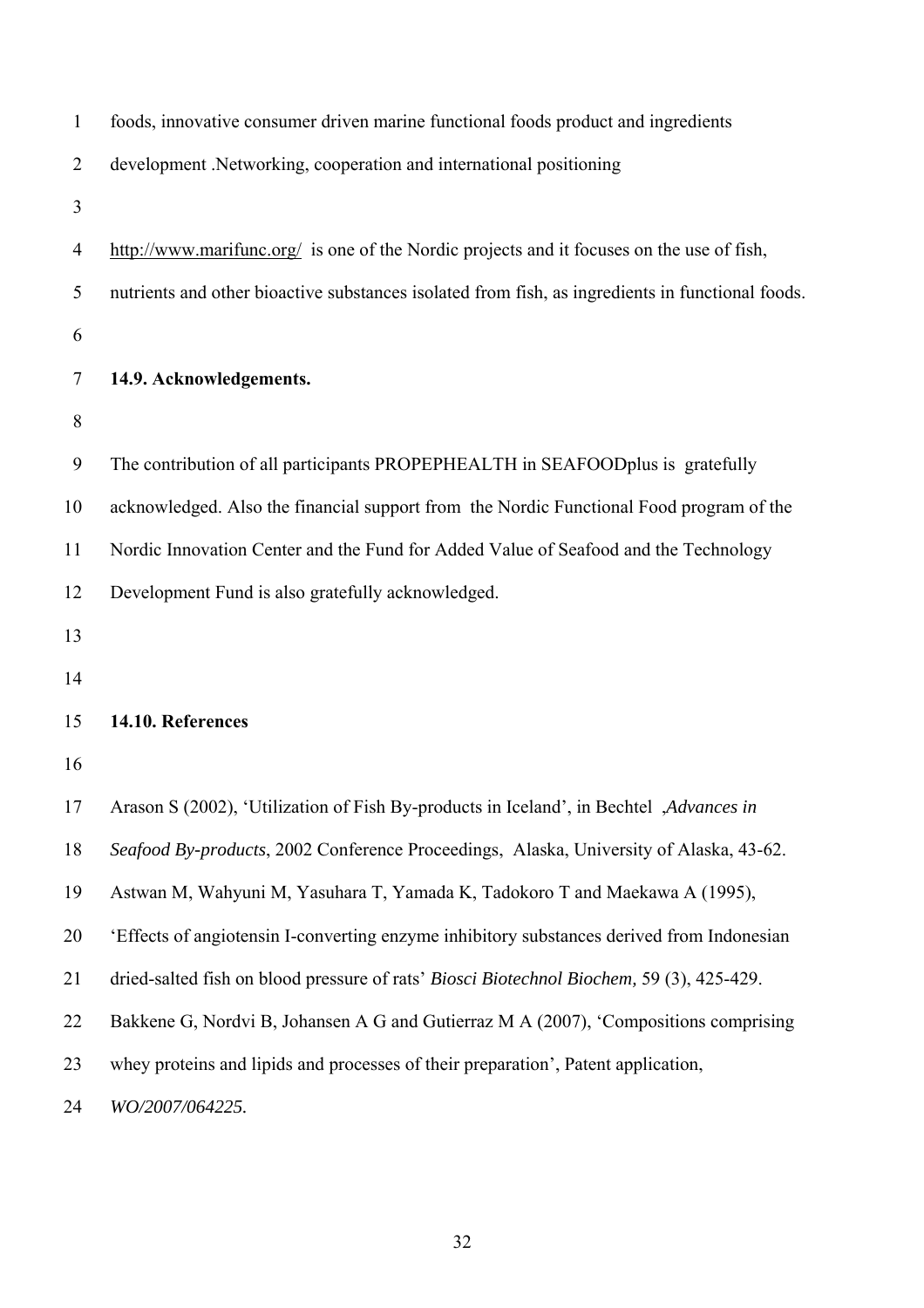- 1 Batista I (1999), 'Recovery of proteins from fish waste products by alkaline extraction'
- 2 *European Food Research and Technology,* 210, (2), 84-89.
- 3 Batista I, Pires C, Nelhas R and Godinho V (2006), 'Acid and alkaline-aided protein recovery
- 4 from Cape hake by-products', In Luten, Jacobsen, Bekaert, Sæbø and Oehlenschläger,*Seafood*
- 5 *research from fish to dish. Quality, safety and processing of wild and farmed fish.* Wageningen
- 6 Academic Publishers, 427 437.
- 7 Bernet F, Montel V, Noel B and Dupouy J P (2000), 'Diazepam-like effects of a fish protein
- 8 hydrolysate (Gabosylate PC60) on stress responsiveness of the rat pituitary-adrenal system
- 9 and sympathoadrenal activity' , *Psychopharmatology,* 149 (1), 34-40.
- 10 Bordenave S, Fruitier I, Ballandier I, Sannier F, Gildberg A, Batista I and Piot J M (2002),
- 11 HPLC preparation of fish waste hydrolysate fractions. Effect on guinea pig ileum and ACE
- 12 activity', *Prep Biochem and Biotech***,** 31(1), 65-77.
- 13 Børresen T (2006), 'Future priorities of research for healthy, safe and nutritious seafood based
- 14 on results from Seafood plus' TAFT 2006, 2nd Joint Trans-Atlantic Fisheries Technology
- 15 Conference. Québec City.
- 16 Bragadottir M, Reynisson E, Thorarinsdottir K A and Arason S (2007), 'Stability of fish
- 17 powder made from saithe (*Pollachius virens*) as measured by lipid oxidation and functional
- 18 properties', *Journal of Aquatic Food Product Technology*, 16 (1),115-136.
- 19 Byun H G and Kim S K (2001), 'Purification and characterisation of angintensin I converting
- 20 enzyme(ACE)inhibitory peptides from Alaska pollack (*Theragra chalcogramma*) skin',
- 21 *Process Biochemistry,* 36 (12),1155-1162.
- 22 Chabeaud A, Dutournie, Guerard F, Vandanjon L and Bourseau P (2007), 'Design of
- 23 experiment methodology to optimize the antioxidant activity of a saithe (*Pollachius virens*)
- 24 muscle hydrolysate', *Biochemical Engineering Journal, submitted*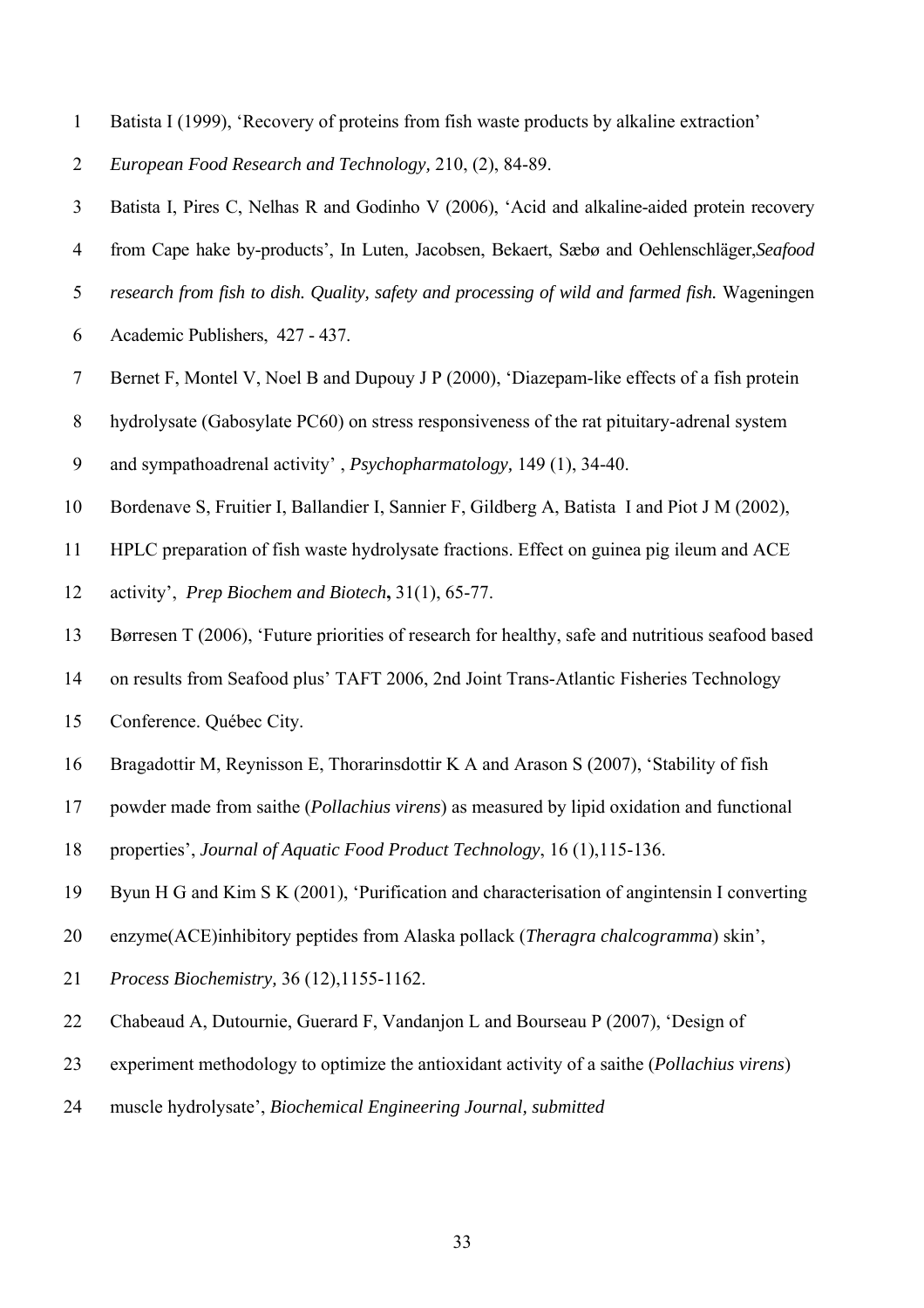- 1 Chabeaud A, Vandanjon L, Bourseau P, Delannoy C, Johannsson R, Thorkelsson G and
- 2 Guerard F (2006), ´Evaluation of antioxidant activities in by-product hydrolysates:
- 3 fractionation and concentration of active molecules using ultra- and nanofiltration
- 4 membranes', in Luten , Jacobsen, Bekaert, Sæbø and Oehlenschläger, *Seafood Research*
- 5 *From Fish to Dish. Quality, Safety and Processing of Wild and Farmed Fish*.Wageningen
- 6 Academic Publishers, 419-426.
- 7 Chabeaud A, Dutornie P, Guerard F, Vandanjon L and Bourseau P (2006), 'Optimisation of
- 8 the production of antioxidant peptides from Saithe (*Pollachius virens*) hydrolysate', *in:* Book
- 9 of Abstracts, *Health and Innovative Products from the Sea*, TAFT 2006, 2<sup>nd</sup> Joint Trans-
- 10 Atlantic Fisheries Technology Conference.Québec.
- 11 Chen G W, Tsai J S and Pan B S (2007), 'Purification of angiotensin I-converting enzyme
- 12 inhibitory peptides and antihypertensive effect of milk produced by protease-facilitated lactic
- 13 fermentation', *International Dairy Journal*, 17 (6), 641-647.
- 14 Chiang W D, Tsou M J, Tsai Z Y and Tsai T C (2006), 'Angiotensin I-converting enzyme
- 15 inhibitor derived from soy protein hydrolysate and produced by using membrane reactor',
- 16 *Food Chemistry,* 98 (4), 725-732.
- 17 Choi Y J and Park J W (2002), 'Acid aided protein recovery from enzyme rich Pacific
- 18 whiting', *J Food Sci*, 67 (8), 2962-2967.
- 19 Christensen J P (2006), 'Suspension device and method of manufacturing thereof' *US-*20 *Patent.137537*.
- 21 Davenport M and Kristinsson H G (2004), 'Effect of different acid and alkali treatments on
- 22 the molecular and functional properties of catfish muscle proteins', *IFT Annual Meeting,* Las
- 23 Vegas, NV, Abstract 49G-14.
- 24 Dickinson E and Lopez G (2001), 'Comparison of the emulsifying properties of fish gelatine
- 25 and commercial milk proteins', *J Food Sci*, 66 (1), 118-123.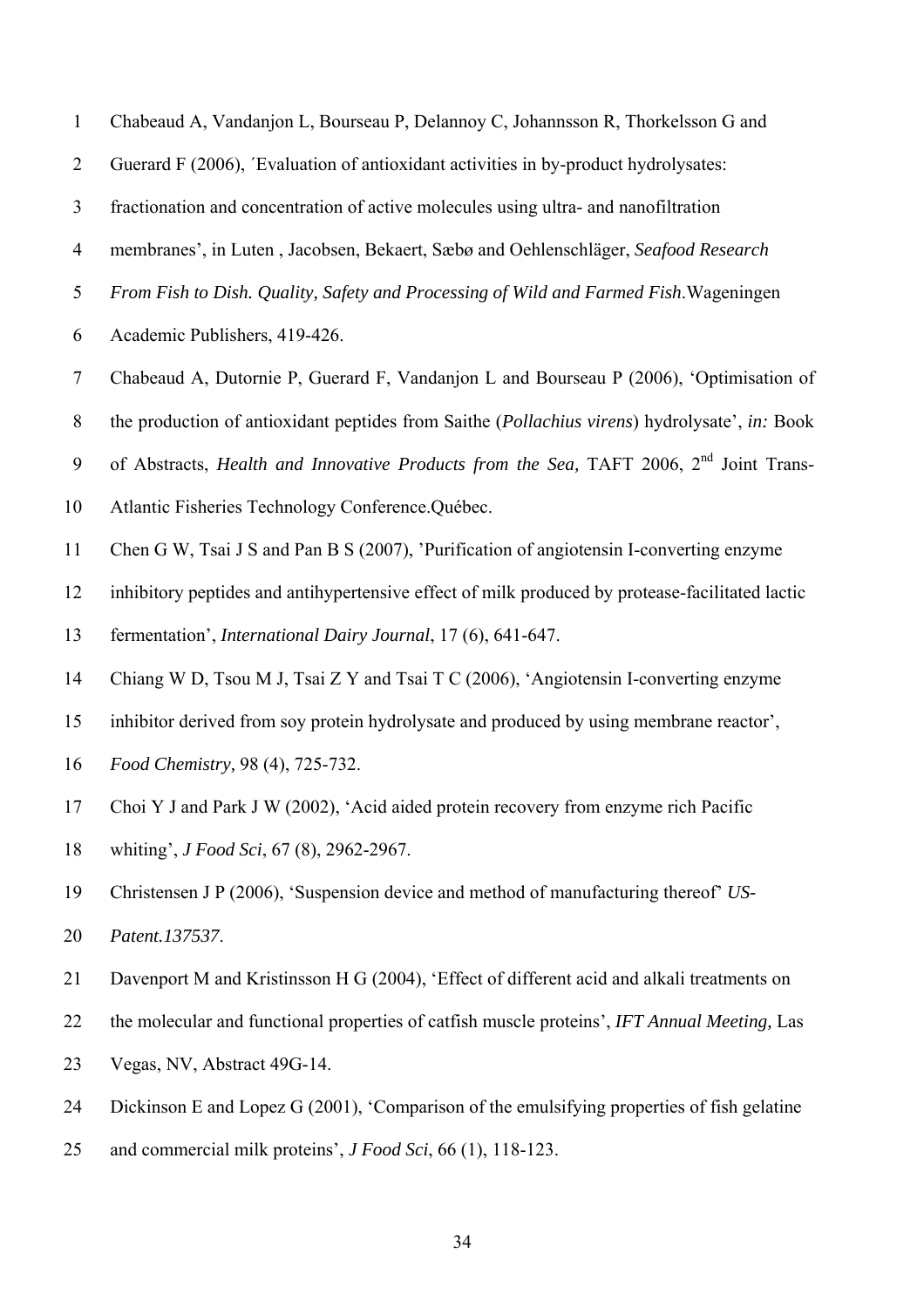| $\mathbf{1}$     | Dissaraphong S, Benjakul S, Viessanguan W and Kishimura H (2006), 'The influence of                 |
|------------------|-----------------------------------------------------------------------------------------------------|
| $\overline{2}$   | storage conditions of tuna viscera before fermentation on the chemical, physical and                |
| 3                | microbial changes in fish sauce during fermentation', Bioresource Technology 97 (16), 2032-         |
| $\overline{4}$   | 2040.                                                                                               |
| 5                | Duarte J, Vinderola G, Ritz B, Perdigon G, Matar C (2006), 'Immunomodulating capacity of            |
| 6                | commercial fish protein hydrolysate for diet supplementation', <i>Immunobiology</i> , 211 (5), 341- |
| $\tau$           | 350.                                                                                                |
| $8\,$            | Einarsdottir R, Valsdottir T, Klonowski I and Thorkelsson G (2007), 'The influence of protein       |
| $\boldsymbol{9}$ | isolates on fat uptake in deep fried battered and breaded cod and saithe', in , Book of abstracts   |
| 10               | of the 37 <sup>th</sup> WEFTA annual meeting, Ipimar, Lisbon.                                       |
| 11               | Fahmi A, Morimura S, Guo H C, Shigematsu T, Kida K and Uemura Y (2004), 'Production                 |
| 12               | of angiotensin I converting enzyme inhibitory peptides from sea bream scales', Process              |
| 13               | Biochemistry 39 (10), 1195-1200.                                                                    |
| 14               | FAO(2004), 'The State of World Fisheries and Aquaculture' Rome FAO                                  |
| 15               | FDA.2004. Agency Response Letter 'GRAS Notice No. GRN 000147'                                       |
| 16               | www.cfsan.fda.gov/~rdb/opa-g147.html                                                                |
| 17               | FIN. Fishmeal Information Network.3. 'Fishmeal and Fish oil facts and figures',                     |
| 18               | www.gafta.com/fin/finfacts3.html                                                                    |
| 19               | Fink H, Rex A, Voits M and Voigt J P (1998), 'Major biological actions of CCK--a critical           |
| 20               | evaluation of research findings', <i>Exp Brain Res</i> 123, (1-2), 77-83.                           |
| 21               | Fouchereau-Peron M, Duvail L, Michel C, Gildberg A, Batista I and Le Gal Y (1999),                  |
| 22               | 'Isolation of a acid fraction from a fish protein hydrolysate with a calcitonin-gene-related-       |
| 23               | peptide-like biological activity' Biotechnol Appl Biochem 29, (1), 87-92.                           |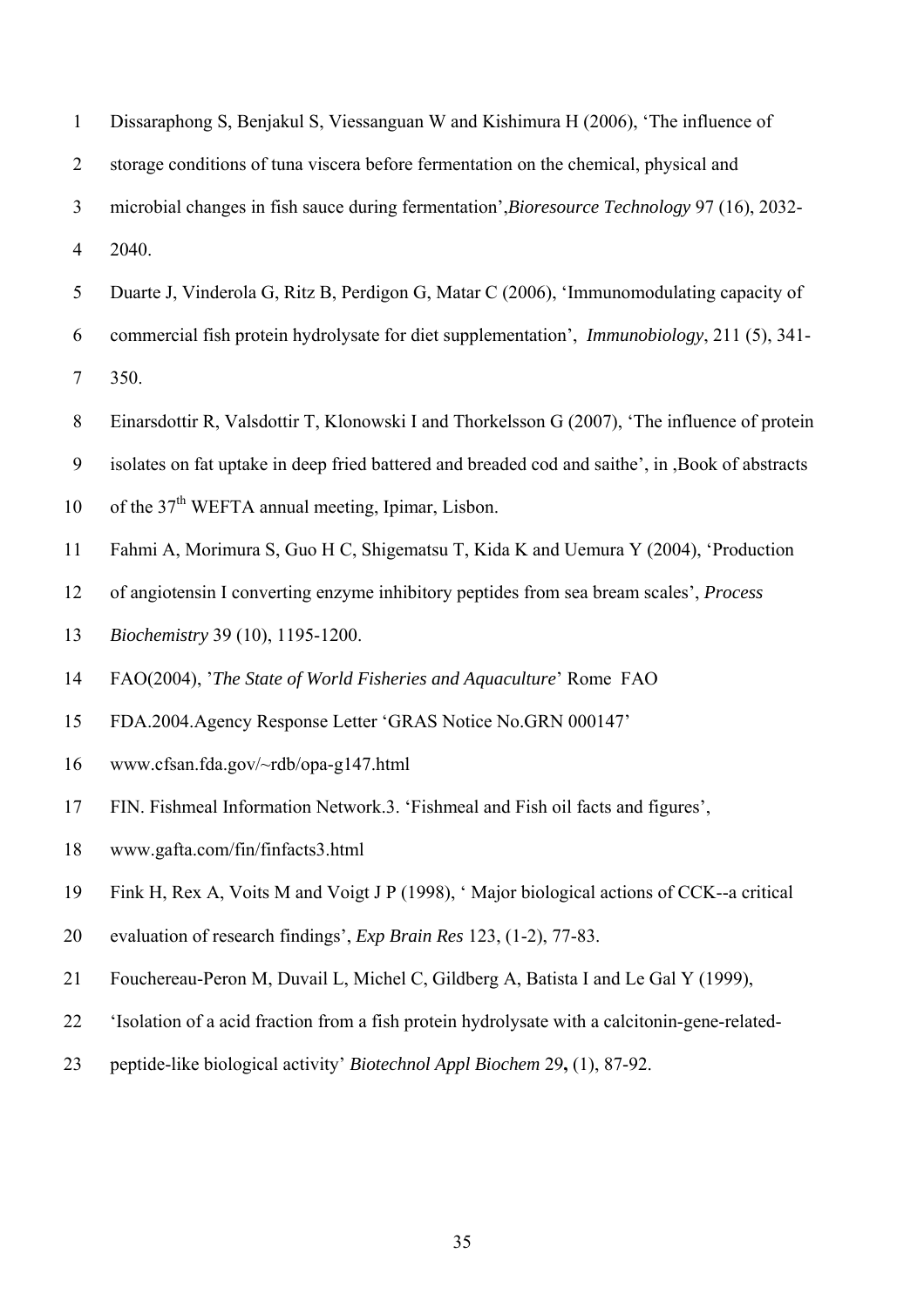- 1 Fujii M, Matshumura N, Mito K, Shimizu T, Kuwahara M, Sugana S and Karaki H (1993),
- 2 'Antihypertensive effects of peptides in autolysate of bonito bowels on spontaneously
- 3 hypertensive rats', *Biosci Biotechnol Biochem*, 57 (12), 2186-2188.
- 4 Fujita H, Yokoyama K and Yoshikawa M (2000), 'Classification and antihypertensive
- 5 activity of angiotensin I-converting enzyme inhibitory peptides derived from food proteins', *J*
- 6 *Food Sci*, 65 (4), 564-569.
- 7 Fujita H, Yokoyama K, Ysomoto R and Yoshikawa M (1995), 'Antihypertensive effect of
- 8 thermolysin digest of dried bonito in spontaneously hypertensive rat', *Clin Exp Pharmacol*
- 9 *Physiol,* 22, Suppl.1.S304-305.
- 10 Fujita H and Yoshikawa M (1999), 'LKPNM: a prodrug-type ACE-inhibitory peptide derived
- 11 from fish protein',*Immunopharmacology*, 44 (1-2), 123-127.
- 12 Fukami K, Funatsu Y, Kawasaki K and Watabe S (2004), 'Improvement of fish sauce odor by
- 13 treatment with bacteria isolated from the fish sauce mush (Moromi) made from frigate
- 14 mackerel', *J Food Sci* 69 (1), 45–49.
- 15 'Functional Foods. Japan 2006*. Product Report*' New York, Paul Yamaguchi and Associates
- 16 Inc, www.functionalfoodjapan.com
- 17 Gbobgouri G.A, Linder M, Fanni J and Parmentier M (2004), 'Influence of hydrolysis degree
- 18 on the functional properties of salmon by-products hydrolysates', *J Food Sci,* ,69 (8), 615-
- 19 622.
- 20 Geirsdottir M(2006), 'Protein isolation from herring', *IFL Report* 39-06
- 21 Geirsdottir M, Hlynsdottir H, Thorkelsson G and Sigurgisladottir S (2007), 'Solubility and
- 22 viscosity of herring (*Clupea harengus*) proteins as affected by freezing and frozen storage' , *J*
- 23 *Food Sci*, 72 (7), C 376-C 380.
- 24 Gildberg A (1992), 'Recovery of proteinases and protein hydrolysates from fish viscera',
- 25 *Bioresource Technology*, 39 (3), 271-276.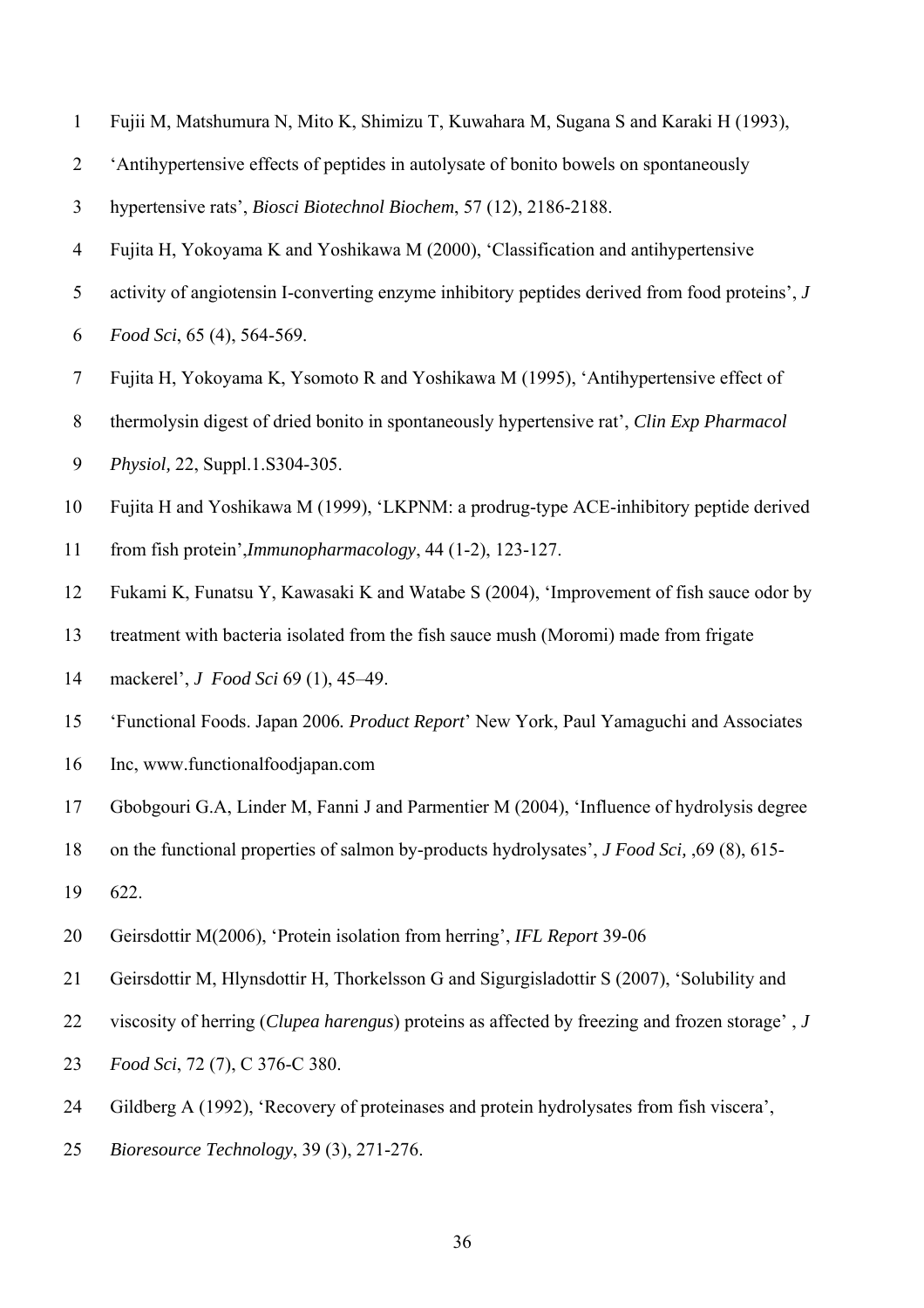- 1 Gildberg A (2001), 'Utilisation of male Arctic capelin and Atlantic cod intestines for fish
- 2 sauce production-evaluation of fermentation conditions', *Bioresource Technology* ,76 (2),

3 119-123.

- 4 Gildberg A, Arnesen A and Carlehog M (2002), 'Utilization of cod backbone by biochemical
- 5 fractionation' *Process Biochemistry,* 38 (4), 475-480.
- 6 Gildberg A, Bøgwald J, Johansen A and Stenberg E (1996), 'Isolation of an acid peptide
- 7 fraction from fish protein hydrolysate with strong stimulatory effect on Atlantic salmon
- 8 (*Salmo salar*)head kidney leucocytes.*Comp Biochem Physiol B,* 114 (1), 97-101.
- 9 Gildberg A and Thongthai C (2001), 'The effect of reduced salt content and addition of
- 10 halophilic lactic bacteria on quality and composition of fish sauce made from sprat', *Journal*
- 11 *of Aquatic Food Product Technology.* 10, 77–88.
- 12 Gobbetti M, Ferranti E, Goffredi F and Addea F (2000), 'Production of angiotensin-I-
- 13 converting-enzyme-inhibitory peptides in fermented milk started by *Lactobacillus delbrueckii*
- 14 subsp. *bulgaricus* SS1 and *Lactococcus lactis* subsp. *cremoris* FT4', *Applied and*
- 15 *Environmental Microbiology*, 66 (9), 3898–3904.
- 16 GRP: N N (2007) 'World Surimi Market' GRP Vol.89,www.globefish.org/
- 17 Guerard F (2006a), 'Towards the development of marine bio-ingredients with antioxidant
- 18 properties: a case study', in ,*Book of Abstracts. Health and Innovative Products from the Sea,*
- 19 *TAFT 2006*, 2nd Joint Trans-Atlantic Fisheries Technology Conference, Québec, Canada,.
- 20 Guerard F (2006b), 'Enzymatic methods for marine by-product recovery', in Shahidi,
- 21 *Maximising the value of marine by-products*, Cambridge, Woodhead,107-143.
- 22 Guerard F and Sumaya-Martinez M T (2003), 'Antioxidant effects of protein hydrolysates in
- 23 reactions with glucose', *Journal of the American Oil Chemists Society*, 80 (5), 467-470.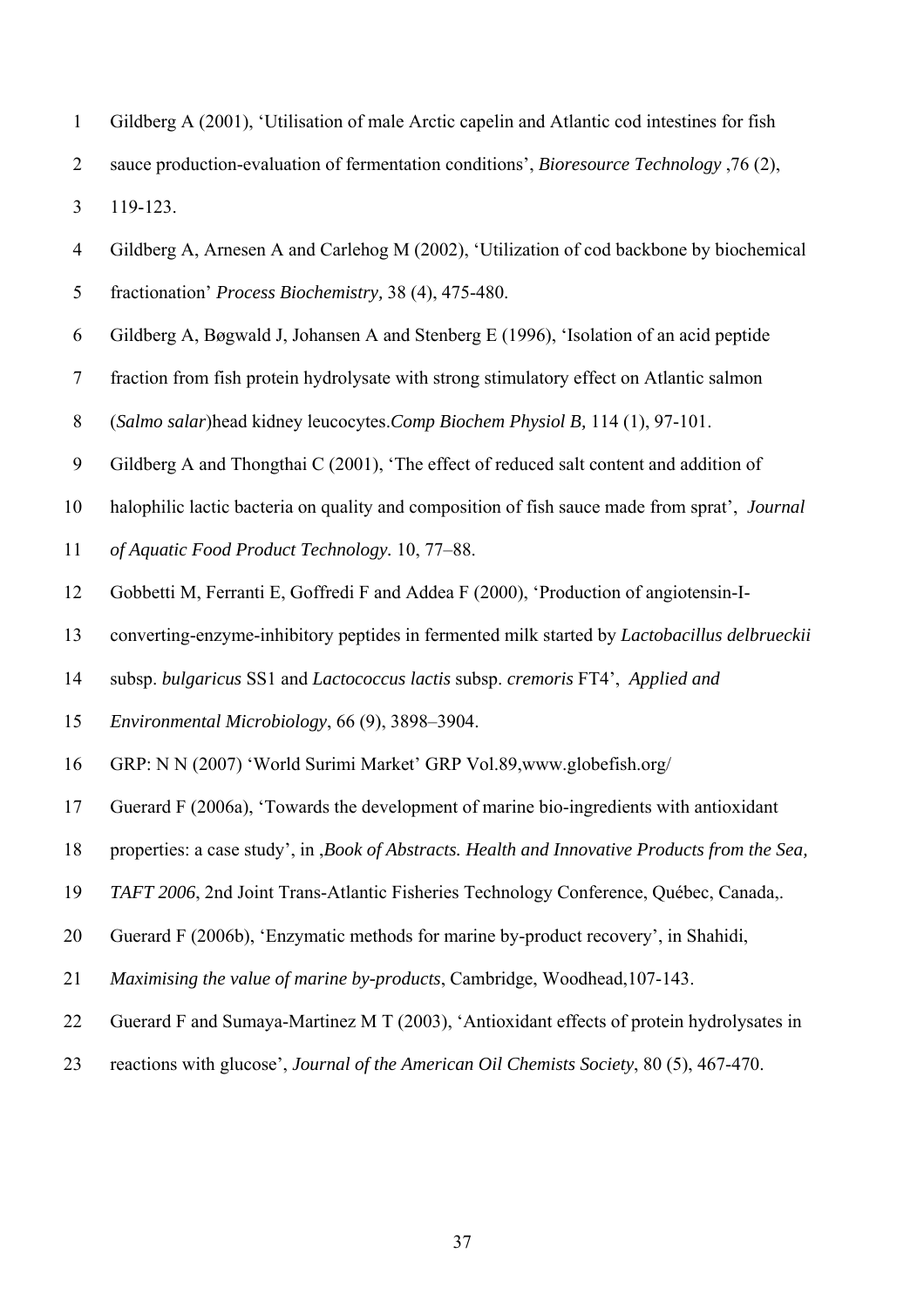- 1 Guerard F, Sumayja-Martinez M T, Laroque D, Chabeaud A and Dufosse L (2007),
- 2 'Optimization of Free Radical Scavenging Activity in the hydrolysis of shrimp processing
- 3 discards by Response Surface Methodology' , *Process Biochemistry*, in press
- 4 Hai-Lu H, Xiu-Lan C, Cai-Yun S, Yu-Zong M and Bai-Cheng Z (2006), 'Analysis of novel
- 5 angiotensin-I-converting enzyme inhibitory peptides from protease-hydrolyzed marine shrimp
- 6 *Acetes chinensis*', *Journal of Peptide Science*, 12 (11), 726-733.
- 7 Hjalmarsson G H, Park J W and Kristbergsson K (2007), 'Seasonal effects on the
- 8 physicochemical characteristics of fish sauce made from capelin (*Mallotus villosus*)', *Food*
- 9 *Chemistry,* 103 (2), 495-504.
- 10 Hu M, McClements and Decker E A (2003), 'Lipid oxidation in corn oil-in-water emulsions
- 11 stabilized by casein, whey protein isolate, and soy protein isolate', *J Agric Food Chem*, 51

12 (6), 1696–1700.

- 13 Hultin H O, Kelleher S D, Feng Y, Kristinsson H G, Undeland I and Ke S (2004), 'High
- 14 Efficiency Alkaline Protein Extraction', *US Patent Application No.10/363.612*.
- 15 Hultin H O, Kristinsson H G, Lanier T T C and Park J W (2005), 'Process for recovery of
- 16 functional proteins by pH shifts', in Park *,Surimi and Surimi Seafood*. 2nd Eds, New York,
- 17 Marcel Dekker, 107-139.
- 18 Hultin H O and Kelleher S D (1999), 'Process for isolating a protein composition from a
- 19 muscle source and protein composition', *U.S Patent No. 6,005,073.*
- 20 Hwang J S and Ko W S (2004), 'Angiotensin I-converting enzyme inhibitory activity of
- 21 protein hydrolysates from tuna broth', *Journal of Food and Drug Analysis,* 12 (3), 232-237.
- 22 Ichimura T, Hu J N, Aita D Q and Maruyama S (2003), **'**Angiotensin I-converting enzyme
- 23 inhibitory activity and insulin secretion stimulative activity of fermented fish sauce', *J Biosci*
- 24 *Bioeng,* 96 (5), 496-499.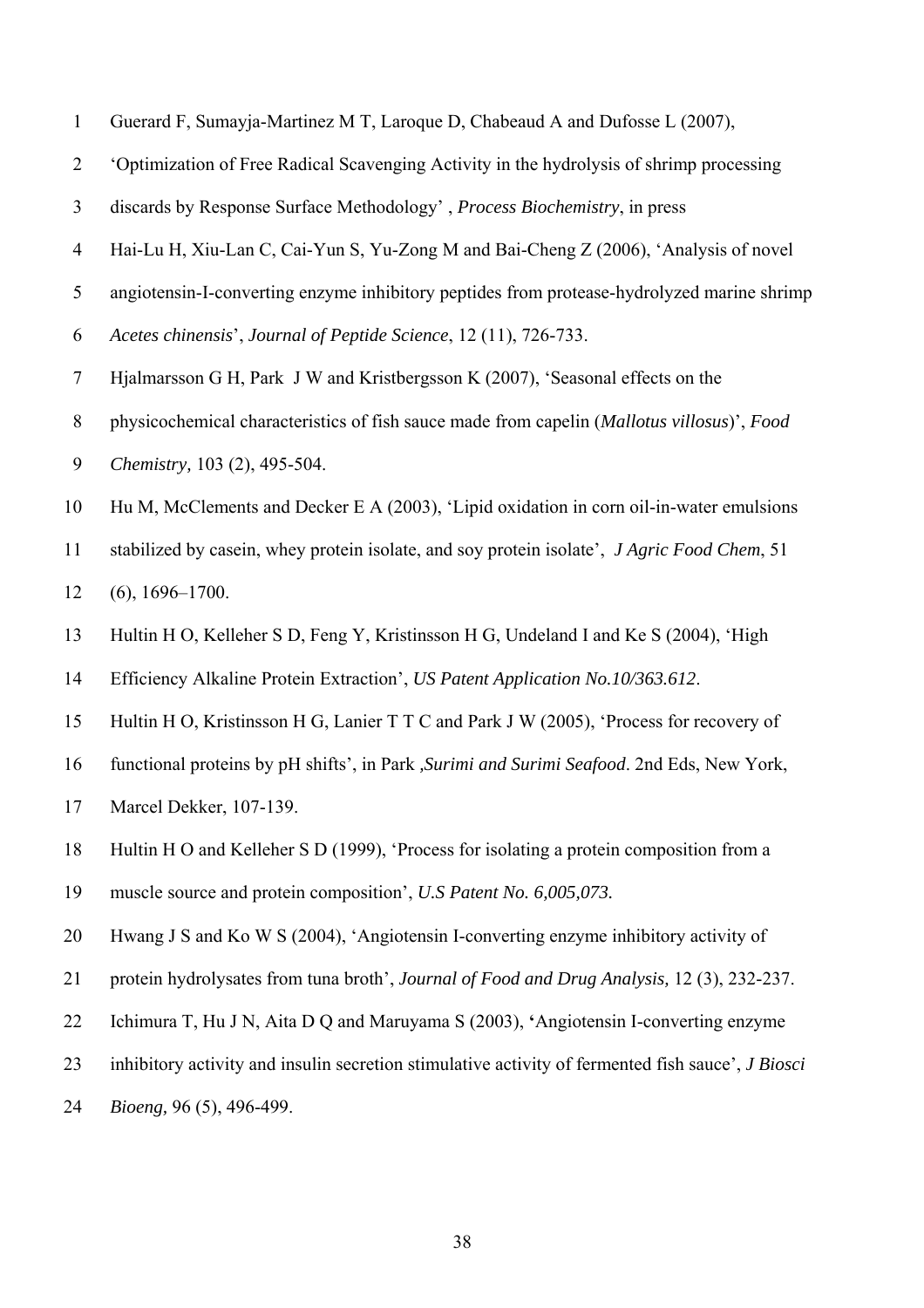| $\overline{2}$ | product, on spontaneously hypertensive rats', <i>Fisheries Science</i> , 70 (6), 1121-1129.         |
|----------------|-----------------------------------------------------------------------------------------------------|
| $\mathfrak{Z}$ | Jao C L and Ko W C (2002), '1,1-diphenyl-2-picrylhydrazyl (DPPH) radical scavenging by              |
| $\overline{4}$ | protein hydrolysates from tuna cooking juice', Fisheries Science 68 (2), 430-435.                   |
| 5              | Je J Y, Oian Z J, Byun H G and Kim S K (2007), 'Purification and characterization of an             |
| 6              | antioxidant peptide obtained from tuna backbone protein by enzymatic hydrolysis', Process           |
| $\overline{7}$ | Biochemistry, 42(5), 840-846.                                                                       |
| $\,8\,$        | Je J Y, Park P J, Kwon J Y and Kim S K (2004), 'Novel angiotensin I converting enzyme               |
| 9              | inhibitory peptide from Alaska pollack ( <i>Theragra chalcogramma</i> ) frame protein hydrolysate', |
| 10             | J Agric Food Chem, 52 (26), 7842-7845.                                                              |
| 11             | Je J Y, Park P J and Kim S K (2005), 'Antioxidant activity of a peptide isolated Alaska             |
| 12             | pollack (Theragra chalcogramma) frame protein hydrolysate', Food Res Int 38 (1),45-50.              |
| 13             | Jeon Y J, Byun H G and Kim S K (1999). 'Improvement of functional properties of cod frame           |
| 14             | protein hydrolysates using ultrafiltration membranes', Process Biochemistry, 35 (5), 471-478.       |
| 15             | Jun S Y, Park P J, Jung W K and Ki S K (2004), 'Purification and characterization of an             |
| 16             | antioxidative peptide from enzymatic hydrolysate of yellowfin sole (Limanda aspera) frame'.         |
| 17             | European Food Research and Technology, 219 (1), 20-26.                                              |
| 18             | Jung W K, Rajapakse N and Kim S K (2005), 'Antioxidative activity of a low molecular                |
| 19             | weight peptide derived from the sauce of fermented blue mussel, Mylitus edulis' European            |
| 20             | Food Research and Technology, 220 (5-6), 535-539.                                                   |
| 21             | Jung W K, Mendis E, Je J Y, Park P J, Son B W, Kim H C, Choi Y K and Kim S K (2006),                |
| 22             | 'Angiotensin I-converting enzyme inhibitory peptide from yellowfin sole ( <i>Limanda aspera</i> )   |
| 23             | frame protein and its antihypertensive effect in spontaneously hypertensive rats', Food             |
| 24             | Chemistry, 94 (1), 26-34.                                                                           |

1 Itou K and Akahane Y (2004), 'Antihypertensive effect of heshiko, a fermented mackerel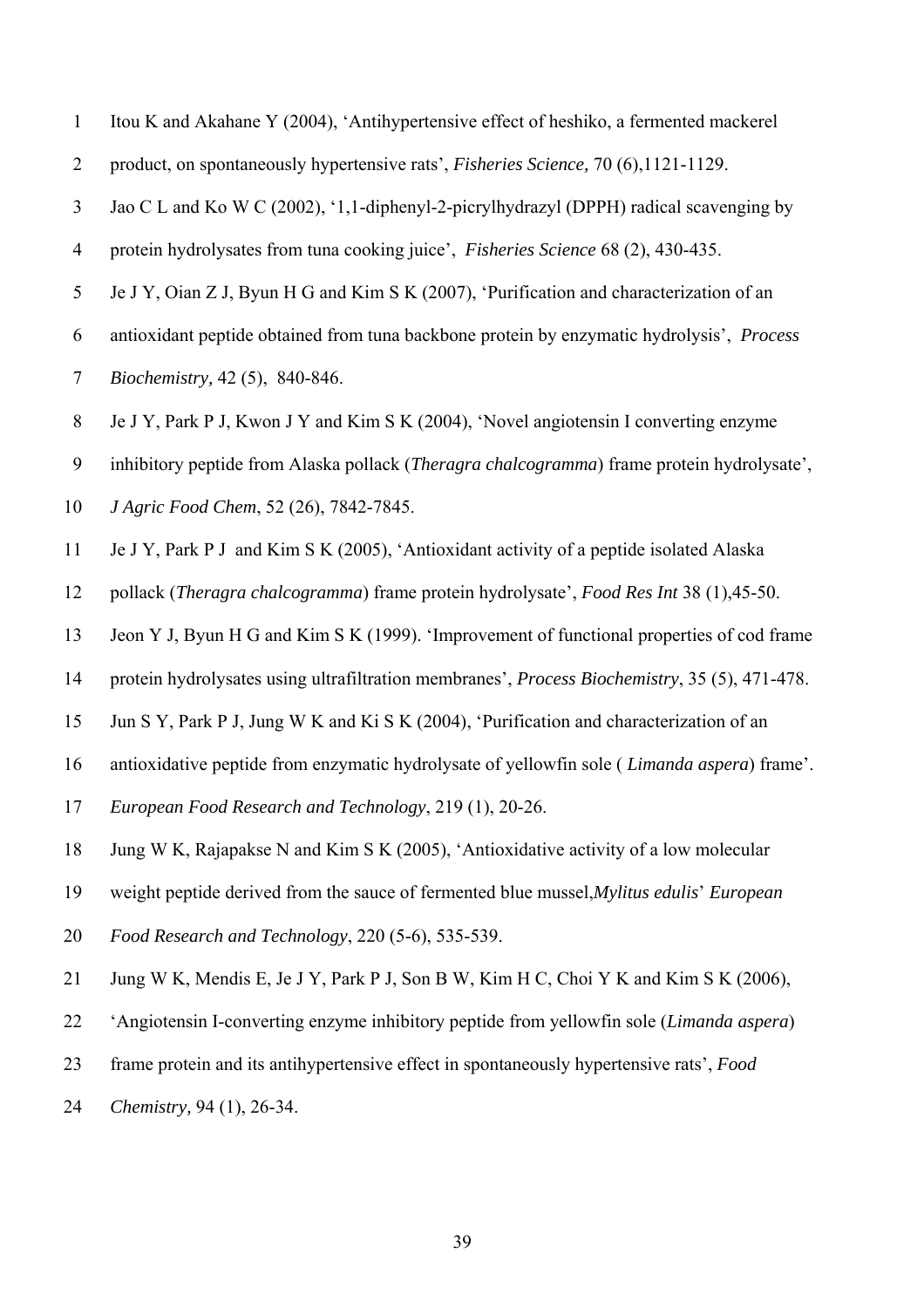|  |  | Jung W K, Oian Z J, Lee S H, Choi S Y, Sung N J, Byun H G and Kim S K (2007), 'Free |  |
|--|--|-------------------------------------------------------------------------------------|--|
|  |  |                                                                                     |  |

- 2 radical scavenging activity of a novel antioxidative peptide isolated from *in vitro*
- 3 gastrointestinal digests of *Mytilus coruscus*', *Journal of Medical Food,* **10(1),**197-202.
- 4 Karaki H, Kuwahara M, Sugano S, Doi C, Doi K, Matsumura N and Shimizu T (1993). 'Oral
- 5 administration of peptides derived from bonito bowels decreases blood-pressure in
- 6 spontaneously hypertensive rats by inhibiting angiotensin converting enzyme', *Comp*
- 7 *Biochem Physiol C,* 104 (2), 351-353.
- 8 Katano S, Oki T, Matsuo Y, Yoshihira K, Nara Y, Miki T, Matsui T and Matsumoto (2003),
- 9 'Antihypertensive effect of alkaline protease hydrolysate of the pearl oyster *Pinctada fucata*
- 10 *martencii* & separation and identification of angiotensin-I converting enzyme inhibitory
- 11 peptides', *Nippon Suisan Gakkaishi,* 69 (6), 975-980.
- 12 Kawai Y, Ohno R, Inoue N and Shinao H (1995), ' Emulsifying activity of heat-treated
- 13 sarcoplasmis protein from sardine' *Fisheries Sci*, 61(5), 852-855.
- 14 Kawasaki T, Seki E, Osajima K, Yoshida M, Asada K, Matsui T and Oasjima Y (2000). '
- 15 Antihypertensive effect of Valyl-Tyrosine, a short chain peptide derived from sardine muscle
- 16 hydrolyzate, on mild hypertensive subjects',*Journal of Human Hypertension,* 14 (8) 519-523
- 17 Kelleher S D and Williamson P G (2007), 'Food product and process for reducing oil and fat
- 18 content in cooked food', *US patent 7,163,707*.
- 19 Kim J S and Park J W (2005)**, '**Partially purified collagen from refiner discharge of Pacific
- 20 whiting surimi processing', *J Food Sci*,70 (8), C511-C516.
- 21 Kim S K, Jeon Y J, Byun H G, Kim Y T and Lee C K (1997), 'Enzymatic recovery of cod
- 22 frame proteins with crude proteinase from tuna pyloric caeca' *Fisheries Sci,* 63 (3),421-427.
- 23 Kim S K and Mendis E (2006), 'Bioactive compounds from marine processing by-products',
- 24 *Food Res Int,* 39 (4), 383-393.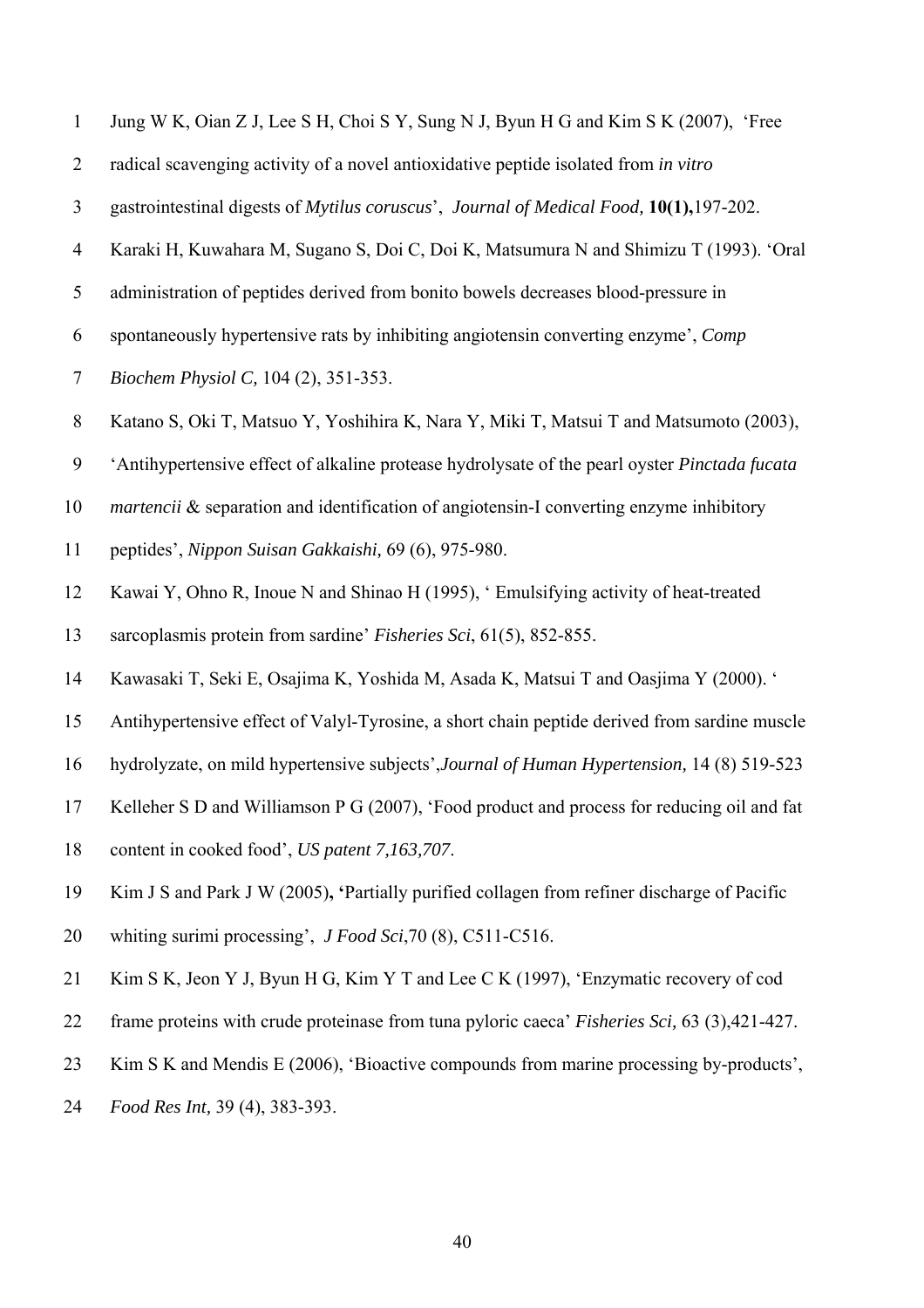- 1 Kinsella J E (1976), 'Functional properties of proteins in foods: A survey', *Critical Review*
- 2 *in Food Science and Nutrition,* 7 (3), 219-280.

3 Kitt D D and Weiler K (2003), 'Bioactive proteins and peptides from food sources.

- 4 Applications of bioprocesses used in isolation and recovery' *Current Pharmaceutical Design*,
- 5 9 (16), 1309-1323.
- 6 Klickhardt M.(2006), 'Demand for fish meal and fish oil rising'*. Eurofish Magazine*,6.
- 7 Klompong V, Benjakul S, Kantachote D and Shahidi F, (2007), 'Antioxidative activity and
- 8 functional properties of protein hydrolysate of yellow stripe trevally (*Selaroides leptolepis*) as
- 9 influenced by the degree of hydrolysis and enzyme type', *Food Chemistry,* 102 (4), 1317-
- 10 1327.
- 11 Ko W C and Hwang M S (1995), 'Contribution of milkfish sarcoplasmic proteins to gel
- 12 forming of fish meat', *Nippon Suisan Gakkaishi,* 61 (1), 75-78.
- 13 Kolczak T, Krzysztoforski K and Palka K (2007), 'The effect of post-mortem ageing on water
- 14 retention in bovine muscles', *Meat Science,* 75 (4), 655-660.
- 15 Kouna K, Hirano S, Kuboki H, Kashai M and Hatae K (2005), 'Effects of dried bonito
- 16 (katsuobushi) and captopril, an angiotensin I-converting enzyme inhibitor, on rat isolated
- 17 aorta: a possible mechanism of antihypertensive action', *Biosci Biotechnol Biochem,* 69 (5),
- 18 911-915.
- 19 Kristinsson H G (2006), 'Aquatic food protein hydrolysates', in Shahidi ,*Maximising the*
- 20 *value of marine by-products*, Cambridge Woodhead, 229-247.
- 21 Kristinsson H G, Theodore A E and Ingadottir B (2006), 'Chemical processing methods for
- 22 protein recovery from marine by-products and underutilized species', in Shahidi *,Maximising*
- 23 *the value of marine by-products*, Cambridge, Woodhead,144-168.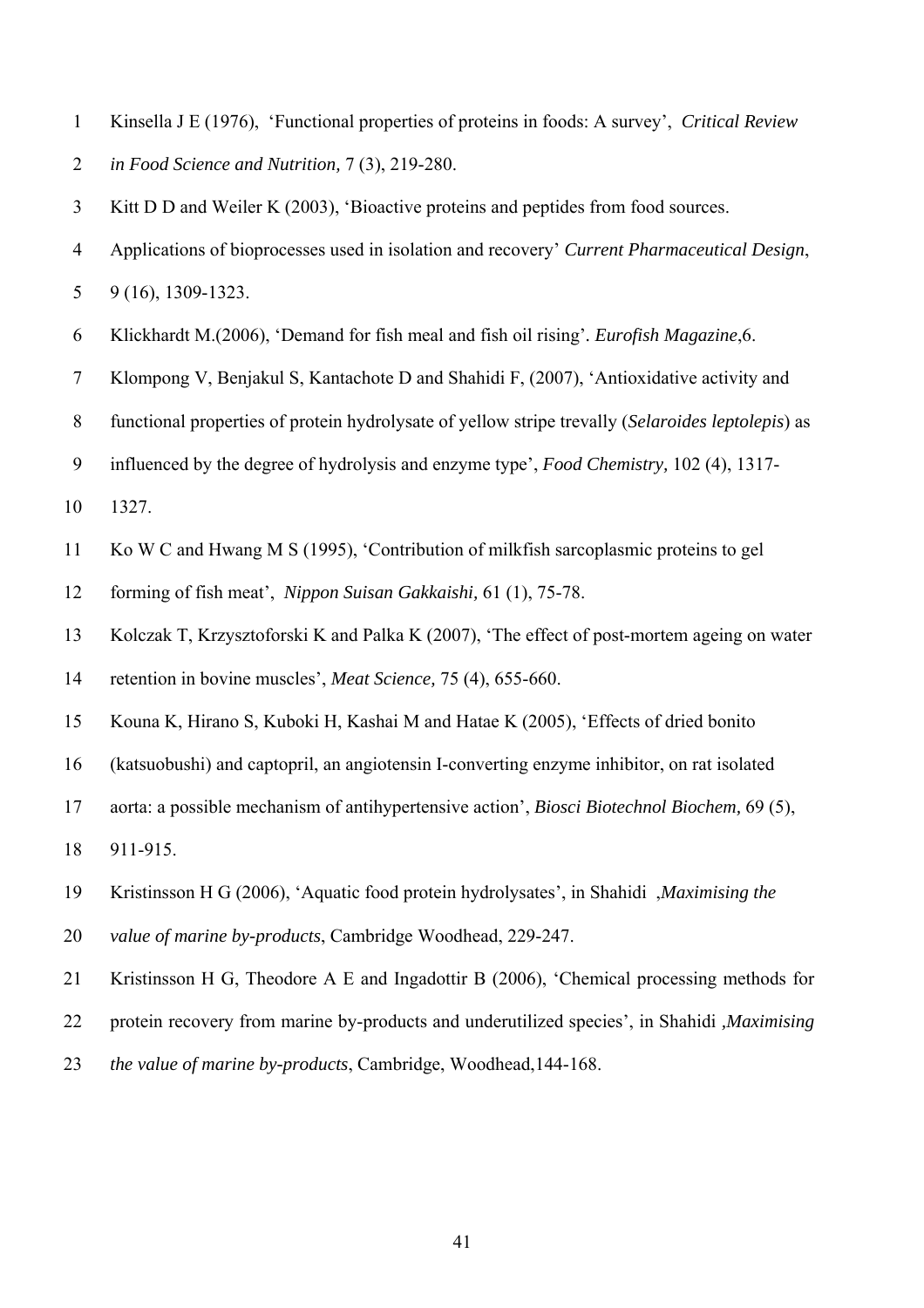|                | Kristinsson H G (2002), 'Acid-induced unfolding of flounder haemoglobin: Evidence for a          |
|----------------|--------------------------------------------------------------------------------------------------|
|                | molten globular state with enhanced pro-oxidative activity', <i>J Agric Food Chem</i> , 50 (26), |
| 3              | 7669-7676.                                                                                       |
| $\overline{4}$ | Kristinsson H G, Theodore A E, Demir N and Ingadottir B (2005), 'Recovery of channel             |

5 catfish muscle proteins using acid alkali-aided processing vs. surimi processing', *J Food*  6 *Sci*,70 (4), C298-C306.

7 Kristinsson H G and Crynen S (2003), 'Effect of acid and alkali treatments on the gelation

8 properties of sarcoplasmic and myofibrillar proteins from channel catfish*', IFT Annual* 

9 *Meeting,* Chicago,IL, Abstract 87-3.

10 Kristinsson H G and Demir N (2003), 'Functional protein isolates from underutilized tropical

11 fish species and byproducts', in Bechtel, *Advances in Seafood Byproducts*, University of

12 Alaska,Anchourage, 277-298.

13 Kristinsson H G and Hultin H O (2003), 'Changes in conformation and subunit assembly of

14 cod myosin at low and high pH and after subsequent refolding', *J Agric Food Chem*, 51 (24), 15 7187-7196.

16 Kristinsson H G and Hultin H O (2004). 'Changes in trout hemoglobin conformations and

17 solubility after exposure to acid and alkali pH' *J Agric Food Chem*,52 (11), 3633-3643.

18 Kristinsson H G and Ingadottir B (2006), 'Recovery and properties of muscle proteins

19 extracted from tilapia (*Orechromis niliticus*) light muscle by pH shift processing', J Food

20 Sci**,**71 (3), E132-E141.

21 Kristinsson H G and Liang Y (2006), 'Effect of pH-shift processing and surimi processing of

22 Atlantic croaker(*Micropogonias undulates*) muscle proteins' *J Food Sci* 71 (5), C304-C312.

23 Kristinsson H G and Rasco B A (2000), 'Fish Protein Hydrolysates: Production, Biochemical,

24 and Functional Properties', *Critical Reviews in Food Science and Nutrition,* 40(1), 43-81.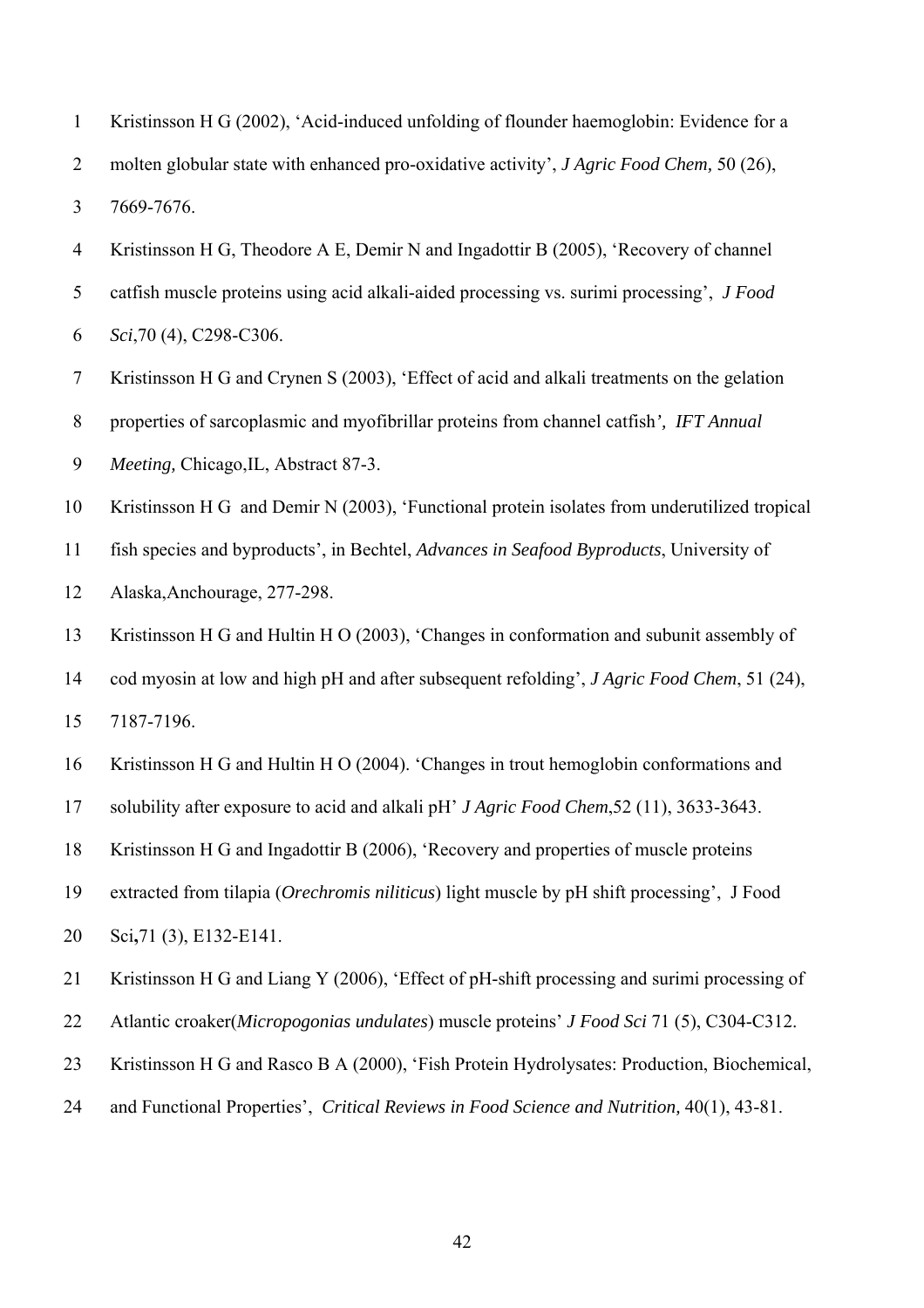- 1 Kristinsson H G and Rasco B A (2002), 'Fish protein hydrolysates and their potential use in
- 2 the food industry', inFingerman and Nagabhushanan, *Recent Adv in Marine Biotechnol*, Vol
- 3 7, Sci Publ Inc, Enfield, NH, 157-181.
- 4 Lavigne C, Tremblay F, Asselin G, Jaques H and Marette A (2001), ' Prevention of skeletal
- 5 muscle insulin resistance by dietary cod protein in high fat-fed rats', *American Journal of*
- 6 *Physiology-Endocrinology and Metabolism,* 281 (1), E62-E71.
- 7 Lopetcharat K, Chai Y J, Park J W and Daeschel M (2001), 'Fish sauce products and
- 8 manufacturing: a review', *Food Rev.Internat*,17 (1),65-88.
- 9 Mackie I M (1982).Fish protein hydrolysates.*Process Biochemistry* 17, (1), 26-32.
- 10 Martinez-Alvarez O, Guimas L, Delannoy C and Fouchereau-Peron M (2007), 'The
- 11 occurrence of a CGRP-like molecule in siki (*Centroscymnus coelolepsis*) hydrolysate from
- 12 industrial origin', *J Agric Food Chem* 55 (14), 5469-5475
- 13 Matshufuji H, Matsui T, Seki E, Osajima K, Nakashima M and Osajima Y (1994),
- 14 'Angiotensin converting enzyme-inhibitory peptides in an alkaline protease hydrolysate
- 15 derived from sardine muscle', *Biosci Biotech Biochem* 58 (12), 2244-2245.
- 16 Matsui T, Matshufuji H, Seki E, Osajima K, Nakashima M and Osajaima (1993), 'Inhibition
- 17 of angiotensin I-converting enzyme by *Bacillus-Licheniformis* alkaline protease hydrolzates
- 18 derived from sardine muscle', *Biosci Biotech Biochem* 57,(6), 922-925.
- 19 Matsui T, Tamaya K, Seki E, Osajima K, Matsumoto K and Kawasaki T (2002), 'Circulatory
- 20 and localized angiotensin I-converting enzyme inhibitory effects of sardine peptide Val-Tyr*',*
- 21 *Journal of Hypertension* 20, Suppl.4,S240,An abstract.
- 22 Matsumoto H, Ito K, Yamagishi M, Nakamura Y and Tokunaga T (2004), Synergic effects pf
- 23 alpha-tocopherol and peptide derive from sardine hydrolysate on blood pressure in
- 24 spontaneously hypertensive rats.', *Journal of the Japanese Society for Food Science and*
- 25 *Technology-Nippon Shokuhin Kagaku Kogaku Kaishi*, 51,546-553.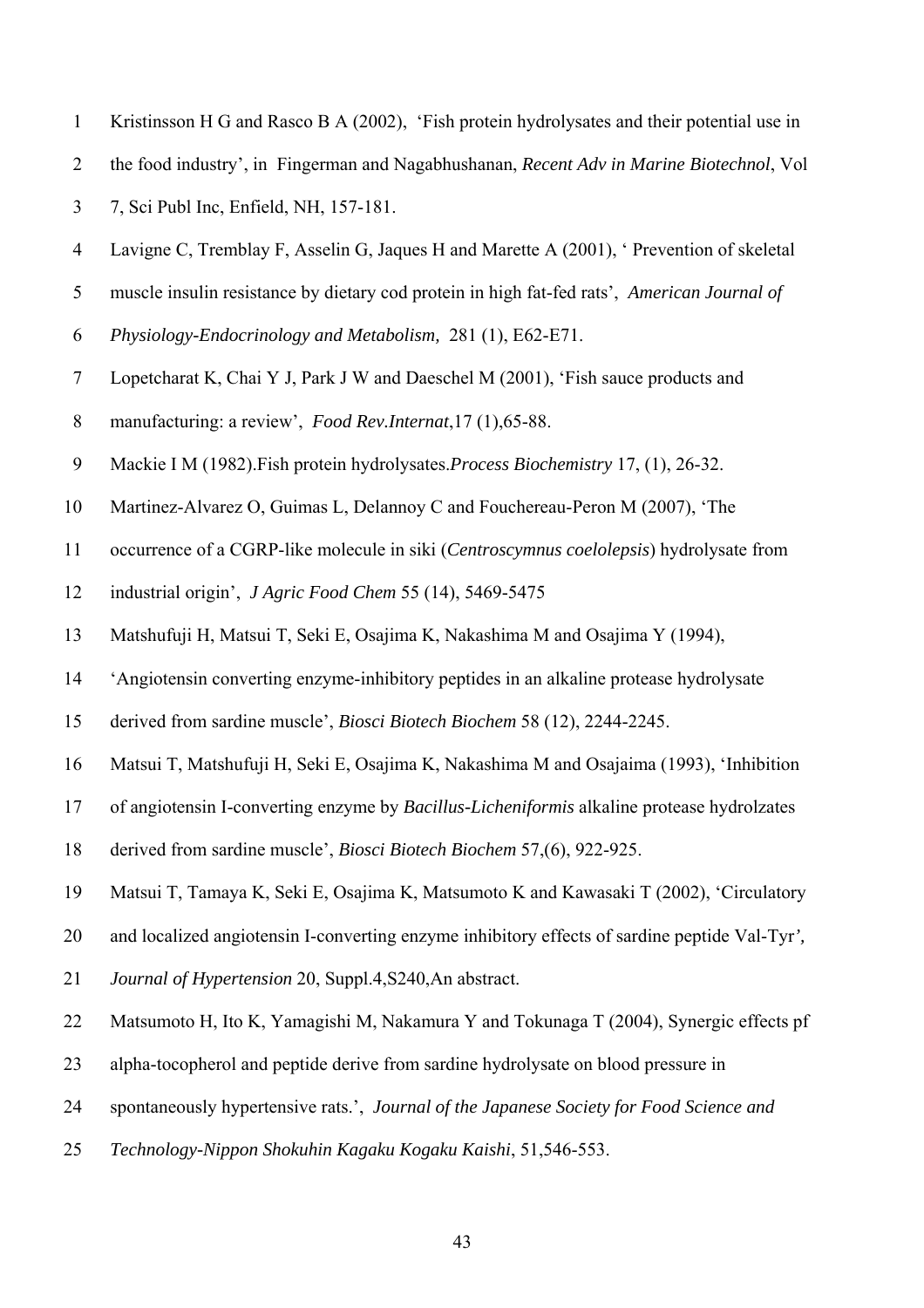- 1 Matsumura N, Fuji M, Yasuhiko T, Sugita K and Shimutu T (1993), 'Angiotensin I-
- 2 converting enzyme inhibitory peptides derived from bonito bowels autolysate',*Biosci Biotech*
- 3 *Biochem,* 57 (5), 695-697.
- 4 Mendis E, Rajapakse N, Byun H G and Kim S K (2005)a, 'Antioxidant properties of a
- 5 radical-scavenging peptide purified from enzymatically prepared fish skin gelatine
- 6 hydrolysate', *J Agrci Food Chem*, 53 (3), 581-587.
- 7 Mendis E, Rajapakse N, Byun H G and Kim S K (2005) b;' Investigation of jumbo squid
- 8 (*Dosidicus gigas*) skin gelatine peptides for their in vitro antioxidant effects', *Life Sciences* 9 **77** (17), 2166-2178.
- 10 Morioka K, Fujii S, Iton Y, Chengchu L and Obatake A (1999), ' Recovery of amino acid
- 11 from protein in the head and viscera of frigate mackerel by autolysis', *Fisheries Sci,* 65 12 (4),588–591.
- 13 Morioka K and Shimizu (1990),'Contribution of sarcoplasmic proteins to gel formation in 14 fish meat', *Nippon Suisan Gakkaishi* 56 (6), 929-933.
- 15 Nagai T, Suzuki N, Tanoue T, Kai N and Nagashima T (2007), 'Physical properties of
- 16 kamaboko derived from walleye pollack (*Theragra chalcogramma*) surimi and functional
- 17 properties of its enzymatic hydrolysates', *Journal of Food Agriculture & Environment*.5 (2),
- 18 76-81.
- 19 Nagai T, Suzuki N and Nagashima T (2006), 'Antioxidative activities and angiotensin I-
- 20 converting enzyme inhibitory activities of enzymatic hydrolysates from commercial
- 21 kamaboko type samples', *Food Science and Technology International,* 12 (4),335-346.
- 22 T. Nakamura Y, Yamamoto N, Sakai K, Okubo A, Yakasaki S and Takano T (1995),
- 23 'Purification and characterization of angiotensin I-converting enzyme inhibitors from sour
- 24 milk', *J Dairy Sci* 78 (4), 777–783.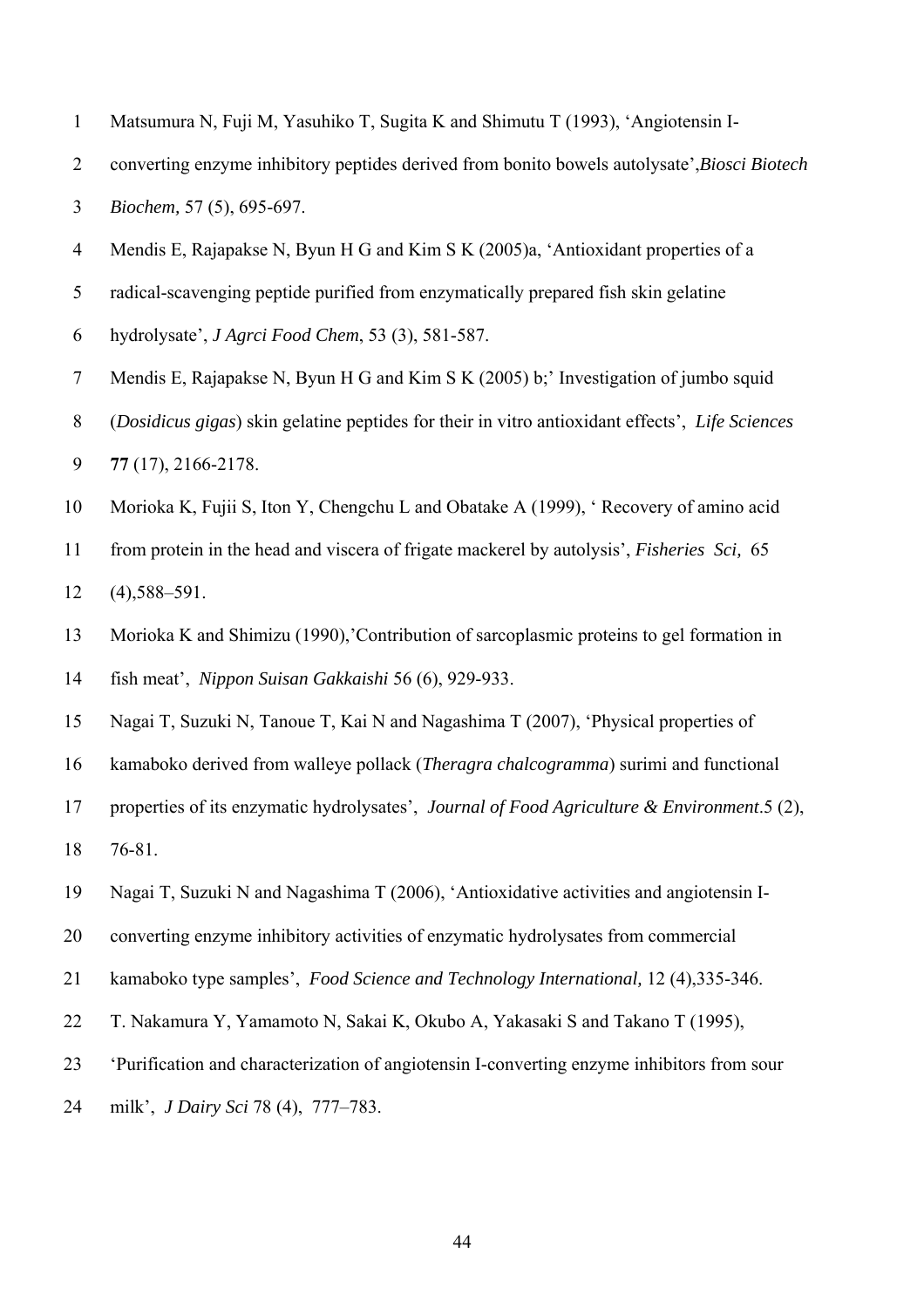- 1 Nishioka F and Shimizu Y (1983), 'Recovery of proteins from washings of minced fish by
- 2 pH-shifting method', *Nippon Suisan Gakkashi* 49 (4), 795-800.
- 3 Nolsoe H, Imer R and Hultin H O (2007), 'Study of how phase separation by filtration instead
- 4 of centrifugation affects protein yield and gel quality during an alkaline solubilisation process
- 5 different surimi-processing methods', *International Journal of Food Science & Technology,*
- 6 42 (2), 139–147.
- 7 Nordvi B, Egelandsdal B, Landsrud O, Ofstad R and Slinde E (2007). 'Development of a
- 8 novel, fermented and dried saithe and salmon product', *Innovative Food Science and*
- 9 *Emerging Technologies,*8 (2), 163-171.
- 10 Okasaki T, Shigeta Y, Aoyama Y and Mamba K (2003), 'Autolysis of unsalted fish protein
- 11 under pressurization', *Fisheries Sci* 69 (6), 1257-1263.
- 12 Ono S, Hosokawa M, Miyahita K and Takahashi K (2003), 'Isolation of peptides with
- 13 Angiotensin I-converting enzyme inhibitory effect derived from hydrolysate of upstream
- 14 chum salmon muscle', *J Food Sci*.68 (5), 1611–1614.
- 15 Park J W, Lin T M and Yongsawatatdigul J (1997), 'New developments in manufacturing of
- 16 surimi and surimi seafood' *Food Rev Int,* 13 (4), 577-610.
- 17 Pedersen G M, Gildberg A and Olsen R (2004), 'Effects of including cationic proteins from
- 18 cod milt in the feed to Atlantic cod (*Gadus morhua*) fry during a challenge trial with *Fibrio*
- 19 *anguillarum*', *Aquaculture,* 233 (1-4),31-43.
- 20 Petty H T and Kristinsson H G (2004), 'Impact of antioxidants on lipid oxidation during acid
- 21 and alkali processing of Spanish mackerel, *IFT Annual Meeting*, Las Vegas,NV, Abstract
- 22 49B-7.
- 23 Petursson S, Decker E A and McClements D J (2004), 'Stabilization of oil in water
- 24 emulsions by cod protein extracts', *J Agric Food Chem*, 52, (12), 3996-4001.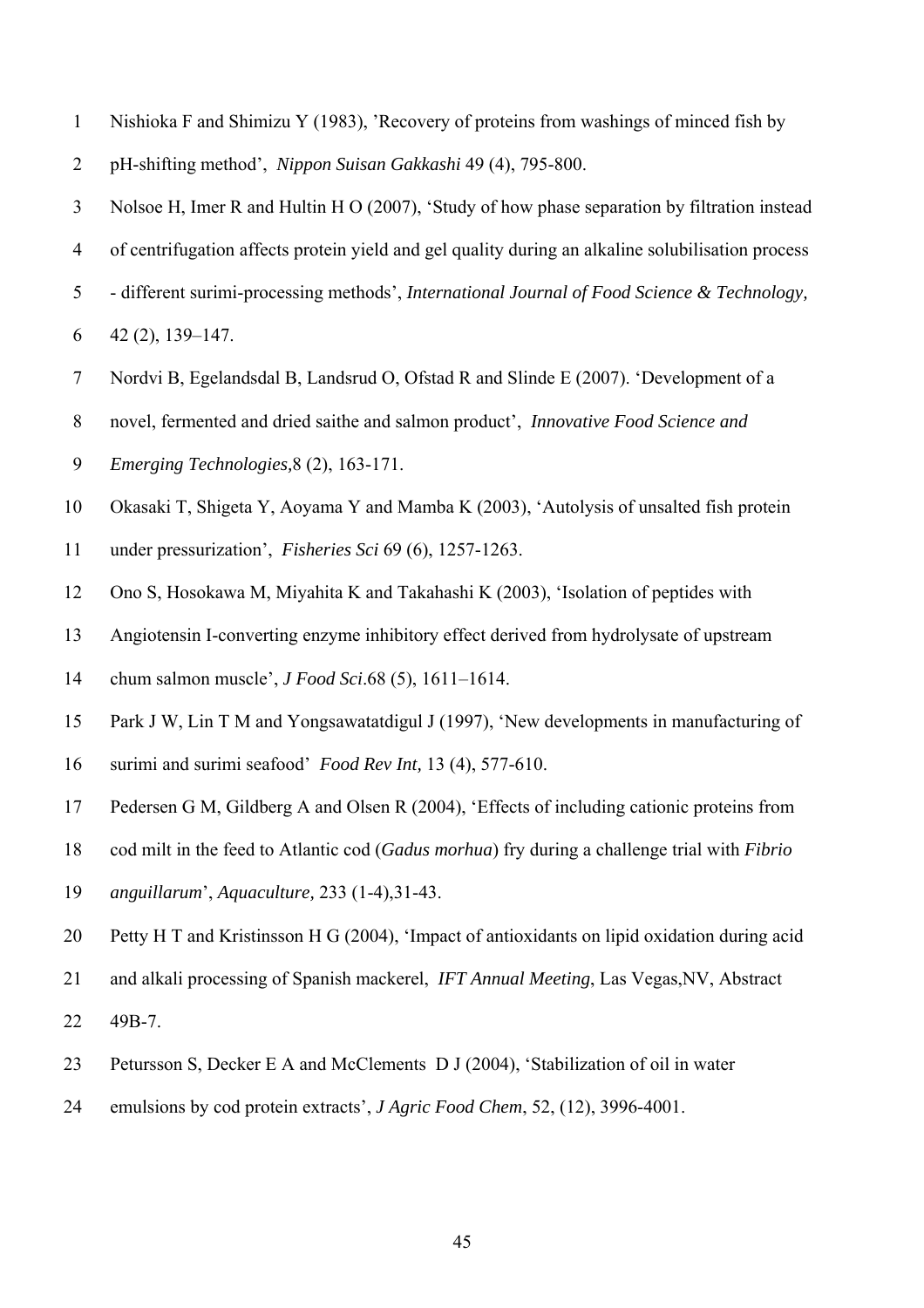| $\overline{2}$   | Guérard F, Chabeaud A and Piot J M (2006), 'Antiproliferative activity of fish hydrolysates   |
|------------------|-----------------------------------------------------------------------------------------------|
| 3                | on human breast cancer cell lines', Process Biochemistry, 41 (5), 1217-1222.                  |
| $\overline{4}$   | Pires C, Godinho V, Batista I and Ribeiro A T (2007), 'Preparation of Frankfurt fish sausages |
| 5                | with proteins recovered from Cape hake by-products', in ,Actas do 8°. Encontro de Química     |
| 6                | dos Alimentos. ;Alimentos Tradicionais, Alimentos Saudáveis e Rastreabilidade, Instituto      |
| $\overline{7}$   | Politécnico de Beja, Escola Superior Agrária de Beja, Sociedade Portuguesa de Química.        |
| $8\,$            | Beja, Março , 99-103.                                                                         |
| $\boldsymbol{9}$ | Rajapakse N, Mendis E, Byun H G and Kim S K (2005), 'Purification and in vitro                |
| 10               | antioxidative effects of giant squid muscle peptides on free radical-mediated oxidative       |
| 11               | systems', Journal of Nutritional Biochemistry, 16 (9), 562-569.                               |
| 12               | Ravallec-Ple R, Charlot C, Pires C, Braga V, Batista I, Van Wormhoudt A, Le Gal Y and         |
| 13               | Fouchereau-Peron M (2001), 'The presence of bioactive peptides in hydrolysates prepared       |
| 14               | from processing wastes of sardine(Sardina pilchardus)', J Sci Food Agric 81 (11), 1120-       |
| 15               | 1125.                                                                                         |
| 16               | Ravallec-Ple R, Van Wormhoudt A (2003), 'Secretagogue activities in cod (Gadus morhua)        |
| 17               | and shrimp (Penaeus aztecus) extracts and alcalase hydrolysates determined in AR4-2J          |
| 18               | pancreatic tumour cells.'. Comp Biochem Physiol B, 134,669-679.                               |
| 19               | Rousseau M, Batista I, Le Gal Y and Fouchereau-Peron M (2001), 'Purification of a             |
| 20               | functional antagonist for calcitonin gene related peptide action from sardine hydrolysates',  |
| 21               | Electronic Journal of Biotechnology 4 (1), 1-8                                                |

1 Picot L, Bordenave S, Didelot S, Fruitier-Arnaudin I, Sannier F, Thorkelsson G, Bergé J P,

- 22 Recommendation 2004/705/EC monitoring background levels of dioxins and dioxin like 23 PCBs in foodstuffs.
- 24 Rustad T (2003), 'Utilisation of marine by-products',*Elec J Env Agric and Food Chem*,2,458- 25 463.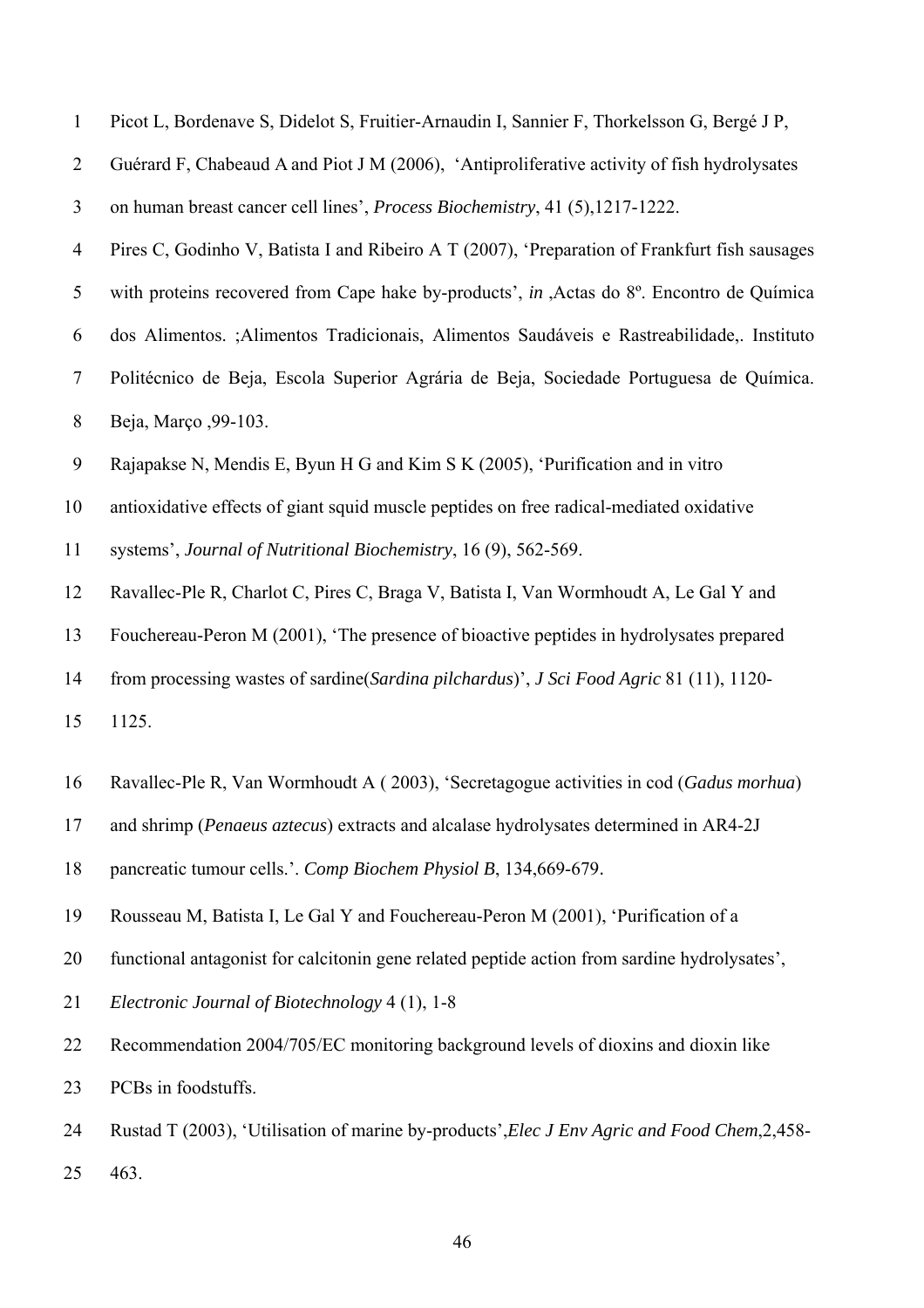- 1 Sathivel S, Bechtel P J, Babbit B, Smiley S, Crapo C, Reppond K D and Prinyawiwatkul
- 2 (2003), 'Biochemical and functional properties of herring (*Clupea harengus*), by-product
- 3 hydrolysates', *J Food Sci*, 68 (7), 2196-2200.
- 4 Sathivel S, Smiley S, Prinyawiwatkul W and Bechtel P J (2005), 'Functional and nutritional
- 5 properties of red salmon (*Oncorhynchus nerka*) enzymatic hydrolysates' *J Food Sci,*70 (6),

6 C401-C408.

- 7 Sathivel S and Bechtel P J (2006), 'Properties of soluble protein powders from Alaska pollock 8 (*Theragra chalcogramma*)', *Int J Food Sci Techn*ol, 41 (5),520-529.
- 9 Seki E, Osajima K, Matshufuji H, Mathui T and Osajima Y (1996), 'Resistance to
- 10 gastrointestinal proteases of the short chain peptides having reductive effect in blood
- 11 pressure'; *Journal of the Japanese Society of Food Science and Technology-Nippon Shokukin*
- 12 *Kagaku Kogaku Kaishi*.43 (5), 520-525.
- 13 Sentandreu M A, Toldra F (2007), 'Oligopeptides hydrolysed by muscle dipeptidyl peptidases
- 14 can generate angiotensin-I-converting enzyme inhibitory dipeptides', *European Food*
- 15 *Research and Technology,* 224 (6),785-790.
- 16 Shahidi *,Maximising the value of marine by-products*, Cambridge, Woodhead, 560 pp.
- 17 Shahidi F, Han X-Q and Synowiecki J (1995), 'Production and Characteristics of protein
- 18 hydrolysates from capelin (*Mallotus villosus*)',*Food Chemistry,*53 (3), *3*285-293.
- 19 Shan J, Ogawa Y, Watabe T, Morimoto R, Oota S, Seiki M and Miyamoto T (2007),
- 20 'Angiotensin I-converting enzyme inhibitory activity of fermented surimi by lactic acid
- 21 bacteria', *Journal of the Japanese Society of Food Sciene and Technology-Nippon Shokukin*
- 22 *Kagaku Kogaku Kaishi*,54,160-166.
- 23 Shimizu Y, Toyohara H and Lanier T (1992), 'Surimi production from fatty and dark fleshed
- 24 fish species', in Lanier and Lee, *Surimi Technology*, New York, Marcel Dekker, 181-207.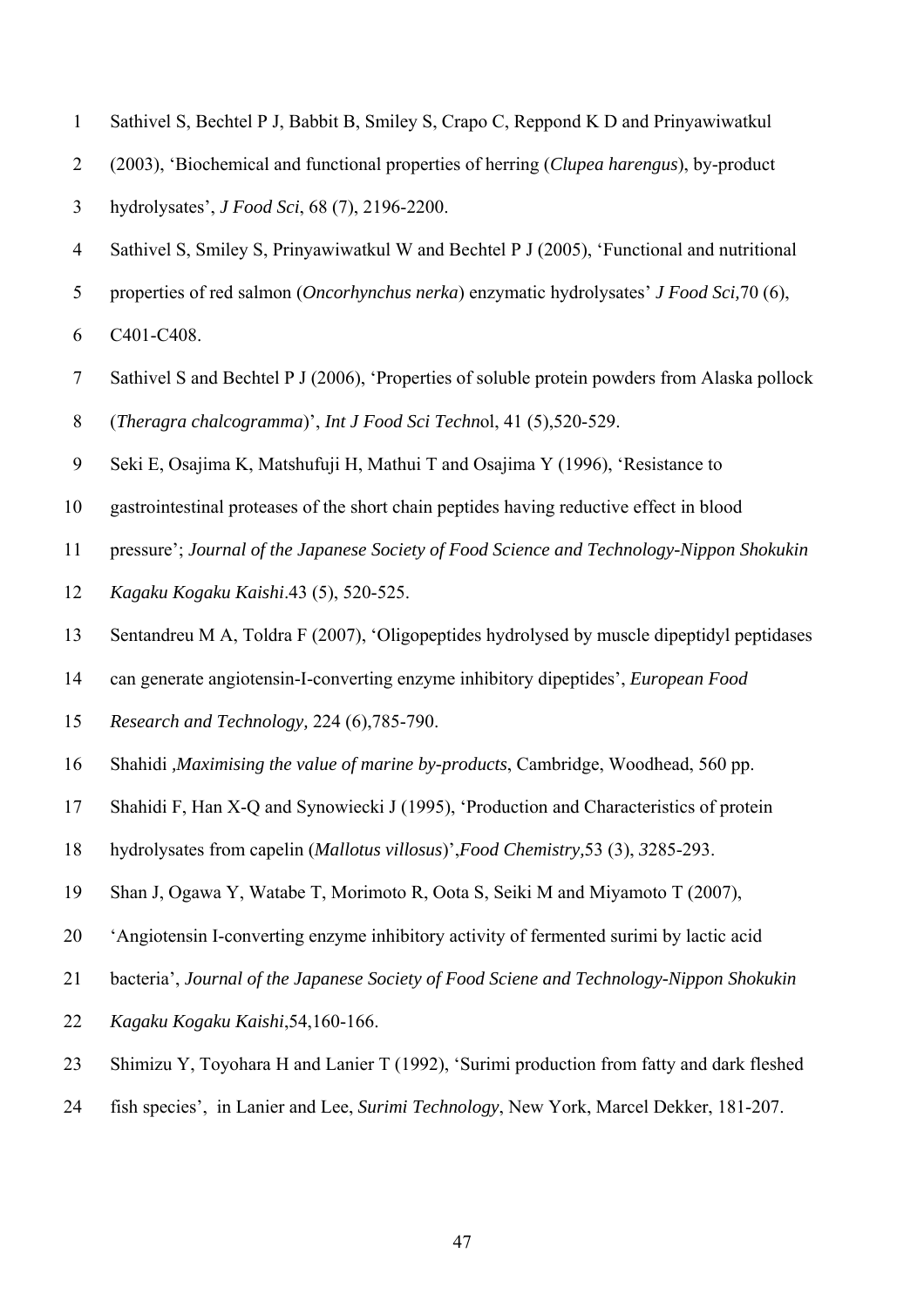- 1 Simon A, Vandanjon L, Levesque G and Bourseau P (2002), 'Concentration and desalination
- 2 of fish gelatine by ultrafiltration and continuous diafiltration processes', *Desalination* 144 (1), 3 313–318.
- 4 Slizyte R, Dauksas E, Falch E, Storrø I and Rustad T (2005), 'Yield and composition of
- 5 different fractions obtained after enzymatic hydrolysis of cod (*Gadus morhua*) by-products'
- 6 *Process Biochemistry*, 40 (3-4), 1415-1424.
- 7 Sugiyama K, Takada K, Egawa M, Yamamoto I, Onzuka H and Oba K (1991), 'Hypotensive
- 8 effect of fish-protein hydrolysate', *Nippon Nogeikagaku Kaishi-Journal of the Japan Society*

9 *for Bioscience Biotechnology and Agrochemistry*, 65 (1),35-43.

- 10 Suhr J, Decker E A and McClements D.J (2006), 'Properties and stability of oil-in-water
- 11 emulsions stabilized by fish gelatin'; *Food Hydrocolloids*, 20 (5), 596-606.
- 12 Thiansilakul Y, Benjakul S and Shahidi F (2007)a, 'Antioxidative activity of protein
- 13 hydrolysate from round scad muscle using Alcalase and Flavourzyme', *J Food Biochem*, 31
- 14 (2), 266-287.
- 15 Thiansilakul Y, Benjakul S and Shahidi F (2007)b, 'Compositions, functional properties and
- 16 antioxidative activity of protein hydrolysates prepared from round scad (*Decapterus*
- 17 *maruadsi)*', *Food Chemistry,* 103 (4), 1385-1394.
- 18 Thorarinsdottir K A, Gudmundsdottir G, Arason S, Thorkelsson G and Kristbergsson K
- 19 (2004), 'Effects of added salt, phosphates, and proteins on the chemical and physicochemical
- 20 characteristics of frozen cod (*Gadus morhua*) fillets', *J Food Sci,* 69 (4), E144-E154.
- 21 Tremblay F, Lavigne C, Jaques H and Marette A (2003), 'Dietary cod protein restores insulin-
- 22 induced activation of phosphatidylinositol 3-kinase/Akt and GLUT4 translocation to the T-
- 23 tubules in skeletal muscle of high-fat-fed obese rats', *Diabetes,* 52 (1), 29-37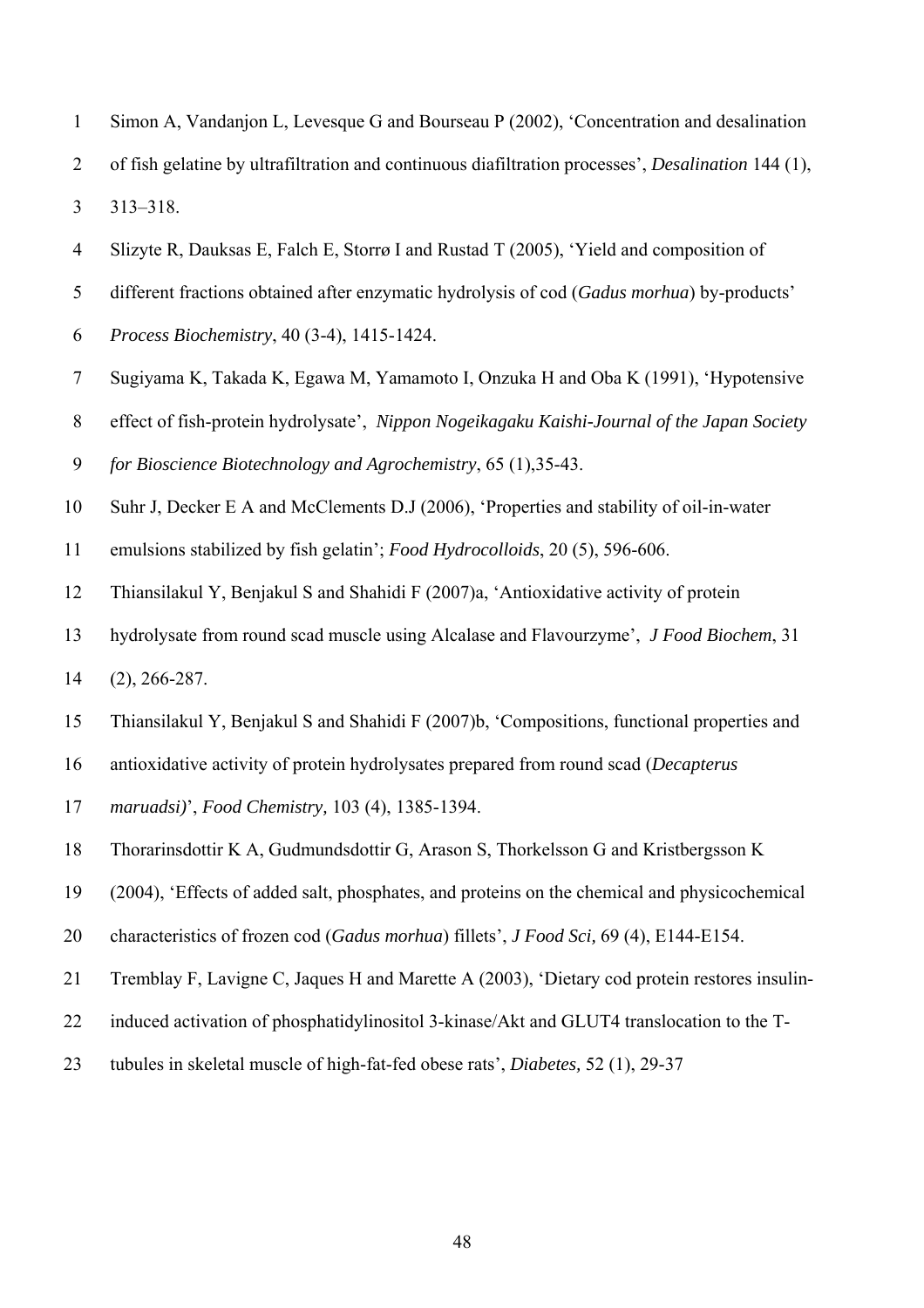|  | Undeland I A, Kelleher S D and Hultin H O (2002), 'Recovery of functional proteins from |  |  |
|--|-----------------------------------------------------------------------------------------|--|--|
|  |                                                                                         |  |  |

- 2 herring (*Clupea harengus*) fillets by an acid or alkaline solubilisation process', *J Agric Food*
- 3 *Chem*, 50 (25), 7371-7379.
- 4 Undeland I, Hall G, Wendin K, Gangby I and Rutgersson A (2005), 'Preventing lipid
- 5 oxidation during recovery of functional proteins from herring (*Clupea harengus*) fillets by an
- 6 acid solubilisation process', *J Agric Food Chem*, 53 (14), 5625-5634.
- 7 Valsdottir T, Arason S and Thorarinsdottir K A (2006a), 'Use of fish protein in fillets.
- 8 Isolated and hydrolysed ling proteins', *IFL Report* 20-6
- 9 Valsdottir T, Finnbogadottir G A, Thorarinsdottir K A and Arason S (2006b), 'Use of fish
- 10 proteins in fillets. Injection of homogenized fish mince', *IFL Report* 19-6
- 11 Vandanjon L, Bourseau and Jaouen P (2005), 'Concentration de solutions de peptides
- 12 d'origine marine par ultrafiltration et nanofiltration', *SFGP Congress*, 20–22.
- 13 Vandanjon L, Johannsson R, Derouiniot M, Bourseau P and Jaouen (2007), 'Concentration
- 14 and purification of blue whiting peptide hydrolysates by membrane processes', *J Food Eng*,

15 83 (4), 581-589.

- 16 Vercruysse L, Van Camp and Shagghe (2005), 'ACE inhibitory peptides derived from
- 17 enzymatic hydrolysates of animal muscle proteins. A review.', *J Agric Food Chem*, 53 (21),
- 18 8106-8115.
- 19 Vermeirssen L, Van Camp J and Verstraete W (2004), ' Bioavailability of angiotensin I
- 20 converting enzyme inhibitory peptides', *Br J Nutr,* 92 (3), 357-366.
- 21 Wimalawansa S J (1996), 'Calcitonin gene-related peptide and its receptors: molecular
- 22 genetics, physiology, pathophysiology, and therapeutic potentials', Endocr Rev, 17 (5), 533-

23 585.

- 24 Vilhelmsson O (1997), 'The state of enzyme biotechnology in the fish processing industry',
- 25 *Trends in Food Science & Technology*, 8 (8),266-270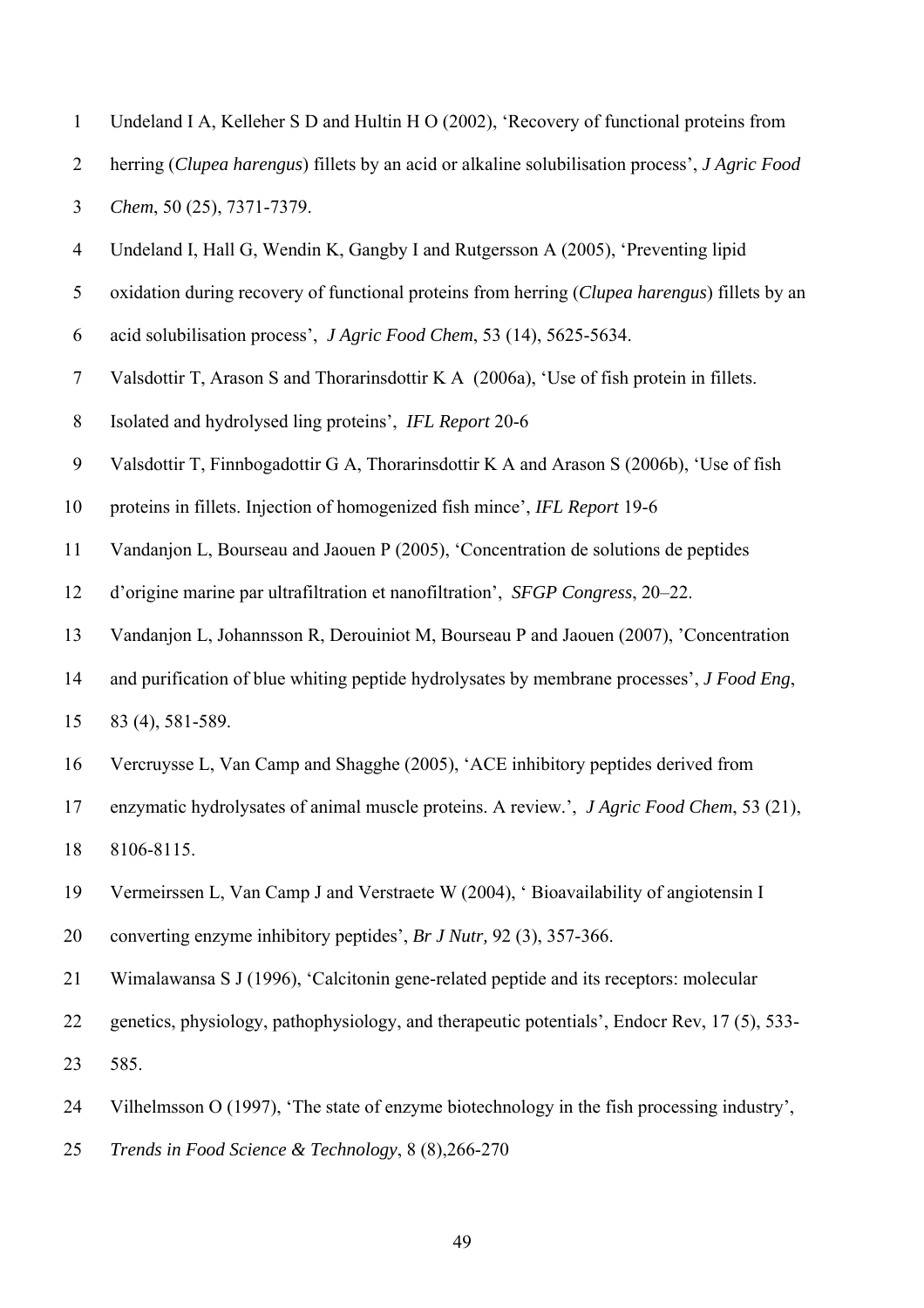- 1 Xiong Y L L (2005), 'Role of myofibrillar proteins in water binding in brine-enhanced meats' 2 *Food Res Int*, 38 (3), 281-287.
- 3 Yamamoto N, Maneo M and Takano T (1999), 'Purification and characterization of an
- 4 antihypertensive peptide from a yogurt-like product fermented by *Lactobacillus Helveticas*
- 5 CPN4', *J Dairy Sci,* 82 (7),1388–1393.
- 6 Yamamoto N, Ejiri M and Mizuno S (2003), 'Biogenic peptides and their potential use'
- 7 *Current Pharmaceutical Design*, 16 (9), 1345-1355.
- 8 Yin L J, Tong Y L and Jiang S T (2005), **'**Improvement of the functionality of minced
- 9 mackerel by hydrolysis and subsequent lactic acid bacterial fermentation' *J Food Sci*, 70 (3),
- 10 M172-M178
- 11 Yokoyama K, Chiba H and Yoshikawa M (1992), 'Peptide inhibitors for angiotensin I-
- 12 converting enzyme from thermolysin digest of dried bonito', *Biosci Biotechnol Biochem*, 56
- 13 (10), 1541-1545.
- 14 Yonsawatdigul J and Park J W (2001), 'Gelation characteristics of alkaline and acid
- 15 solubilisation of fish muscle' *IFT Annual Meeting.* New Orleans, LA, Abstract 100-1.
- 16 Yoshikawa M, Fujita H, Matoba N, Takenaka Y, Yamamoto T, Yamaauchi R, Tsuruki H and
- 17 Takahata K (2000), **'**Bioactive peptides derived from food proteins preventing lifestyle-
- 18 related diseases**',** *Biofactors,* 12 (1-4),143-146
- 19 Zayjas J F (1997), *Functionality of Proteins in Food.* Berlin Heidelberg, Springer -Verlag
- 20 www.proteusindustries.com
- 21 www.seafoodplus.org
- 22 www.suspentec.com
- 23
- 24
- 25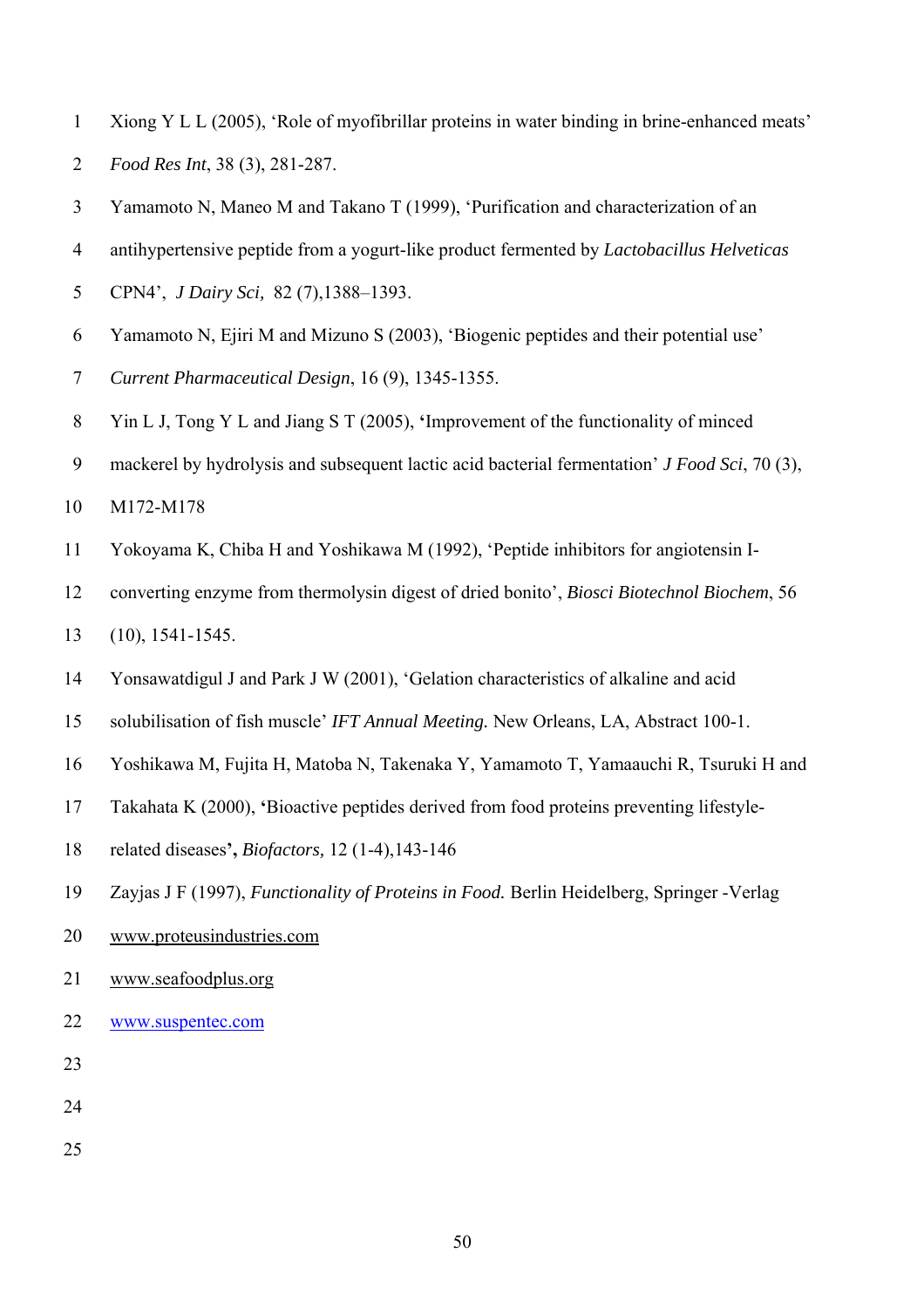```
1 Figure 14.1.
```
2

| 3              | Schematic representation of pH-shift processes used in the production of fish protein isolates. |
|----------------|-------------------------------------------------------------------------------------------------|
| $\overline{4}$ |                                                                                                 |
|                | The process involves solubilizing muscle proteins at low or high pH, using centifugation to     |
| 5              | separate undesireable muscle components and recovering the proteins of interest by isoelectirc  |
| 6              | preciptation. The final protein isolate can either be used directly or stabilized with          |
| $\overline{7}$ | cryoprotectants and frozen until used. (From Kristinsson et al., 2006. By permission from       |
| $8\phantom{.}$ | Woodhead)                                                                                       |
| 9              |                                                                                                 |
| 10             | Figure 14.2.                                                                                    |
| 11             |                                                                                                 |
| 12             | Schematic diagram of continuous spiral-wound membrane system.                                   |
| 13             | Protein solution is prepared by stirring and heating is passed through a 100-mesh sieve to      |
| 14             | remove large particles. The reaction vessel is filled with the desired volume of the protein    |
| 15             | filtrate and the desired temperature maintained in the tank. Then the enzyme is added to the    |
| 16             | protein solution. Inlet pressure and flow rate can be controlled and adjusted. The reaction     |
| 17             | mixture is pumped to a spiral-wound membrane where the large particles, such as intact          |
| 18             | proteins or enzymes that cannot penetrate the pores of ultrafiltration membrane, are recycled   |
| 19             | to the reaction vessel. The permeate, containing particles small enough to penetrate the        |
| 20             | membrane are collected and processed further by further filtration, evaporation or              |
| 21             | drying.(From Chiang et.al.2006. By permission from Elsevier)                                    |
|                |                                                                                                 |

22

23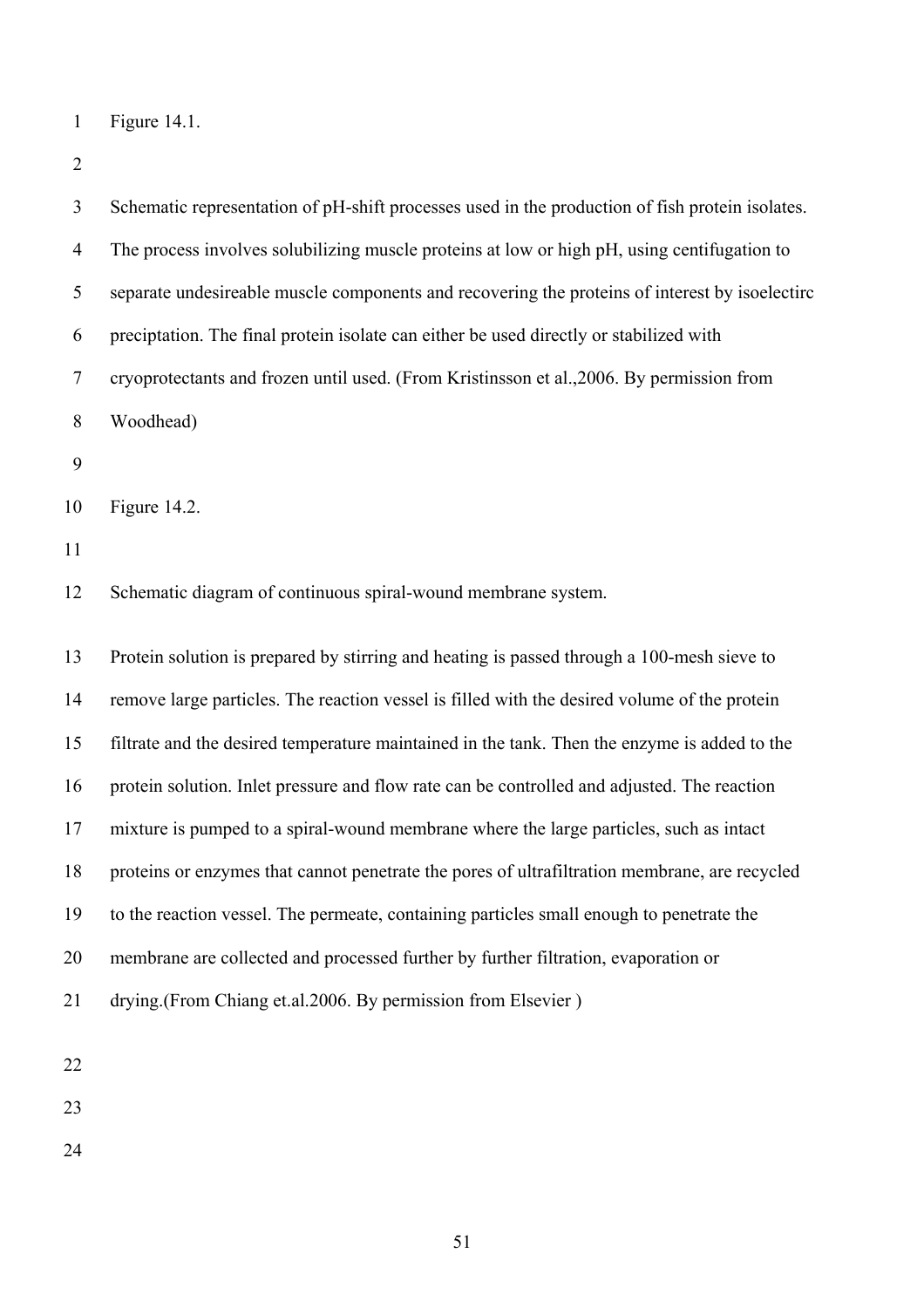| $\mathbf{1}$   | Table 14.1.                                                                                   |
|----------------|-----------------------------------------------------------------------------------------------|
| $\overline{2}$ |                                                                                               |
| 3              | Examples of bioactive protein hydrolysates/peptides with ACE inhibitory/hypotensive effects   |
| $\overline{4}$ | derived from fish and crustaceans.                                                            |
| 5              |                                                                                               |
| 6              | Table 14.2.                                                                                   |
| 7              |                                                                                               |
| 8              | Examples of bioactive protein hydrolysates/peptides with biological effects derived from fish |
| 9              | and crustaceans.                                                                              |
| 10             |                                                                                               |
| 11             | Table 14.3.                                                                                   |
| 12             | Examples of ACE inhibitory/hypotensive effects commercial fish protein hydrolysates from      |
| 13             | the PROPEPHEALTH project compared with reference sample                                       |
| 14             |                                                                                               |
| 15             | Table 14.4.                                                                                   |
| 16             |                                                                                               |
| 17             | Antioxidative properties of commercial fish protein hydrolysates from the PROPEPHEALTH        |
| 18             | project compared with reference samples                                                       |
| 19             |                                                                                               |
| 20             |                                                                                               |
| 21             | Table 14.5.                                                                                   |
| 22             | Examples of commercially available functional foods or food ingredients carrying bioactive    |
| 23             | peptides                                                                                      |
| 24             |                                                                                               |
| 25             |                                                                                               |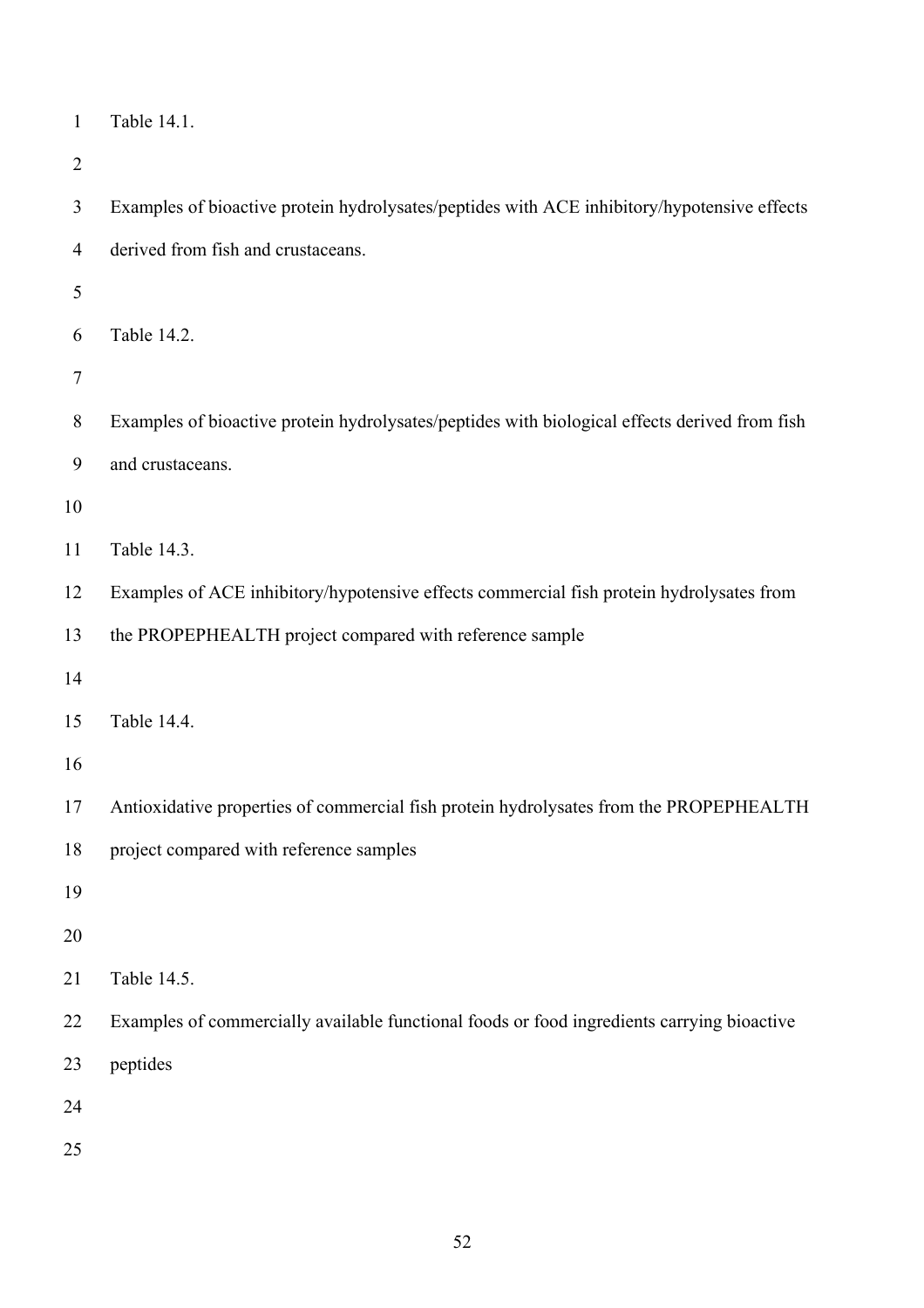1 Table 14.1. Examples of bioactive protein hydrolysates/peptides with ACE inhibitory/hypotensive effects derived from fish and crustaceans.

| $\mathfrak{Z}$<br>$\overline{4}$<br>5 | Raw material                                          | Process                                         | Peptide sequence<br>(Single letter code)* | References                                                                                                                                                                        |
|---------------------------------------|-------------------------------------------------------|-------------------------------------------------|-------------------------------------------|-----------------------------------------------------------------------------------------------------------------------------------------------------------------------------------|
| 6<br>$\overline{7}$<br>8              | Katsuobushi<br>Dried bonito bowels                    | Thermolysin                                     | LKPNM;GYPHK;<br><b>IRPVQ</b>              | Yokojama et al., 1992; Fujii et al., 1993; Matshumura et al., 1993<br>Karaki et al., 1993; Fujita et al., 1995; Fujita et al., 1999<br>Yoshikawa et al., 2000; Kouna et al., 2005 |
| 9<br>10<br>11<br>$\frac{12}{13}$      | Sardine                                               | Bachchillus licheniformis<br>Alkaline protese   | <b>VY</b>                                 | Sugiyama et al., 1991;<br>Matsui et al., 1993; Matsufuji et al., 1994;<br>Kawasaki et al, 2000; Matsui et al., 2002;<br>Matsumoto et al., 2004                                    |
| 14                                    | Skipjack tuna                                         | Pepsin                                          | VAWKL;WSKVVL<br>SSKVPP;CWLPVY             | Astwan et al., 1995                                                                                                                                                               |
| 15<br>16                              | Cod frames                                            | Crude proteinase from tuna<br>Pyloric caeca     |                                           | Jeon et al., 1999                                                                                                                                                                 |
| 17<br>18<br>19<br>20                  | Alaska pollack skin<br>Sardine<br>Cod heads<br>Shrimp | Alcalase, Pronase E, collagenase                | <b>GPL</b>                                | Byun and Kim, 2001<br>Bordenave et al., 2002                                                                                                                                      |
| $\overline{21}$                       | Chum salmon                                           | Thermolysin                                     |                                           | Ono et al., 2003                                                                                                                                                                  |
|                                       | Pearl oyster                                          | Alkaline protease                               | FY;AW;VW;GW                               | Katano et al., 2003                                                                                                                                                               |
| 22<br>23                              | Alaska pollack frame                                  | Pepsin                                          | <b>FGASTRGA</b>                           | Je et al., 2004                                                                                                                                                                   |
| 24<br>25                              | Heshiko<br>fermented mackerel                         | Fermentation                                    |                                           | Itou and Akahane, 2004                                                                                                                                                            |
| 26<br>27                              | Sea bream scales<br>Tuna broth                        | Alkaline protease<br>Orientase                  | GY;VY;GF;VIY                              | Fahmi et al., 2004<br>Hwang and Ko,2004                                                                                                                                           |
| 28<br>29<br>30                        | Shrimp                                                | Protease from Bacillus sp.98011                 | FCVLRP; IFVPAF;<br><b>KPPETV</b>          | Hai-Lu et al., 2006                                                                                                                                                               |
| 31<br>32                              | Kamaboko                                              | Gastrointestinal proteases<br>Protein proteases |                                           | Nagai et al., 2006                                                                                                                                                                |
| 33<br>34                              | Yellowfih sole                                        | Chymotrypsin                                    | <b>MIFPGAGGPEL</b><br>IAW;YNR             | Jung et al., 2006                                                                                                                                                                 |
| 35<br>36<br>37                        | Arabesque greenling<br>surimi                         | Lactobacillus delbrueckii                       |                                           | Shan et al., 2007                                                                                                                                                                 |

 $\frac{38}{39}$ 38 \* A – Alanine, C – Cysteine, D - Aspartic Acid, E - Glutamic Acid, F - Phenylalanine (Phe), G – Glycine, H – Histidine, I – Isoleucine, K – Lysine, L – Leucine, M – 39 Methionine, N – Asparagine, P – Proline, Q – Glutamine, R – Arginine, S – Serine, T – Threonine, V – Valine, W – Tryptophan, Y - Tyrosine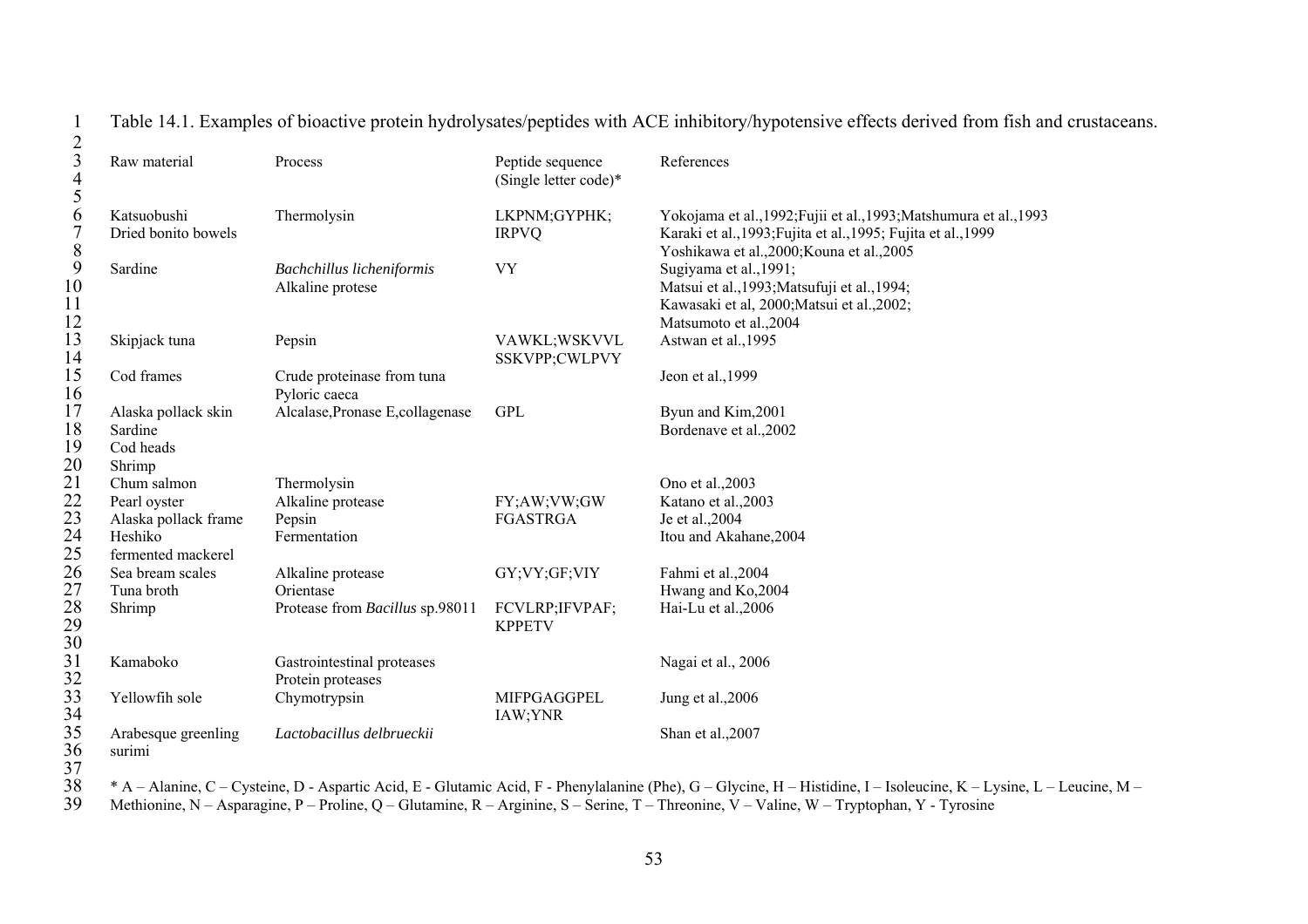| $\begin{array}{c} 2 \\ 3 \\ 4 \end{array}$    | Biological activity    | Raw material                       | Process                                      | Peptide<br>sequence<br>(single letter code)* | References                       |
|-----------------------------------------------|------------------------|------------------------------------|----------------------------------------------|----------------------------------------------|----------------------------------|
| 5<br>6<br>$\overline{7}$                      | Antioxidative          | Cod frames                         | Crude proteinase from tuna<br>pPyloric caeca |                                              | Jeon et .al., 1999               |
|                                               |                        | Tuna cooking juice                 | ProteinaseXXIII Asp.oryzea                   | Seven antiox peptides                        | Jao et .al., 2002                |
| $\begin{array}{c} 8 \\ 9 \end{array}$         |                        | Yellowfin sole frame               | Pepsin and mackerel crude enzyme             | <b>RPDFDLEPPY</b>                            | Ju et .al., 2004                 |
| 10                                            |                        | Fish                               |                                              |                                              | Guerard et .al., 2003            |
| 11<br>12                                      |                        | Fermented sauce of<br>Blue mussels | Fermentation                                 | <b>FGHPY</b>                                 | Jung et .al., 2005               |
| 13<br>14                                      |                        | Giant squid muscle                 | Pepsin, trypsin and $\alpha$ -chymotrypsin   | NADFGLNGLEGLA<br><b>NGLEGLK</b>              | Rajapakse et .al., 2005          |
| 15<br>16                                      |                        | Giant squid skin                   | Trypsin                                      | <b>FDSGPAGVL</b><br>NGPLQAGQPGER             | Mendis et .al., 2005b            |
| 17                                            |                        | Hoki skin gelatin                  | Trypsin                                      | <b>GPLGPL</b>                                | Mendis et .al.,2005a             |
| 18                                            |                        | Alaska pollack frame               | Mackerel crude enzyme                        | <b>LPHSGY</b>                                | Je .et .al., 2005                |
| 19<br>20                                      |                        | Shrimp<br>(Acetes chinensis)       | Protease from Bachillus sp.98011             |                                              | Hai-Lu et .al.,2006              |
|                                               |                        | KKamaboko                          | Gastrointestinal proteases                   |                                              | Nagai et .al., 2006              |
|                                               |                        |                                    |                                              |                                              | Nagai et .al., 2007              |
| 21<br>223<br>24<br>25<br>26<br>27<br>28<br>29 |                        | Mussels                            | in vitro gastrointestinal digestion system   | LVGDEQAVYAVCVY                               | Jung et .al., 2007               |
|                                               |                        | (Mytilus coruscus)                 |                                              |                                              |                                  |
|                                               |                        |                                    | Protein proteases                            |                                              |                                  |
|                                               |                        | Tuna backbone                      | Pepsin                                       | VKAGFAWTANQQLS                               | Je .et al., 2007                 |
|                                               |                        | Round scad                         | Flavourzyme                                  |                                              | Thiansilakul et .al.,2007a       |
|                                               |                        |                                    |                                              |                                              | Thiansilakul et .al.,2007b       |
|                                               |                        | Yellow stribe trevally             | Alcalase, Flavourzyme                        |                                              | Klompong et .al., 2007           |
| 30                                            |                        |                                    |                                              |                                              |                                  |
| 31                                            | Immunomodulation/      | Cod stomach                        |                                              |                                              | Gildberg et al., 1996            |
| 32<br>33<br>34                                | immunostimulation      | White fish                         | Fermentation                                 |                                              | Duarte et al., 2006              |
|                                               |                        | Cod stomach                        |                                              |                                              | Gildberg et al, 1996             |
| 35                                            |                        | White fish                         | Fermentation                                 |                                              | Duarte et.al.2006                |
| 36                                            |                        |                                    |                                              |                                              |                                  |
| 37                                            | Satety/Growth/         | Sardine                            | Alcalase                                     |                                              | Ravallec-Ple et al., 2001        |
| 38                                            | Secretion of digestive | Cod muscle                         | Alcalase                                     |                                              | Ravallec-Ple and Wormhoudt, 2003 |
| 39                                            | eEnzymes               | Shrimp heads                       |                                              |                                              |                                  |

1 Table 14.2. Examples of bioactive protein hydrolysates/peptides with biological effects derived from fish and crustaceans.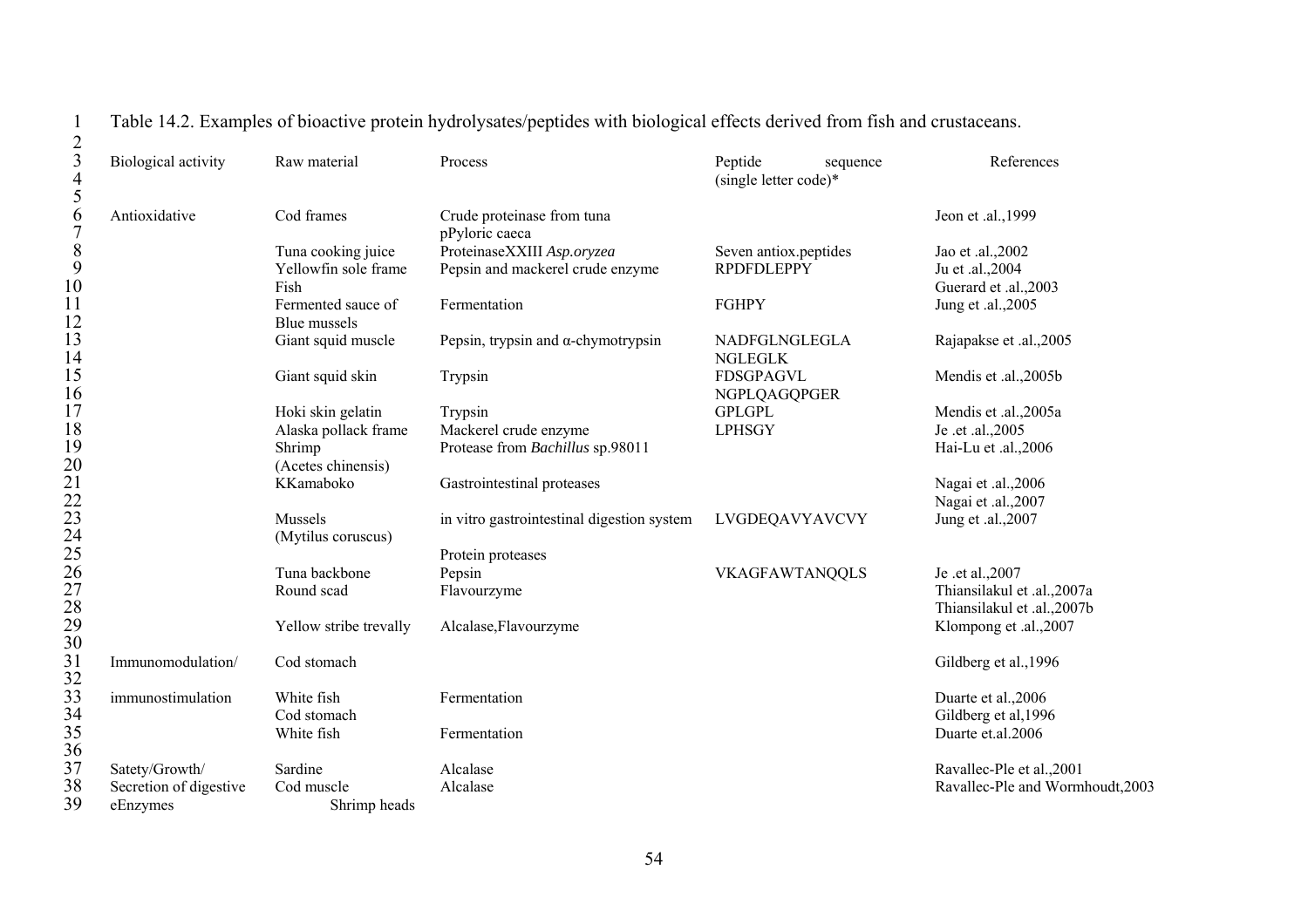| $\frac{1}{2}$<br>$\frac{3}{4}$<br>$\frac{4}{5}$ |                  | Sardine<br>Cod muscle                                                                                                                                                 | Alcalase<br>Alcalase |  | Ravallec-Ple et.al.2001<br>Ravallec-Ple and Wormhoudt, 2003 |  |
|-------------------------------------------------|------------------|-----------------------------------------------------------------------------------------------------------------------------------------------------------------------|----------------------|--|-------------------------------------------------------------|--|
|                                                 |                  | Shrimp heads                                                                                                                                                          |                      |  |                                                             |  |
|                                                 | Calcitoton       |                                                                                                                                                                       |                      |  |                                                             |  |
| 6                                               | Ccalcitonin gene | Cod muscle                                                                                                                                                            | Alcalase             |  | Fouchereau-Peron et .al., 1999                              |  |
| $\boldsymbol{7}$                                | related peptide  | Shrimp heads                                                                                                                                                          | Alcalase             |  |                                                             |  |
| $\,$ $\,$                                       |                  | sardine                                                                                                                                                               | Alcalase             |  | Rousseau et al., 1999                                       |  |
| 9                                               |                  | Portugese dogfishsiki                                                                                                                                                 | Copalis              |  | Martinez-Alvarez et al., 2007                               |  |
| 10                                              |                  |                                                                                                                                                                       |                      |  |                                                             |  |
| 11                                              |                  | ** A - Alanine, C - Cysteine, D - Aspartic Acid, E - Glutamic Acid, F - Phenylalanine (Phe), G - Glycine, H - Histidine, I - Isoleucine, K - Lysine, L - Leucine, M - |                      |  |                                                             |  |
| 12                                              |                  | Methionine, N - Asparagine, P - Proline, Q - Glutamine, R - Arginine, S - Serine, T - Threonine, V - Valine, W - Tryptophan, Y - Tyrosine                             |                      |  |                                                             |  |
| 13                                              |                  |                                                                                                                                                                       |                      |  |                                                             |  |
| 14                                              |                  |                                                                                                                                                                       |                      |  |                                                             |  |
| 15                                              |                  |                                                                                                                                                                       |                      |  |                                                             |  |
| $\frac{16}{17}$                                 |                  |                                                                                                                                                                       |                      |  |                                                             |  |
| 18                                              |                  |                                                                                                                                                                       |                      |  |                                                             |  |
| 19                                              |                  |                                                                                                                                                                       |                      |  |                                                             |  |
| 20                                              |                  |                                                                                                                                                                       |                      |  |                                                             |  |
| 21                                              |                  |                                                                                                                                                                       |                      |  |                                                             |  |
| 22                                              |                  |                                                                                                                                                                       |                      |  |                                                             |  |
| 23                                              |                  |                                                                                                                                                                       |                      |  |                                                             |  |
| 24                                              |                  |                                                                                                                                                                       |                      |  |                                                             |  |
| 25                                              |                  |                                                                                                                                                                       |                      |  |                                                             |  |
| 26                                              |                  |                                                                                                                                                                       |                      |  |                                                             |  |
| 27                                              |                  |                                                                                                                                                                       |                      |  |                                                             |  |
| 28                                              |                  |                                                                                                                                                                       |                      |  |                                                             |  |
| 29                                              |                  |                                                                                                                                                                       |                      |  |                                                             |  |
| 30                                              |                  |                                                                                                                                                                       |                      |  |                                                             |  |
| 31                                              |                  |                                                                                                                                                                       |                      |  |                                                             |  |
| 32                                              |                  |                                                                                                                                                                       |                      |  |                                                             |  |
| 33                                              |                  |                                                                                                                                                                       |                      |  |                                                             |  |
| 34                                              |                  |                                                                                                                                                                       |                      |  |                                                             |  |
| 35                                              |                  |                                                                                                                                                                       |                      |  |                                                             |  |
| 36                                              |                  |                                                                                                                                                                       |                      |  |                                                             |  |
|                                                 |                  |                                                                                                                                                                       |                      |  |                                                             |  |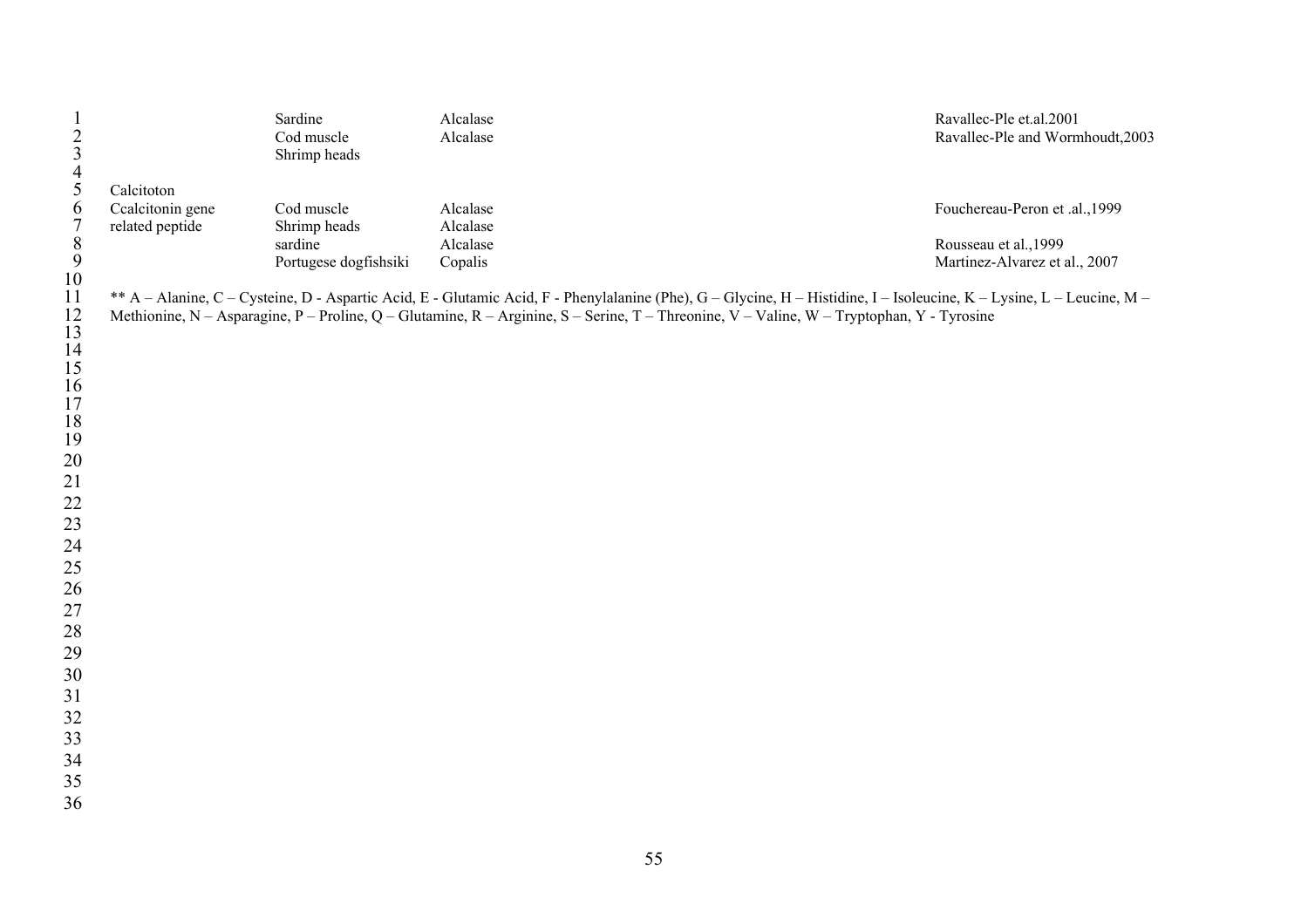1 Table 14.3.

- 2 Examples of ACE inhibitory/hypotensive effects commercial fish protein hydrolysates from the PROPEPHEALTH project compared with
- 3 reference sample

| 4              |                   |                                                                                               |  |  |
|----------------|-------------------|-----------------------------------------------------------------------------------------------|--|--|
| 5              | <b>Sample</b>     | ACE IC50 ( $\mu$ g. mL-1)*                                                                    |  |  |
| 6<br>$\tau$    | Captopril         | $4.78.10^{-3}$                                                                                |  |  |
| 8              | Blue whiting 1    | 50                                                                                            |  |  |
| 9              | Blue whiting 2    | 1350                                                                                          |  |  |
| 10             | Cod               | 75                                                                                            |  |  |
| 11             | Plaice            | $\overline{4}$                                                                                |  |  |
| 12             | Saithe            | 200                                                                                           |  |  |
| 13             | Salmon            | 220                                                                                           |  |  |
| 14             | Portugese dogfish | 260                                                                                           |  |  |
| 15<br>16<br>17 |                   | *ICso corresponds to the hydrolysate concentration (µg. mL-1) inhibiting 50% of ACE activity. |  |  |
| 1 O            |                   |                                                                                               |  |  |

- 18
- 19
- 20
- 21 22
-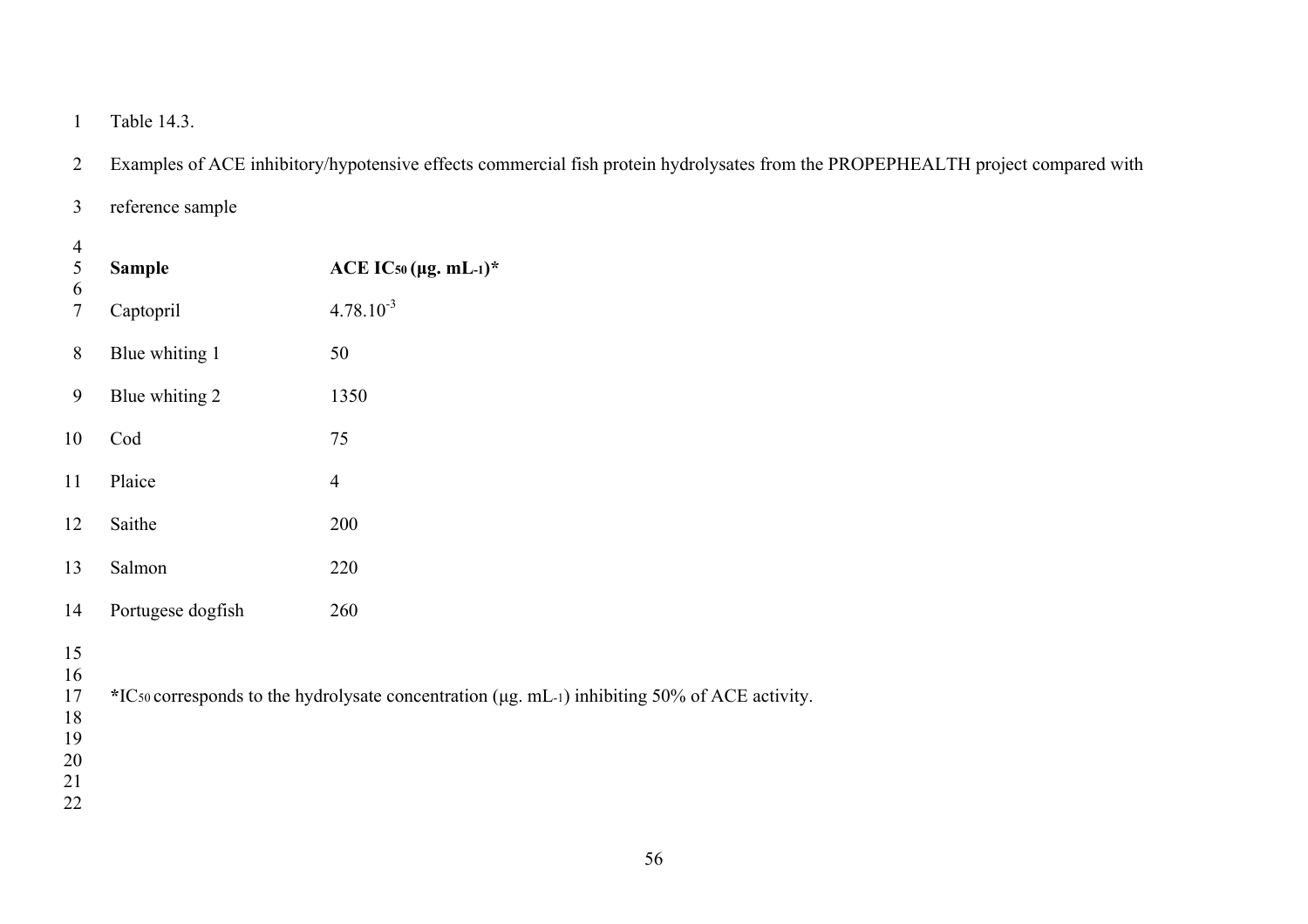1 Table 14.4. Antioxidative properties of commercial fish protein hydrolysates from the PROPEPHEALTH project compared with reference

| $\overline{3}$      | Samples                        | $\beta$ -carotene | DPPH scavenging assay | Chelating activity | Reducing power               |
|---------------------|--------------------------------|-------------------|-----------------------|--------------------|------------------------------|
| $\overline{4}$      |                                | IC <sub>5</sub> O | IC <sub>5</sub> O     | IC <sub>5</sub> O  | at OD= $0,5 \text{ (mg/mL)}$ |
| $\mathfrak{S}$      |                                |                   |                       |                    |                              |
| 6                   |                                |                   |                       |                    |                              |
| $7\phantom{.0}$     | FPH from Propephealth          | $0,17-1,8$        | $10-36$               | $0,3 - 7,7$        | $4,1-18,5$                   |
| 8                   | Ascorbic acid                  |                   |                       |                    | 0,043                        |
| 9                   | <b>BHA</b>                     | 0,0049            |                       |                    | 0,057                        |
| 10                  | Trolox                         |                   | 0.056                 |                    | 0,084                        |
| 11                  | <b>EDTA</b>                    |                   |                       | 0.06               |                              |
| 12                  |                                |                   |                       |                    |                              |
| 13<br>14            | From Guerard 2006<br>$\bullet$ |                   |                       |                    |                              |
| 15<br>16            |                                |                   |                       |                    |                              |
| 17                  |                                |                   |                       |                    |                              |
| 18                  |                                |                   |                       |                    |                              |
| 19<br>$\sim$ $\sim$ |                                |                   |                       |                    |                              |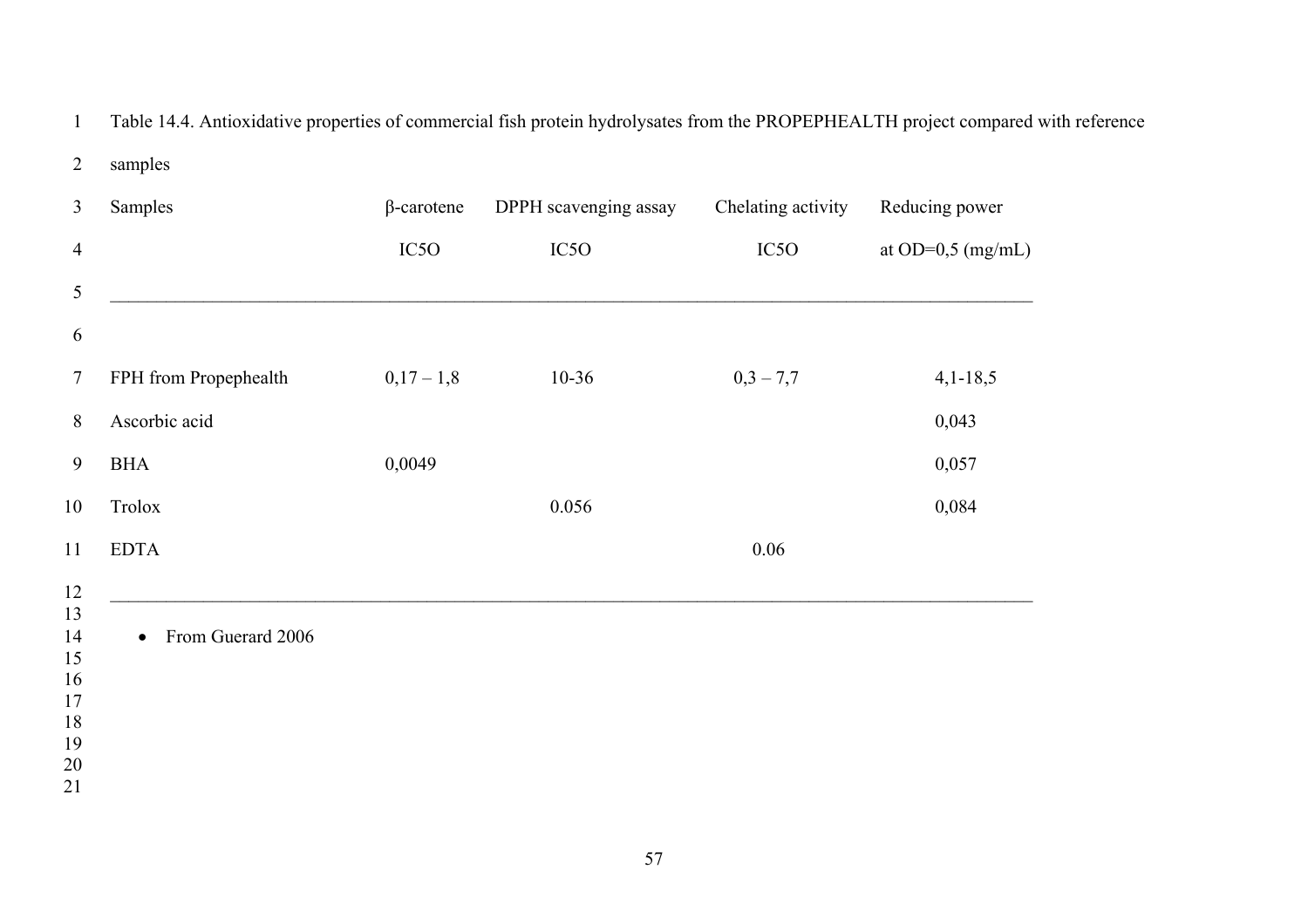# 1 Table 14.5. Examples of commercially available functional foods or food ingredients carrying bioactive peptides

| $\overline{c}$                      |                                          |                           |                           |                                            |                                                           |
|-------------------------------------|------------------------------------------|---------------------------|---------------------------|--------------------------------------------|-----------------------------------------------------------|
| $\mathfrak{Z}$<br>$\overline{4}$    | Product name                             | Manufacturer              | Type of food              | Health claims                              | References                                                |
| 5                                   |                                          |                           |                           |                                            |                                                           |
| 6<br>$\overline{7}$<br>$8\,$        | <b>Hydrolysed dried bonito</b><br>bowels |                           |                           |                                            |                                                           |
| 9<br>10                             | Peptide ACE 3000                         | Nippon Supplements, Japan | Nutraceutical<br>Soup mix | Lowers blood pressure                      | www.nippon-sapuri.com/english/                            |
| 11                                  | Vasotensin®.                             | Meatgenics, USA           | Nutraceutical             | Lowers blood pressure                      | www.metagenics.com                                        |
| $\frac{12}{13}$                     | PeptACE™                                 | Natural factors, USA      | Nutraceutical             | Lowers blodd pressure                      | http://us.naturalfactors.com/                             |
| $\frac{14}{15}$                     | $L$ evenorm <sup>™</sup>                 | Ocean Nutrition, Canada   | Nutraceutical             | Lowrs blood pressure                       | http://www.onc.ca/                                        |
| 16<br>17                            | <b>Peptides from Sardines</b>            |                           |                           |                                            |                                                           |
| 18                                  | Lapis Support                            | Tokiwa Yakuhin, Japan     | Functional drink          | Lowers blood pressure                      | http://www.tokiwayakuhin.jp/                              |
| 19<br>20                            | Peptidea                                 | Abyss Ingredients         |                           | Relaxing                                   |                                                           |
|                                     | <b>Collagen peptides</b>                 |                           |                           |                                            |                                                           |
|                                     | Bifidus & Collagen                       | Kagome Japan              | Yogurt drink              | Beautifies the skin                        | http://www.kagome.co.jp/                                  |
|                                     | Enoceride®.                              | Laboratories LeStum       | Nutraceutical             |                                            | http://www.labo-lestum.com/                               |
| 21<br>223<br>245<br>25<br>278<br>29 | <b>Hydrolysed whitefish</b>              |                           |                           |                                            |                                                           |
|                                     | Seacure                                  | Proper Nutrition, USA     | Nutraceutical             | health                                     | Improves gastrointestinal http://www.propernutrition.com/ |
|                                     | Protizen                                 | Copalis, France           | Nutraceutical             | Relaxing                                   | http://www.copalis.fr/                                    |
| 30<br>31                            | AntiSress 24                             | Forte Parma, France       | Nutraceutical             | Relaxing                                   | http://www.fortepharma.com/fr/index.html                  |
|                                     | Fortidium                                |                           | Nutraceutical             | Agains oxidative stress                    | http://www.biothalassol.com/                              |
|                                     | Nutripeptin                              |                           | Food ingredient           | Lowers glychemic index www.nutrimarine.com |                                                           |
|                                     |                                          |                           |                           |                                            |                                                           |
|                                     |                                          |                           |                           |                                            |                                                           |
| 32<br>33<br>34<br>35<br>36<br>37    |                                          |                           |                           |                                            |                                                           |
|                                     |                                          |                           |                           |                                            |                                                           |
| 38                                  |                                          |                           |                           |                                            |                                                           |

- 
- 
- 
-